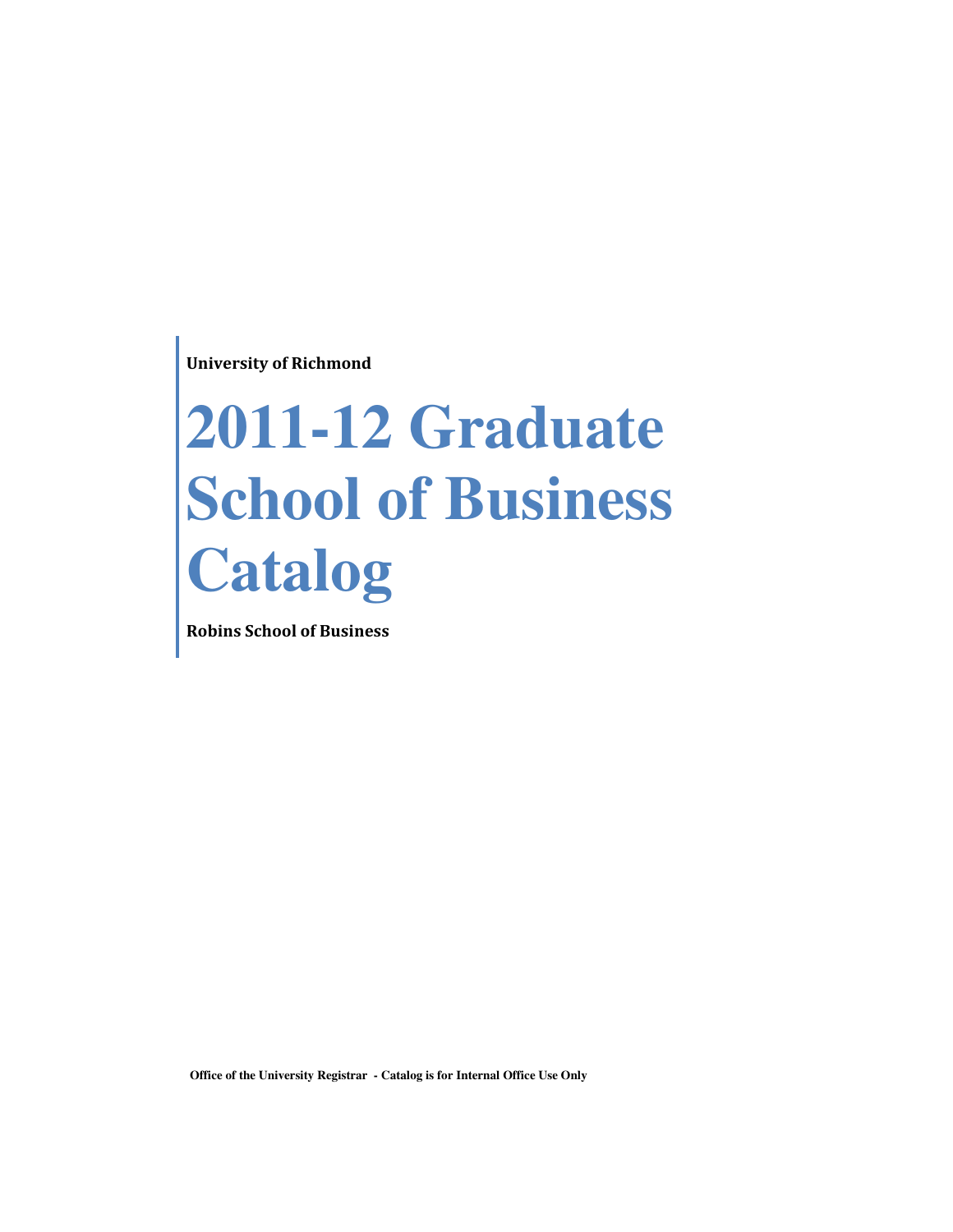# To Potential Graduate Business Applicants

Thank you for your interest in the Richmond MBA. We hope you will consider joining our talented and motivated student body, which includes professionals from a variety of organizations across central Virginia. Our nearly 160 students hold undergraduate degrees from leading universities, and MBA students have an average of six years full-time work experience prior to enrolling in the program. The average Graduate Management Admission Test score of recently admitted classes was 640 and the average undergraduate grade-point average exceeded 3.20.

In addition to the MBA program, we offer a JD/MBA program in conjunction with the University of Richmond School of Law.

Each of the courses in the MBA curriculum is designed around the integrating themes of globalization and organizational transformation, providing students with an up-to-date view of the world of business. All classes take place during the evening in the Robins School's state-of-the-art classrooms on our picturesque campus. The faculty of the Richmond MBA includes award-winning teachers and scholars who provide individualized attention in small-class settings.

The Richmond MBA includes many innovative features not found in most part-time programs. These include an opening residency that centers on a live case study, an international experience that includes travel abroad, and a capstone project that allows students to conduct meaningful research in conjunction with a local firm just before graduation. These features, coupled with core and elective courses across the business disciplines, equip the Richmond MBA student with the decision-making tools necessary to become an effective leader.

Please feel free to contact the Graduate Business Office if you have any questions about either graduate program.

# Richard Coughlan, Ph.D.

Senior Associate Dean Robins School of Business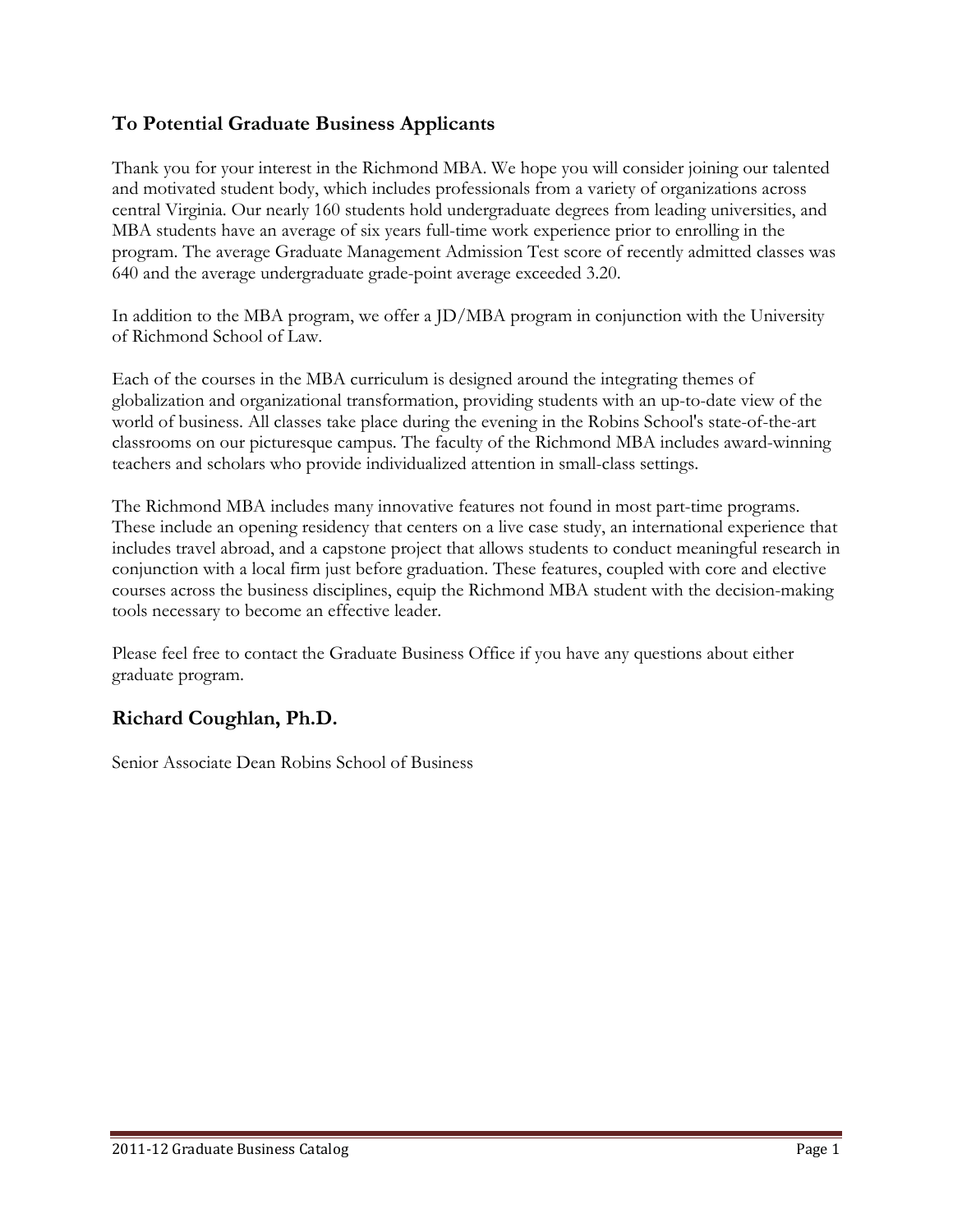# Academic Calendars 2011-2012

#### Fall Semester 2011

Aug. 22, Mon. Classes begin

Sept. 5, Mon. Labor Day (no class)

Sept. 9, Fri. Last day to file for May/August graduation

Nov. 21, Mon. Thanksgiving break begins after classes

Nov. 28, Mon. Classes resume

Dec. 5-8, Mon.-Thurs. Fall term examination period

Dec. 8, Thurs. Fall term ends

#### Spring Semester 2012

TBD Registration

Jan. 9, Mon. Classes begin

- Feb. 3, Fri. Last day to file for December graduation
- Mar. 2, Fri. Spring break begins after classes
- Mar. 12, Mon. Classes resume

Apr. 23-26, Mon.-Thurs. Spring term examination period

- Apr. 26, Thurs. Spring term ends
- May 6, Sun. Baccalaureate Service and Spring Commencement

#### University of Richmond Religious Observance Calendar

| <b>Buddhist</b>   | 2012-13                                                                        | 2013-14                |
|-------------------|--------------------------------------------------------------------------------|------------------------|
|                   | Buddha's Enlightenment Day Saturday, December 8, 2012 Sunday, December 8, 2013 |                        |
| Buddha's Birthday | Monday, April 8, 2013                                                          | Tuesday, April 8, 2014 |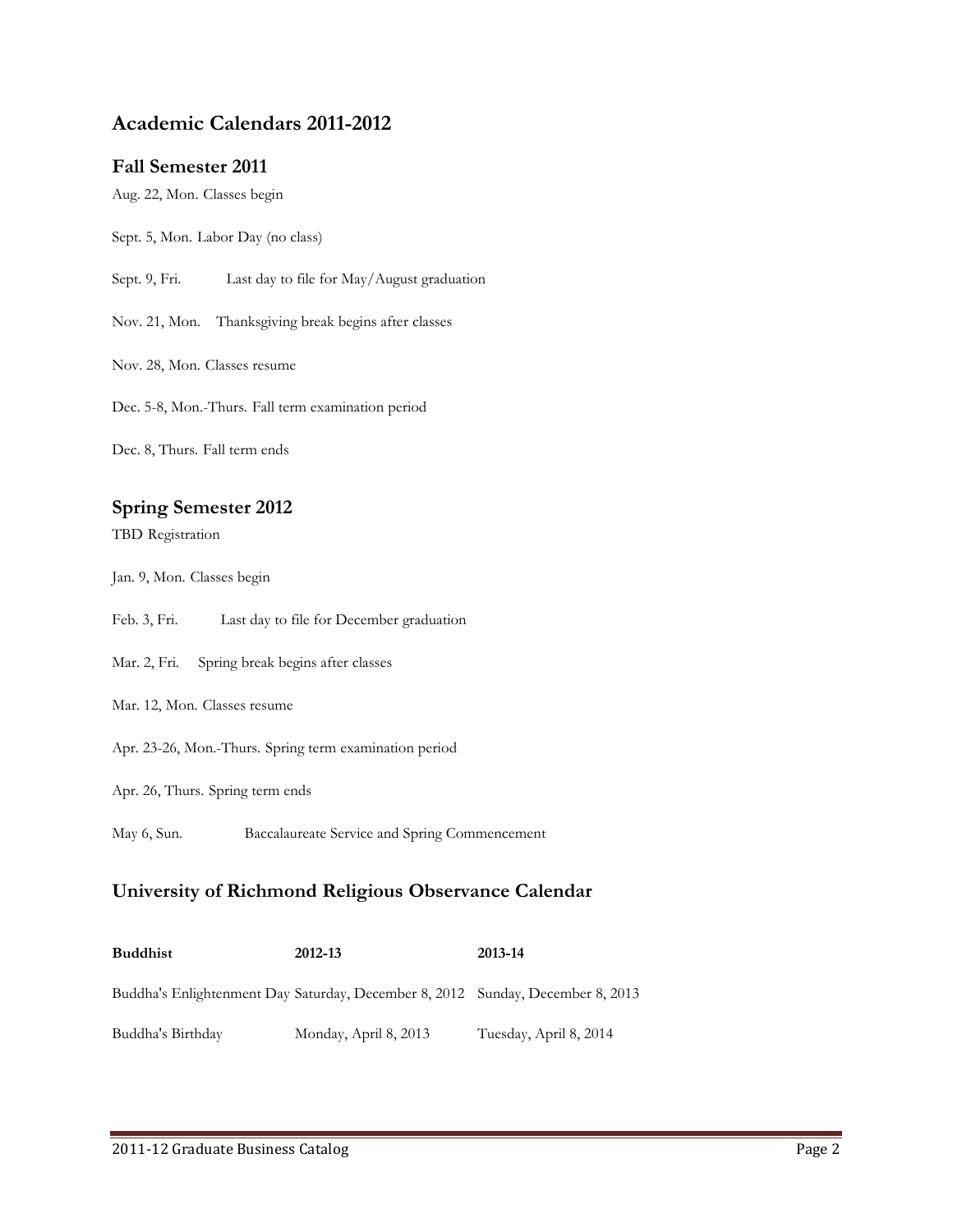| Christian                                                              | 2012-13                                               |                               | 2013-14                |                              |  |
|------------------------------------------------------------------------|-------------------------------------------------------|-------------------------------|------------------------|------------------------------|--|
| Ash Wednesday                                                          | Wednesday, February 13, 2013 Wednesday, March 5, 2014 |                               |                        |                              |  |
| Good Friday                                                            | Friday, March 29, 2013                                |                               | Friday, April 18, 2014 |                              |  |
| Easter Sunday                                                          |                                                       | Sunday, March 31, 2013        | Sunday, April 20, 2014 |                              |  |
|                                                                        |                                                       |                               |                        |                              |  |
| Hindu                                                                  | 2012-13                                               |                               | 2013-14                |                              |  |
| Diwali                                                                 | Tuesday, November 13, 2012 Sunday, November 3, 2013   |                               |                        |                              |  |
|                                                                        |                                                       |                               |                        |                              |  |
| Jewish (Jewish holidays begin at<br>sundown the previous day.)         |                                                       | 2012-13                       |                        | 2013-14                      |  |
| Rosh Hashanah                                                          |                                                       | Monday, September 17, 2012    |                        | Thursday, September 5, 2013  |  |
| Yom Kippur                                                             |                                                       | Wednesday, September 26, 2012 |                        | Saturday, September 14, 2013 |  |
| First day of Sukkot                                                    |                                                       | Monday, October 1, 2012       |                        | Thursday, September 19, 2013 |  |
| First day of Passover                                                  |                                                       | Tuesday, March 26, 2013       |                        | Tuesday, April 15, 2014      |  |
|                                                                        |                                                       |                               |                        |                              |  |
| Muslim (Muslim Holidays begin at 2012-13<br>sundown the previous day.) |                                                       |                               |                        | 2013-14                      |  |
| Eid al-Fitr                                                            |                                                       | Sunday, August 19, 2012       |                        | Friday, August 9, 2013       |  |
| Eid al-Adha                                                            |                                                       | Friday, October 26, 2012      |                        | Wednesday, October 16, 2013  |  |
| Ashura                                                                 |                                                       | Saturday, November 24, 2012   |                        | Thursday, November 14, 2013  |  |

#### Buddhist

Buddha's Enlightenment Day -- Also called Rohatsu or Bodhi Day. The day many Buddhist traditions celebrate the enlightenment of the Buddha.

Buddha's Birthday -- The birthday of the Buddha.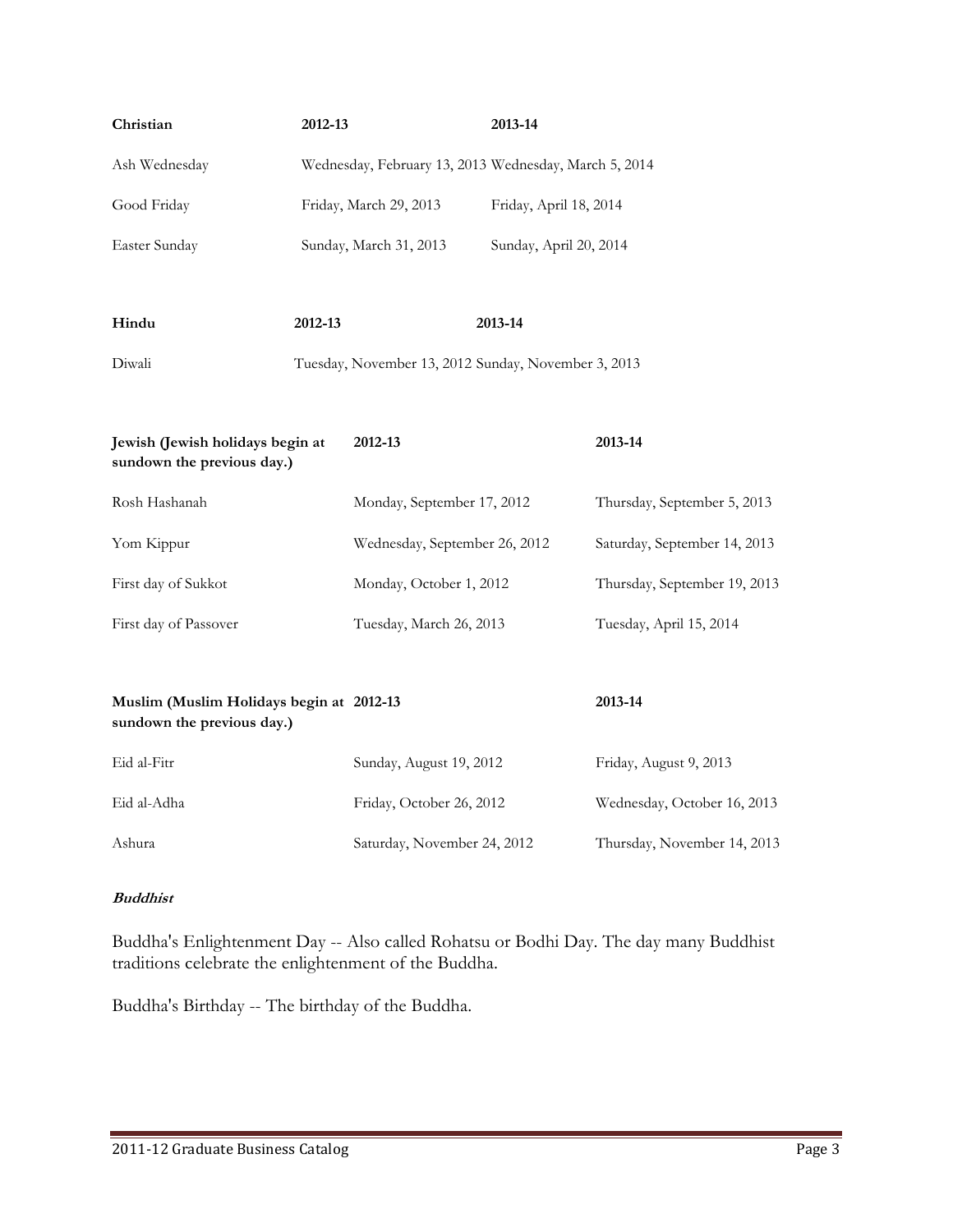#### Christian

Ash Wednesday -- This day marks the beginning of Lent, a six week period of prayer and fasting in anticipation of Easter.

Good Friday -- The day Jesus was crucified.

Easter Sunday -- The celebration of Jesus being raised from the dead.

#### Hindu

Diwali -- Festival of Lights. This holiday is typically celebrated by families sharing various traditional rituals in their homes.

#### Jewish

Rosh Hashanah -- Jewish New Year. It is the beginning of a ten-day period of introspection and reflection.

Yom Kippur -- Day of Atonement. It is the holiest day of the Jewish calendar marked with fasting, worship, and repentance.

Sukkot -- Festival of Booths. Commemorates the wandering in the desert of the Israelites as well as the fall harvest. While the festival of Sukkot lasts for 8 days, the first day is considered a day of rest.

Passover -- Festival of Passover. It commemorates the Exodus of Jews from slavery in Egypt. While the Passover lasts for 8 days, the first night is the most significant and the first day is considered a day of rest.

#### Muslim

Eid al-Fitr -- Marks the end of Ramadan, the month of fasting, and the holiest month in Islamic tradition. It literally means "breaking the fast."

Eid al-Adha -- Festival of Sacrifice. Commemorates the willingness of Abraham to sacrifice his son Ishmael. God provided a sheep to sacrifice in Ishmael's place

Ashura -- Shi'a Muslims commemorate the martyrdom of Husayn ibn Ali, Muhammad's grandson. According to Sunni Muslims, Muhammad fasted and asked others to do so on this day as well.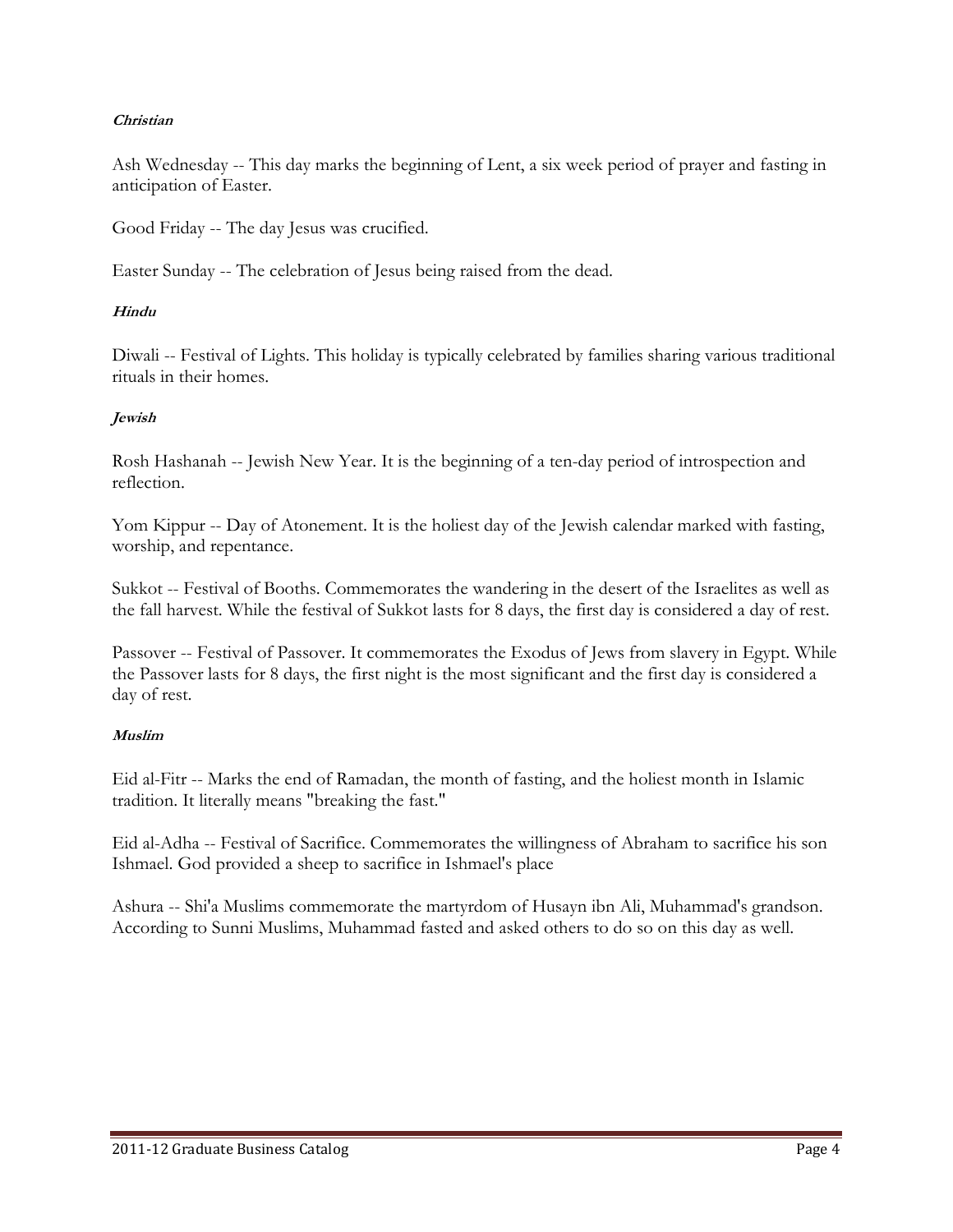# University of Richmond

# Mission Statement

The mission of the University of Richmond is to sustain a collaborative learning and research community that supports the personal development of its members and the creation of new knowledge. A Richmond education prepares students to live lives of purpose, thoughtful inquiry, and responsible leadership in a global and pluralistic society.

# Organization and Accreditation

Five academic schools and two coordinate colleges form the University of Richmond, with authority and responsibility vested legally in the Board of Trustees and the president of the University. The several colleges and schools award no degrees individually, but all degrees for work done in any one of them are conferred by the University of Richmond. The University enrolls approximately 2,900 full-time undergraduates, 92 percent of whom live on campus; 600 full-time law and graduate students; and 1,300 part-time students, largely from Richmond and the surrounding community.

The University of Richmond is accredited by the Commission on Colleges of the Southern Association of Colleges and Schools to award associate, baccalaureate, masters, and juris doctor degrees. Contact the Commission on Colleges at 1866 Southern Lane, Decatur, Georgia 30033-4097 or call (404) 679-4500 for questions about the accreditation of the University of Richmond. The University also is certified by the Virginia State Board of Education to offer teacher licensure programs. Various departments and divisions have more specialized accreditation. Included in this category are the music program, accredited by the National Association of Schools of Music; the chemistry program, accredited by the American Chemical Society; and the education program, accredited by the Teacher Education Accreditation Council. In addition, the Robins School of Business is accredited by the Association to Advance Collegiate Schools of Business International at the undergraduate and graduate levels, and the T.C. Williams School of Law is accredited by the American Bar Association and the American Association of Law Schools.

# Environment and History

The University of Richmond campus consists of about 50 major buildings of Collegiate Gothic architectural style set amid 350 acres of lawns, lake, and woodlands. The beautiful and harmonious setting has been recognized nationally by college guides. Richmond's history began almost two centuries ago with Richmond College, founded in 1830 by Virginia Baptists as a college of liberal arts and sciences for men. Around this nucleus were established the T.C. Williams School of Law (1870); Westhampton College, a college of liberal arts and sciences for women (1914); the Graduate School of Arts and Sciences, for advanced study in the liberal arts and sciences (1921); the E. Claiborne Robins School of Business, for undergraduate and graduate study in business (1949); University College, now known as the School of Continuing Studies, for evening, summer, and continuing education (1962); and the Jepson School of Leadership Studies, the first school of leadership studies in the United States (1992). In 1992, the academic missions of Richmond College and Westhampton College were combined in a separate school, the School of Arts and Sciences.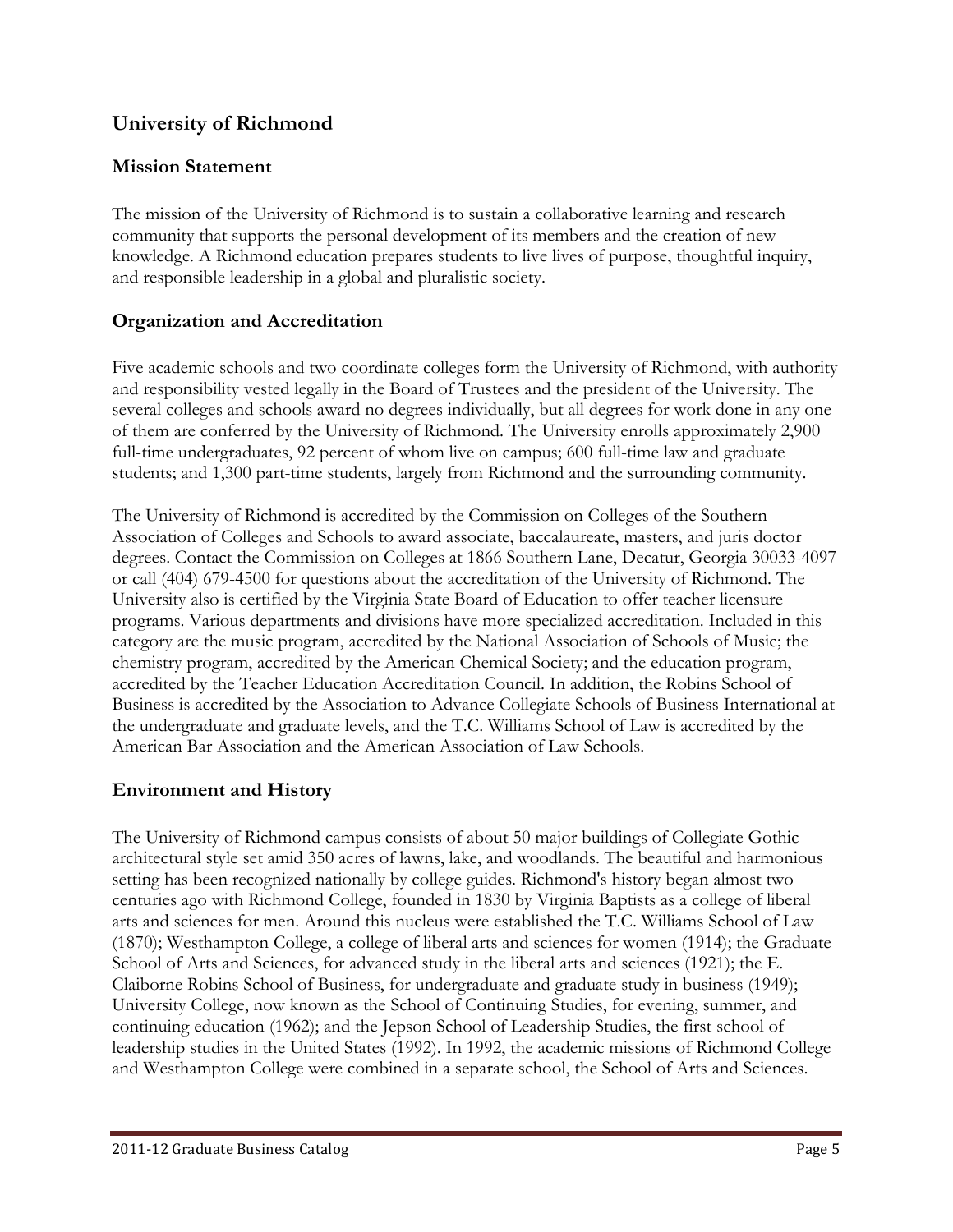Richmond College and Westhampton College are the residential colleges for men and women respectively, providing special programming and leadership opportunities in student life.

Richmond benefits from a heritage of ethical and religious values, a residential character, and a commitment to liberal and general education through intimate schools and colleges joined into a substantial whole.

# Resources and Services

## Arts and Cultural Events

The Modlin Center for the Arts presents more than 35 world-class performing arts events as part of the Modlin Great Performances Series, four main-stage productions presented by the University Players and Dancers, and another 22 music performances as part of the Department of Music's annual free concert series. Located throughout campus, University Museums presents more than 20 exhibitions of national and international art and artifacts as well as student work. In addition to arts events, the Jepson School of Leadership Studies, the WILL program, and many academic departments sponsor lecture series.

#### Bookstore

The University Bookstore carries textbooks for all courses scheduled for a given term at the University. A comprehensive selection of reference books and general reading materials is also available. The store offers academically priced software, computer and office supplies, greeting cards, gifts, clothing, and health and beauty aids. Services include faxing and UPS shipping. The bookstore's Web site is urspidershop.com.

#### Career Development Center, Office of Alumni and Career Services

The Career Development Center, Office of Alumni and Career Services, advises and supports undergraduate students and alumni throughout the career development process. The office approaches career development as a continuous learning experience that begins during a student's first year at Richmond. Staff members work with undergraduate students in all majors to assist them in discovering their individual paths for success. Richmond students achieve a high rate of success after graduation. They are employed in a diverse range of industries and are accepted at some of the best graduate and professional schools in the world. In fall 2008, the office relocated to a newly renovated space located on the third floor of Tyler Haynes Commons.

The CDC assists students in:

- Exploring interests and abilities
- Choosing majors
- Connecting with internships and learning experiences
- Investigating graduate and professional school options
- Landing their first jobs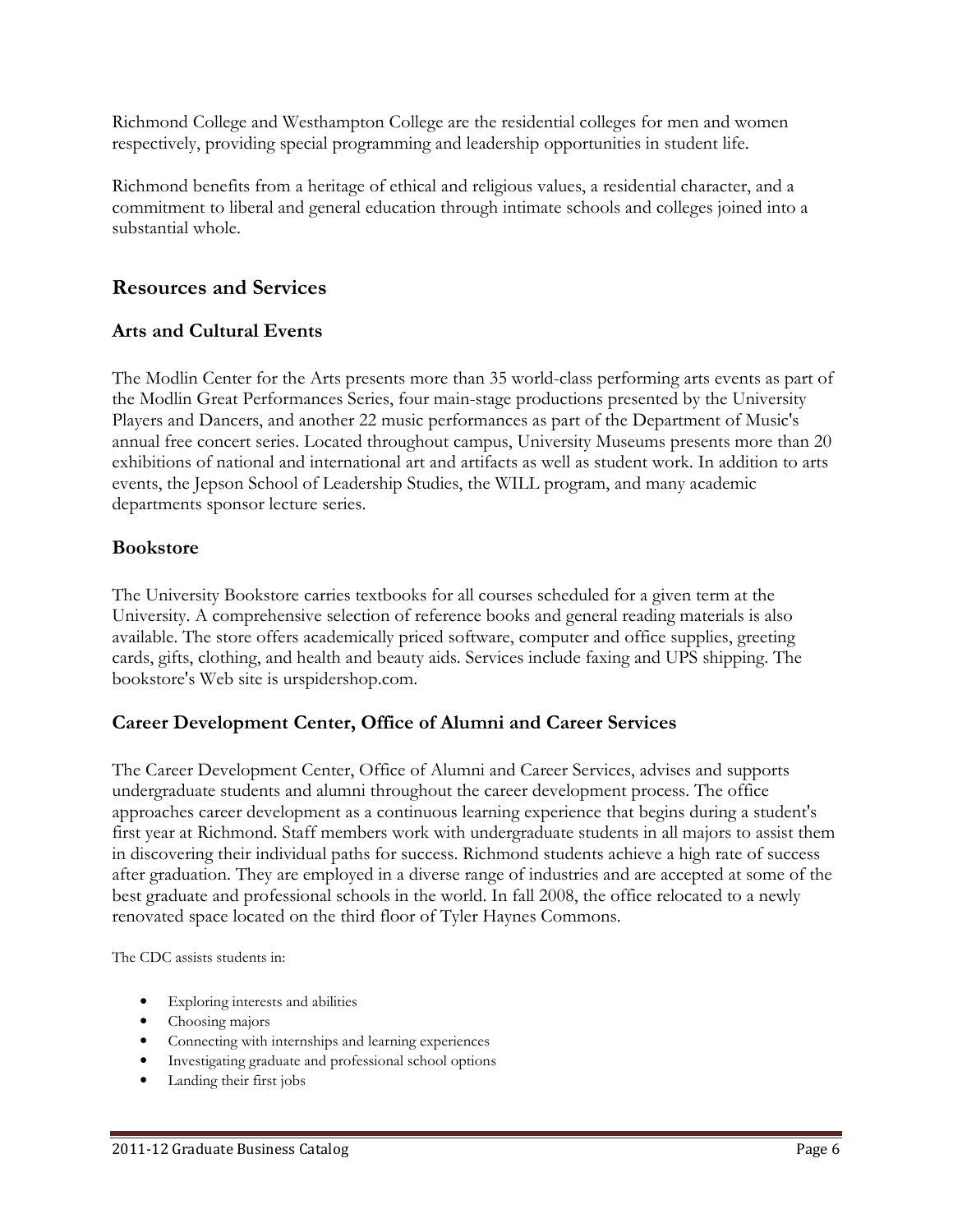Programs & Events include:

- Individual career advising
- Industry expos
- Career workshops and panels
- Spider Road Trips to explore industries in various metropolitan areas
- "Evening of Etiquette"
- Mock interviews
- On-campus interviews
- Off-campus recruiting events

#### Exclusive Search Engines

Richmond students and alumni have access to the University's exclusive job opportunity database, SpiderConnect, which allows them to search for internships and full-time position postings, apply for interviews and register to attend organizational information sessions. Career15 gives Richmond students access to opportunities open to students from Virginia's colleges and universities. The University Career Action Network (UCAN) allows Richmond students access to internship postings throughout the world.

The UR Career Network allows students to search for and connect with Richmond alumni in varying industries and geographic areas for career networking.

#### Recruiting Programs & Events

Every year, the Office of Alumni and Career Services hosts organizations for information sessions and on-campus interviews. Organization representatives, professionals and alumni also attend five industry-focused expos held throughout the academic year. In addition to bringing employers on campus to recruit Richmond students, the office works to bring students to major metropolitan areas through Spider Road Trips. The office also assists students in applying for and attending regional and national career fairs.

For more information, visit cdc.richmond.edu.

#### Bonner Center for Civic Engagement

The Bonner Center for Civic Engagement (CCE) helps students, faculty, and staff get involved in the Greater Richmond community. The CCE brings together its campus constituents and community members to address social issues in context and to respond to community-identified needs through community-based learning and research, advocacy work, deepened awareness of current events, service, alternative breaks, and city tours. Located in Tyler Haynes Commons, the CCE works with faculty and students to integrate academic learning with the pressing social issues facing the Richmond region and beyond. The CCE also sponsors educational programming on important local, national, and international issues.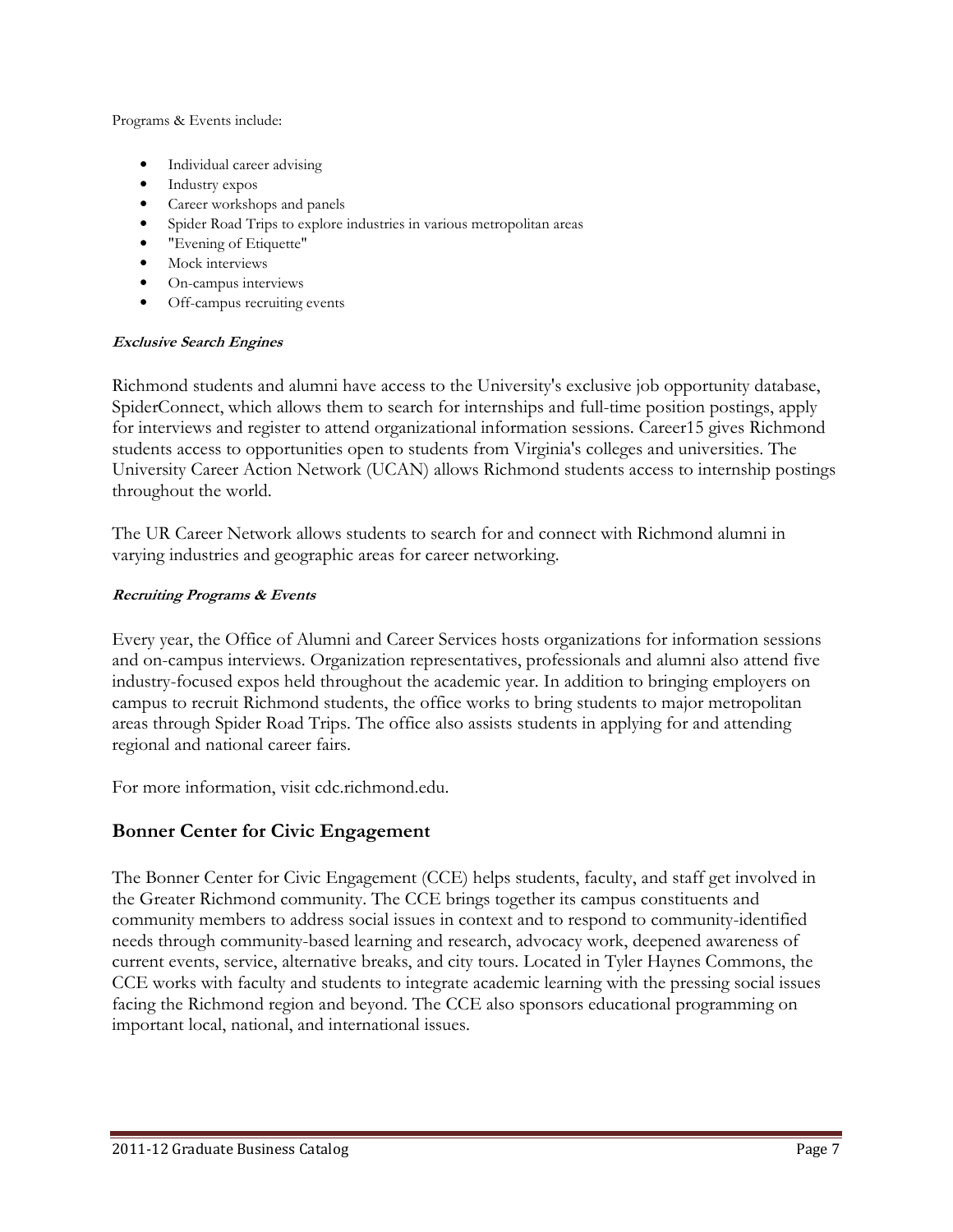# Common Ground

Common Ground supports the University's core principles of diversity and inclusion. Offering signature programs such as Safe Zone, the Cultural Advisors, Diversity Roundtable and an annual social justice retreat, Common Ground invites all students to join in the work of building a truly inclusive community.

Through workshops, diversity trainings for student leaders, all-campus programs, private consultation, and resources on numerous issues of difference, the staff of Common Ground is ready and willing to work with any student or group who wishes to explore topics of diversity, community, inclusion, or social justice.

## Counseling and Psychological Services

CAPS staff members are licensed doctoral-level mental health professionals who help students derive the greatest benefit from the educational opportunities at UR. Services offered include shortterm individual psychotherapy, crisis intervention, outreach, training, consultation, and referral to other on- or off-campus resources as needed. Services are offered from about mid-August to about mid-June and are available to full-time students. Common reasons students come to CAPS include stress, anxiety, depression, relationship concerns, academic difficulties, grief, family concerns, traumatic events, eating problems, substance abuse, and sleep disturbance. Appointments can be made by visiting the CAPS office (201 Richmond Hall) Monday through Friday from 8:30 a.m. to 12 noon and 1 to 5 p.m. Confidentiality is assured to the full extent allowed by law. The CAPS Web site (caps.richmond.edu) has additional information on CAPS services, links to anonymous online screening surveys, and a variety of other mental health information. Phone: (804) 289-8119; FAX: (804) 287-1227.

## Disability Accommodations

The University seeks to comply with all applicable federal, state, and local laws regarding the rights of individuals with disabilities. To facilitate such compliance, the vice president for student development serves as the University's disability coordinator. The University does not discriminate on the basis of disability in admission. Therefore, applicants are not required to provide information about their physical condition or disability status prior to admission. Individuals with disabilities are invited to contact the disability coordinator regarding any accommodations they may require in visiting the campus or upon matriculation. The University provides reasonable adjustments or accommodations in its academic programs as necessary for equal opportunity and participation for qualified students with disabilities.

## Dining Services

University of Richmond Dining Services is a multi-operation department consisting of dining locations, snack shops, and retail stores. The E. Bruce Heilman Dining Center is a state-of-the-art facility overlooking Westhampton Lake that serves approximately 3,000 students and guests daily. ETC is a retail market is located off the main lobby. The upper level of the facility houses the Department of Food and Auxiliary Services and the campus Post Office. The centrally located Tyler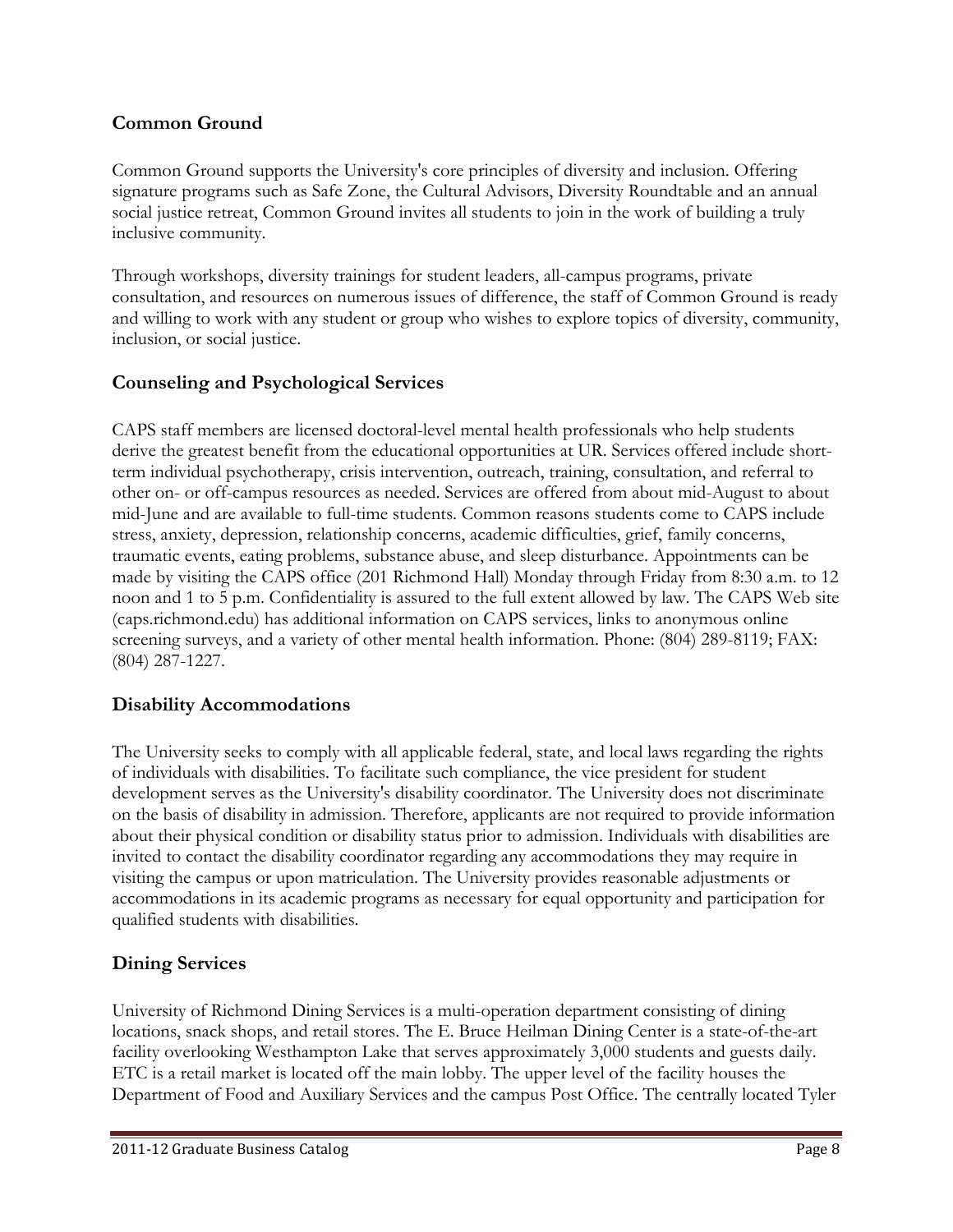Haynes Commons (THC) houses Tyler's Grill, an eat-in or carry-out operation with a dining area that faces the scenic Westhampton Lake and gazebo. The campus smoothie bar, Freshens, and the Cellar, a late-night gathering space, also are located in THC. For-late night studying at Boatwright Library, gourmet coffee, hot drinks, and snacks are available at 8:15 at Boatwright. Sodas, snacks, and grocery items also are available at the Dean's Den, located in the Whitehurst building near the Richmond Dean's office.

# Meal Plans

Off campus and commuting students have meal plan options including the Spider Flex and the Spider Blue. Both plans offer on-campus convenience, meal discounts, and flexibility. Meal plan information is available on the Dining Services Web site at dining.richmond.edu.

# Hours of Operation and Other Services

You can find something to eat somewhere on campus until 1:00 a.m. every day of the week whenever classes are in session. Dining services maintains an up-to-date schedule of menus and operational hours for all campus locations on its Web page. Meal plans follow the undergraduate academic calendar. Service and hours may be limited during academic breaks and holidays. A wide variety of additional services, including nutrition counseling and meals-to-go, along with catering services also are available through University Dining Services. Additional information is available upon request or can be viewed at dining.richmond.edu.

# Special Dietary Needs

With a registered dietician as a member of the University Dining Services team, every effort is made to support special dietary needs that are medically based. Medical documentation is required and students with dietary restrictions or special needs are asked to make an appointment to see our nutrition professional. Students will be required to sign an informational release so that their situation can be discussed with their physician or medical professional as needed. In addition, dining services may require that students consult the University's physicians regarding their dietary requests. The University does not have designated facilities to accommodate religion-based dietary needs on a daily basis. However, we do work closely with the Office of the Chaplaincy to provide kosher for Passover selections and carryout meals during Ramadan. Please contact the associate director of dining services if you have questions regarding available services.

# Housing

The University does not provide on-campus housing for graduate students.

## Identification Card/One-Card

Each degree- or certificate-seeking student will be issued a picture identification card (One-Card) upon request. This card verifies that the holder is eligible to receive University library and certain other campus privileges. A campus ID is required for check cashing and access to athletic facilities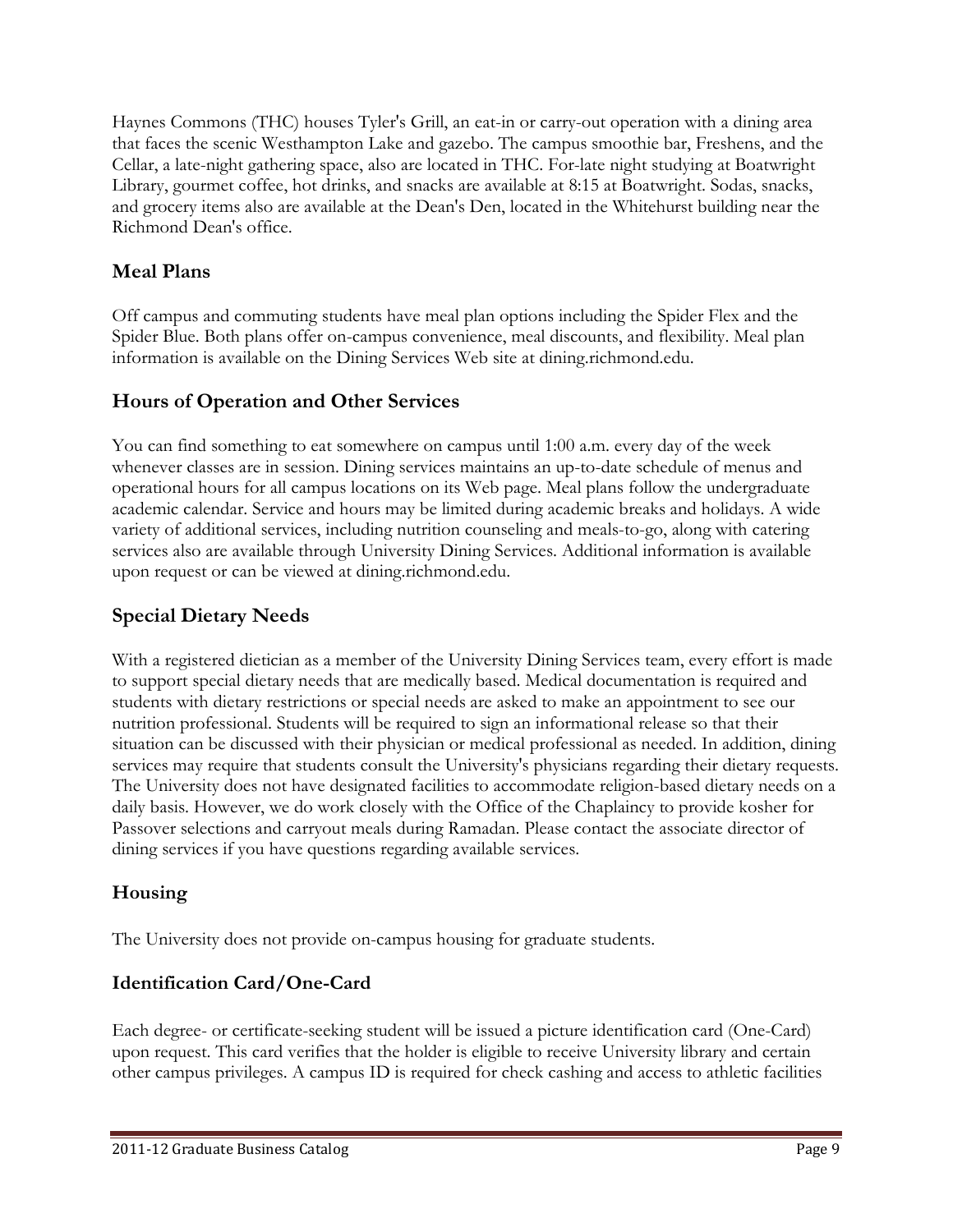and serves as your meal card if applicable and library card. Neither the card nor its privileges is transferable.

All University students may sign up for the University's SpiderCard Account, a declining balance program which allows students to access previously deposited funds via their University One-Card. The SpiderCard Account allows students the ability to make purchases without carrying cash and can be used at the bookstore, the Student Health Center, most vending machines, for on-campus pizza delivery, in One Card Services for passport photos, for concessions in Robins Stadium/ Robins Center, and all campus dining locations. Students will be mailed information before the fall semester regarding SpiderCard sign up. Complete information on the One-Card is available at onecard.richmond.edu/.

# Information Services - Library and Computing Resources

# Library Resources

Boatwright Memorial Library, facing Westhampton Lake, is the main library. It includes collections and services for the humanities, social sciences, sciences, and business. Boatwright is also home to the Media Resource Center and the Digital Scholarship Lab. The Parsons Music Library is in the Modlin Center for the Arts. The Muse Law Library in the Richmond School of Law serves the special needs of law students and faculty. The libraries' collections have been developed to meet the needs of students and faculty. Those collections, not including those in the Law Library, consist of more than 500,000 volumes, access to more than 30,000 print and online journals, 64,000 electronic books, more than 230 online databases and a wealth of resources in media such as sheet music, DVD, audio CD, microfilm and audio books. Since 1900, the University of Richmond has enjoyed status as a depository for U.S. government publications. Boatwright Memorial Library holds more than 500,000 government documents in print and microform and provides electronic access to thousands more. The Galvin Rare Book Room contains nearly 25,000 rare books, first editions, maps, photographs and manuscripts. The online library catalog (library.richmond.edu) provides access to the collections. The libraries participate in local and state consortia as well as national networks to obtain access to databases and to borrow items not held in the University's collections.

The libraries offer group and individual instruction in using these resources effectively. Group instruction is offered in the Boatwright Computer Classroom and other locations. Individual assistance is available in person and online through various means described at library.richmond.edu/help/ask.html.

Boatwright Memorial Library offers a mix of study space suitable for individuals working alone or in groups as well as AV viewing/listening carrels and rooms and more than 120 computer workstations. Laptop computers are loaned for in-building use and connect to the University's wireless network. When classes are in session, the first and second floors of Boatwright Library are open 24 hours a day.

A separate wing of Boatwright Memorial Library houses the Virginia Baptist Historical Society, a memorial to the Virginia Baptists who struggled to secure religious liberty in America. The library holds thousands of books, church records, manuscripts, and personal papers related to Virginia Baptist history and heritage. The society also manages the University's archives, a large collection of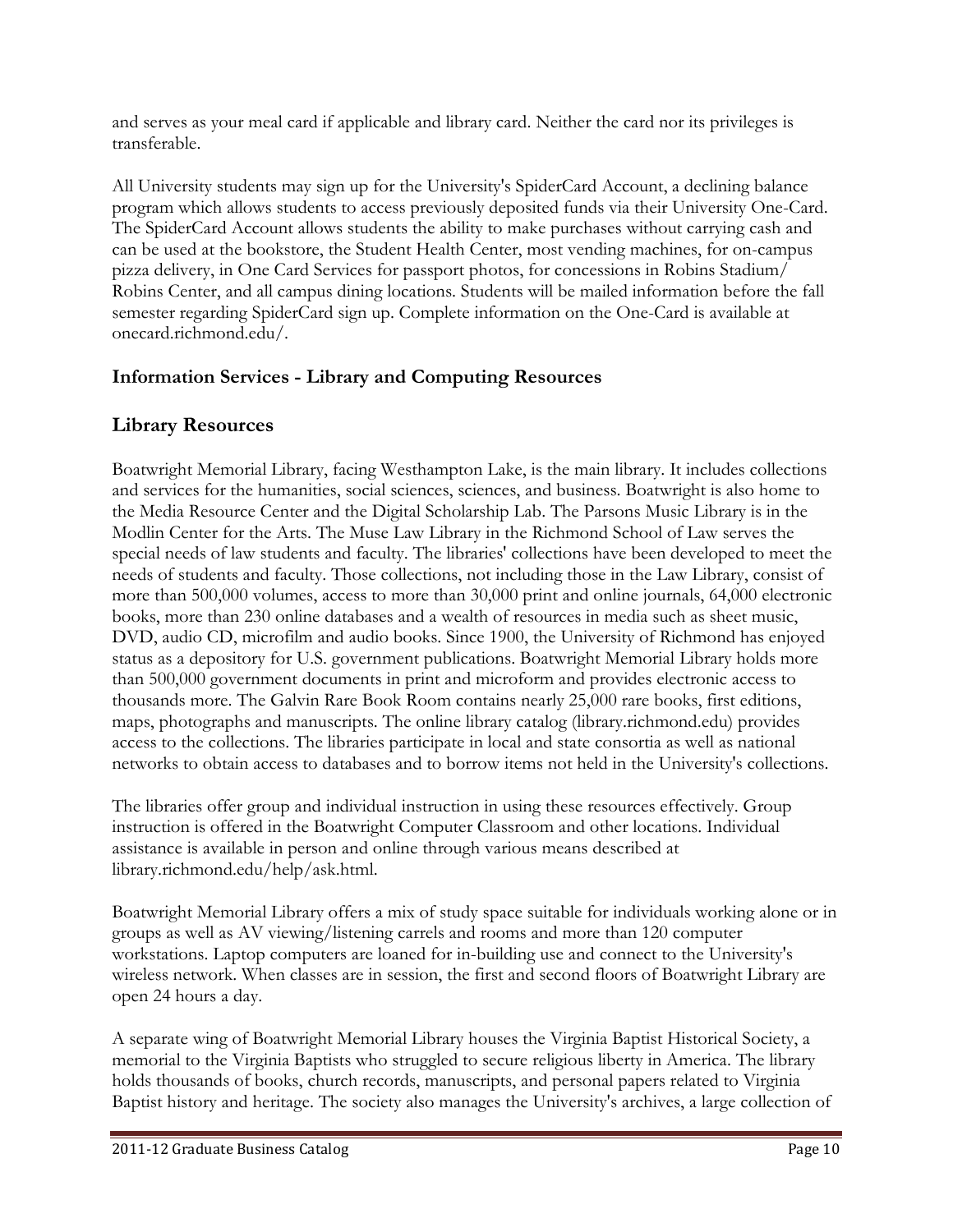books, photos, and memorabilia related to the University's rich history. The University's libraries are open to the entire campus community.

Boatwright Library is also home to the Eight Fifteen at Boatwright coffee shop.

# Computing Facilities

The University of Richmond is committed to preparing students to work in technology- and information-centered environments. Toward that end the University provides computers, software, and specialized equipment for student use in labs, public areas, classrooms, and residence hall lounges. There are over 900 personal computers available to students in general-purpose and discipline-specific computing spaces across the campus. Each student in the residence halls has his or her own wired network connection; in addition, the campus is blanketed with a high-speed 802.11g wireless network that provides students, faculty, staff, and guests with secure access to a wealth of resources.

The University maintains a robust network infrastructure. A wireless network supports mobile computing in every building on campus, and provides coverage in most outdoor locations and public gathering spaces. Information Services keeps University-owned systems loaded with up-todate versions of the latest software tools and anti-virus software. All users must have an active University computer account to log into any lab machine. To help ensure the security of our systems and network, passwords must be changed each semester in order to maintain an active account. Refer to the Policies for Responsible Computing posted on the Information Services Policies Web page for guidelines regarding the use of University-provided technology resources.

The ground floor of Jepson Hall houses many computing resources, including a general purpose computer lab with a total of 30 workstations; five PC classrooms with full multimedia capabilities; and two computer classrooms running Windows, Linux, and Unix designated for use by the math and computer science department. When classes are not in session, the Jepson Hall computer classrooms are open for student use. Jepson Hall is also the location of the Computer Help Desk, a resource that provides assistance with computing-related issues for the entire campus. A listing of the current hours of operation for all of these resources may be found on the Information Services Web page.

The Technology Learning Center (TLC) is a unique resource located on the third floor of Boatwright Memorial Library. It is devoted to servicing the multimedia needs of students, faculty, and staff. This area offers PC and Mac workstations equipped with high-end Web development, multimedia, animation, 3-D modeling, and audio-video recording and editing software. Scanners, high quality printers, large-format plotters, digitizers, and digital video and still cameras also are available. In addition, the TLC contains a photography studio and a small recording studio. The TLC also supports media production in the Media Resource Center on the second floor of Boatwright Library. Most importantly, the TLC is staffed by professionals and well-trained student assistants. Students not only have access to the hardware and software, but also to experts who can help them effectively use the specialized tools. Technology training is offered to students, faculty, and staff in a variety of formats, including books and CDs available in the TLC and searchable through the Library catalog; online video tutorials; technology training classes offered throughout the school year; and one-on-one training sessions available through appointments at the TLC. TLC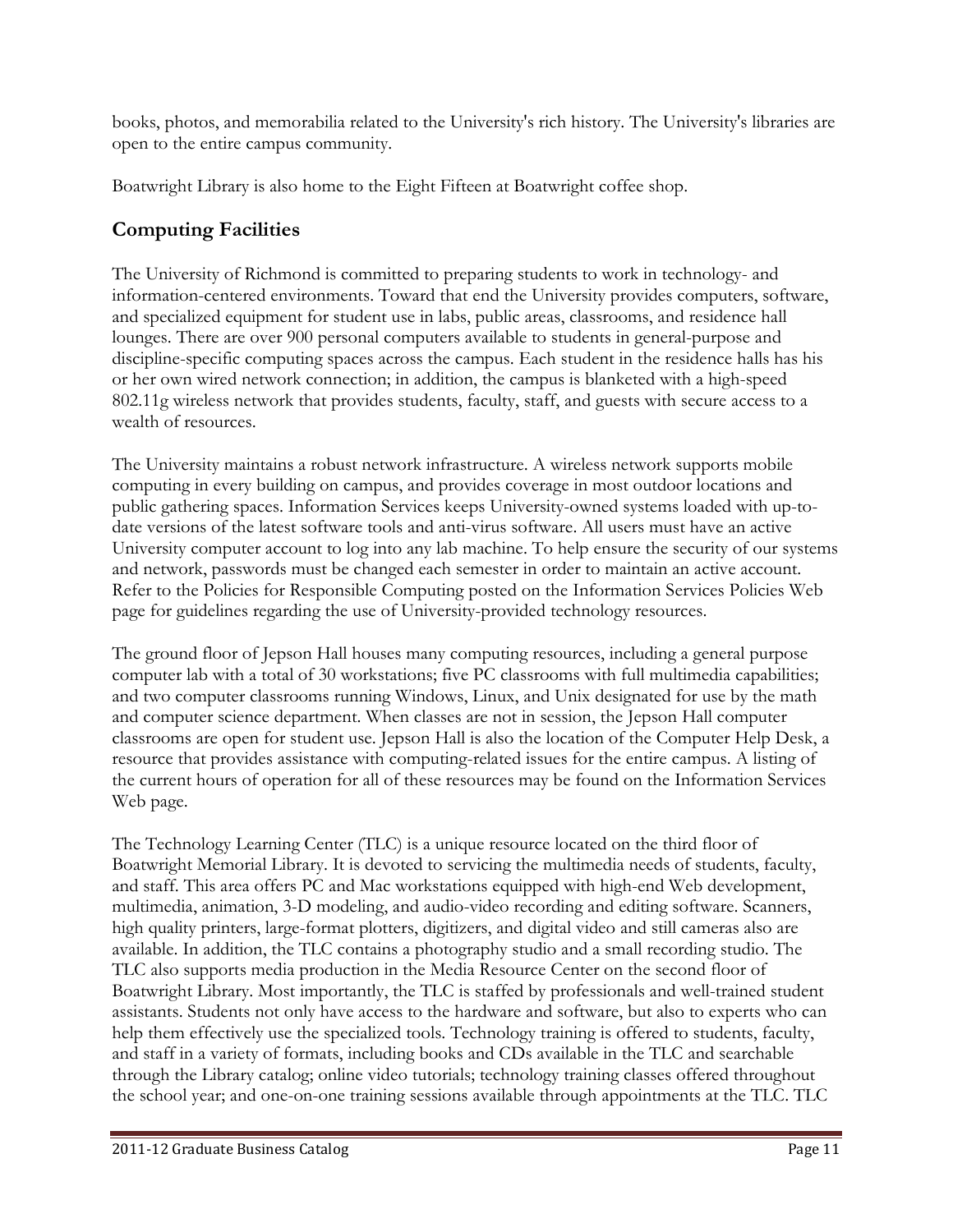hours of operation and current technology training classes may be found on the Information Services Web page at is.richmond.edu.

## International Students and Study Abroad

The Office of International Education, located in Puryear Hall, serves all students, undergraduate and graduate, in arts and sciences, business, leadership studies, continuing studies, and law. It offers advising on study abroad opportunities and procedures, and a wide variety of services for international students: orientation, visa, work, and health insurance, as well as cultural and social activities.

# Multicultural Affairs

The mission of the Office of Multicultural Affairs is to support the on-going enrollment and retention of ethno-culturally and social-culturally diverse American students, and promote a campus climate that celebrates diversity. Working in collaboration with a variety of other offices and departments campus wide, the Office of Multicultural Affairs develops, implements, and advocates for programs that are designed to enhance the overall personal development and growth of University students.

# Official University Communications

The University of Richmond uses e-mail as an official means of communication within the University. Examples include notification of financial aid, tuition bills, academic or disciplinary action, instructor feedback, and correspondence from University offices. Students are required to activate their @richmond.edu e-mail account and to check it regularly. Students are responsible for reading the content of University communications sent to their e-mail account. If students choose to forward their University e-mails to an external e-mail provider, they are responsible for ensuring that the external e-mail account remains active.

# Parking Services

The University of Richmond Parking Services strives to provide adequate, safe and accessible parking for faculty, staff, students and visitors to the University. To achieve this goal, Parking Services requests that all vehicles, including motorcycles and mopeds, be registered. Vehicles may be registered in person at the Parking Services' office or online at police.richmond.edu/parking/index.html. All vehicles on campus must be properly licensed, inspected and insured. Vehicles may be removed from campus if not registered with Parking Services. Parking Rules and Regulations can be found at the Parking Services' Web site and a copy of the regulations will accompany all permits.

## Recreation and Wellness

The mission of the Department of Recreation and Wellness is to enhance the lives of its members by providing quality recreational and educational programs in an environment that promotes healthy lifestyles, academic productivity, and personal growth.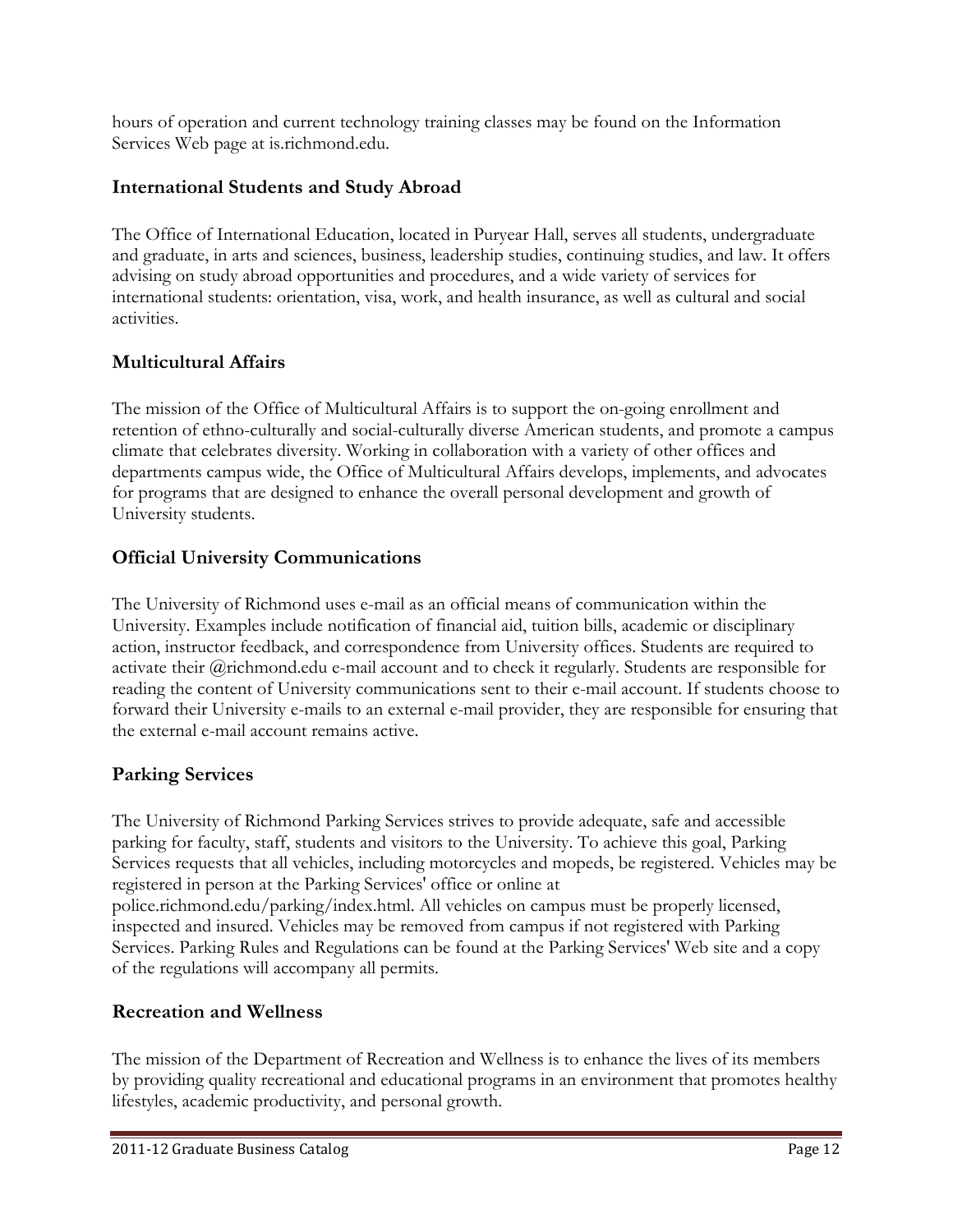The Weinstein Center for Recreation and Wellness provides a comprehensive facility that includes a two-level fitness and wellness center, three-court gymnasium with an elevated walking and jogging track, two multipurpose rooms, pool, game room, and racquetball and squash courts, as well as locker room and sauna facilities. Participants have the opportunity to experience a full range of cardio and strength equipment, in addition to a wellness resource center and computer lab. Outdoor playing fields and lighted basketball and sand volleyball courts are available for recreational use. Thirteen tennis courts, a 400-meter track, and cross country trails are also available for recreational use when not scheduled for intramurals, intercollegiate athletics, or special events. The campus recently added an 18 hole disc golf course available for recreational use.

The fitness and wellness program offers group exercise, indoor cycling, and other fitness programs throughout the day. In addition, special screenings, assessments, and services are offered to address health and wellness topics. Services often include massage therapy, personal training, cholesterol screenings, blood pressure checks, and fitness assessments.

The intramural sports program offers a wide range of major and minor sports at a variety of skill levels. More than 25 sport clubs provide student leadership opportunities as well as competitive options for students who are not part of the varsity athletic program. The Natural High and Outdoor Adventure programs offer activities and trips throughout the year, often including whitewater tubing and rafting, camping, skiing, rock climbing and hiking. The Odyssey high ropes course is one component of a much larger and long term departmental goal for developing a comprehensive Outdoor Experiential Education program.

For more information about recreation and wellness programs or the Weinstein Center, please visit recreation.richmond.edu or call Member Services at (804) 289-8361.

# Spiritual Life

This mission of the Office of the Chaplaincy is Inspiring Generous Faith; Engaging the Heart of the University.

The Office of the Chaplaincy consists of five full-time staff members and eighteen affiliated campus ministers. Together, we focus on five strategic goals to advance our mission:

- Creating structures of inclusion for the diversity of faith traditions present on campus.
- Including our eighteen partner campus ministries more robustly in the mainstream of campus life.
- Providing pastoral care to all members of the university community, particularly students.
- Developing programming for students to pursue spiritual renewal, reflection, and critical engagement with their own experience and that of others.
- Animating conversations of meaning across many lines of difference to cultivate our highest ideals of responsible living and learning.

Some of our yearly highlights include the Pilgrimage program to Israel; our Multifaith Student Council; the Weinstein-Rosenthal Forum on Faith, Ethics, and Global Society; our One Book, One Campus program; our Consider This dinner series; the annual Iftar, Seder, Thanksgiving, and December Candlelight services.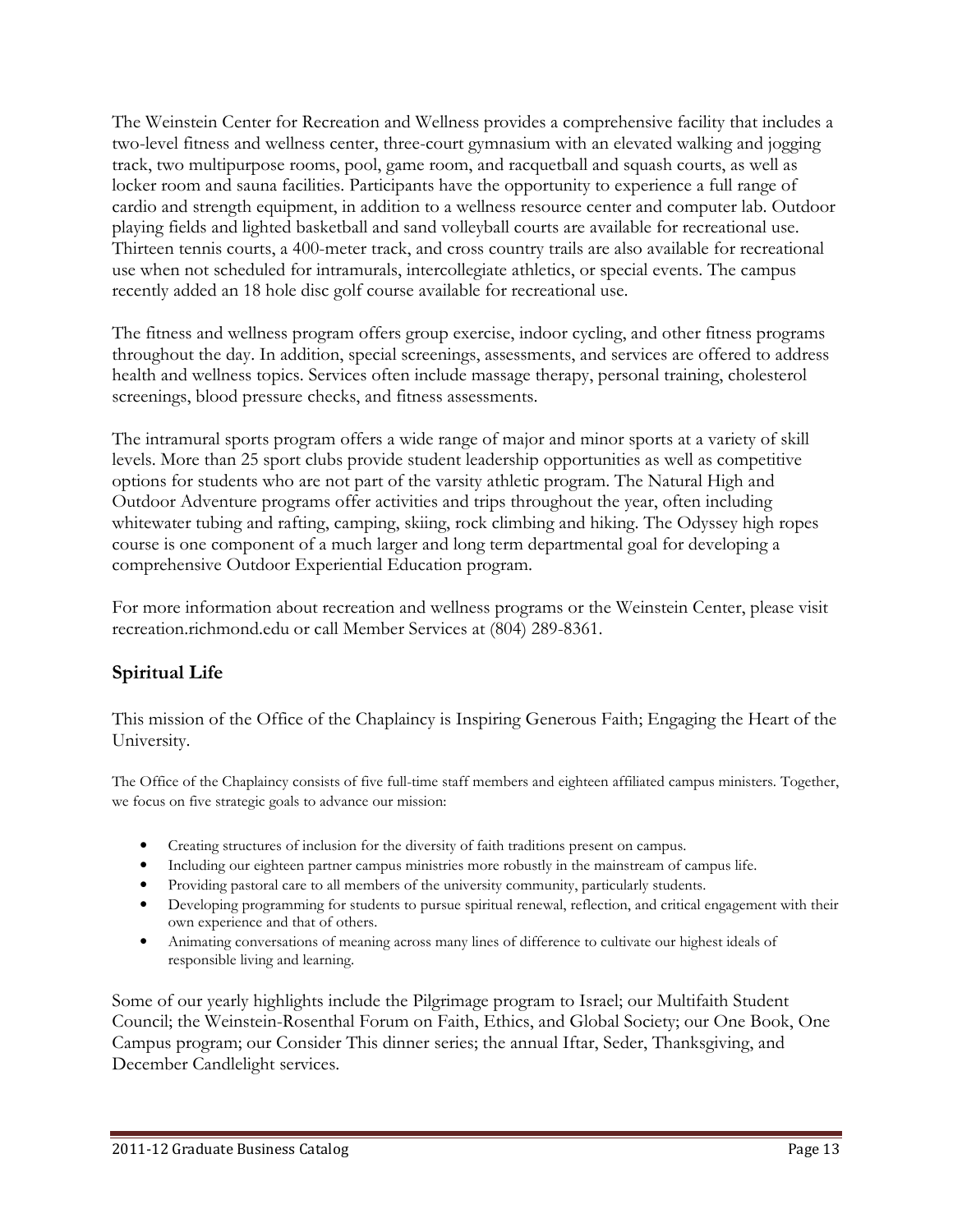In addition, a wide range of worship and fellowship opportunities are offered such as weekly Catholic Mass; Kairos, a Christian contemplative service; Shabbat services; Muslim prayer; and Zen Meditation. Additional worship and study opportunities are offered through our campus ministry team.

Visit our website for detailed information: chaplaincy.richmond.edu.

The Office of the Chaplaincy is located in the Wilton Center, between Cannon Memorial Chapel and Tyler Hanes Commons. We look forward to meeting you.

# Student Health Center

The Student Health Center offers a comprehensive program in health education and health maintenance, as well as treatment for illness and injury. The Health Center staff includes boardcertified family practice physicians and registered nurses. Services include acute care for illness and injury, general medical care, women's health, men's health, allergy shots, and immunizations. The telephone number is (804) 289-8064 and FAX is (804) 287-6466. Students and parents are encouraged to visit the Health Center's Web site for general information and timely messages: healthcenter.richmond.edu and the Health Center can be reached by e-mail at healthcenter@richmond.edu.

Rather than walking in without an appointment, students are encouraged to call and speak with a registered nurse about their concerns through the Dial-A-Nurse system (call 804-289-8700 for the Dial-A-Nurse). After evaluating the history and symptoms of the illness, the nurse will advise the most appropriate treatment. If indicated after the Dial-A-Nurse evaluation, an appointment will be made. Appointments may be made for annual gynecological examinations, doctor-requested followup visits, allergy shots, immunizations, and PPD tests by calling (804) 289-8064.

All full time students are eligible for the services provided by the Student Health Center. (School of Continuing Studies students are not eligible.) The cost of prescription drugs, some laboratory tests, hospital emergency room treatment, hospitalization, x-rays, and referral off campus for consultation with medical specialists are not covered by any student fees. These costs will be billed separately by the provider.

The Student Health Center does not accept insurance assignments. This means we will not bill a patient's insurance company. Any charges incurred at the time of visit will be billed through student accounts or may be paid by check, cash, or Spider Card. The patient will be provided with a medical encounter form itemizing all charges and containing all necessary information to submit for insurance reimbursement.

Information regarding hours of operation, descriptions of services, details of allergy shot procedure, billing and insurance questions, medical information, community facilities, medical referrals, and helpful links can be found on the Health Center's Web site.

Virginia law mandates that each student submit an immunization record and tuberculosis screening status prior to enrollment. In compliance with this requirement, the immunization record is included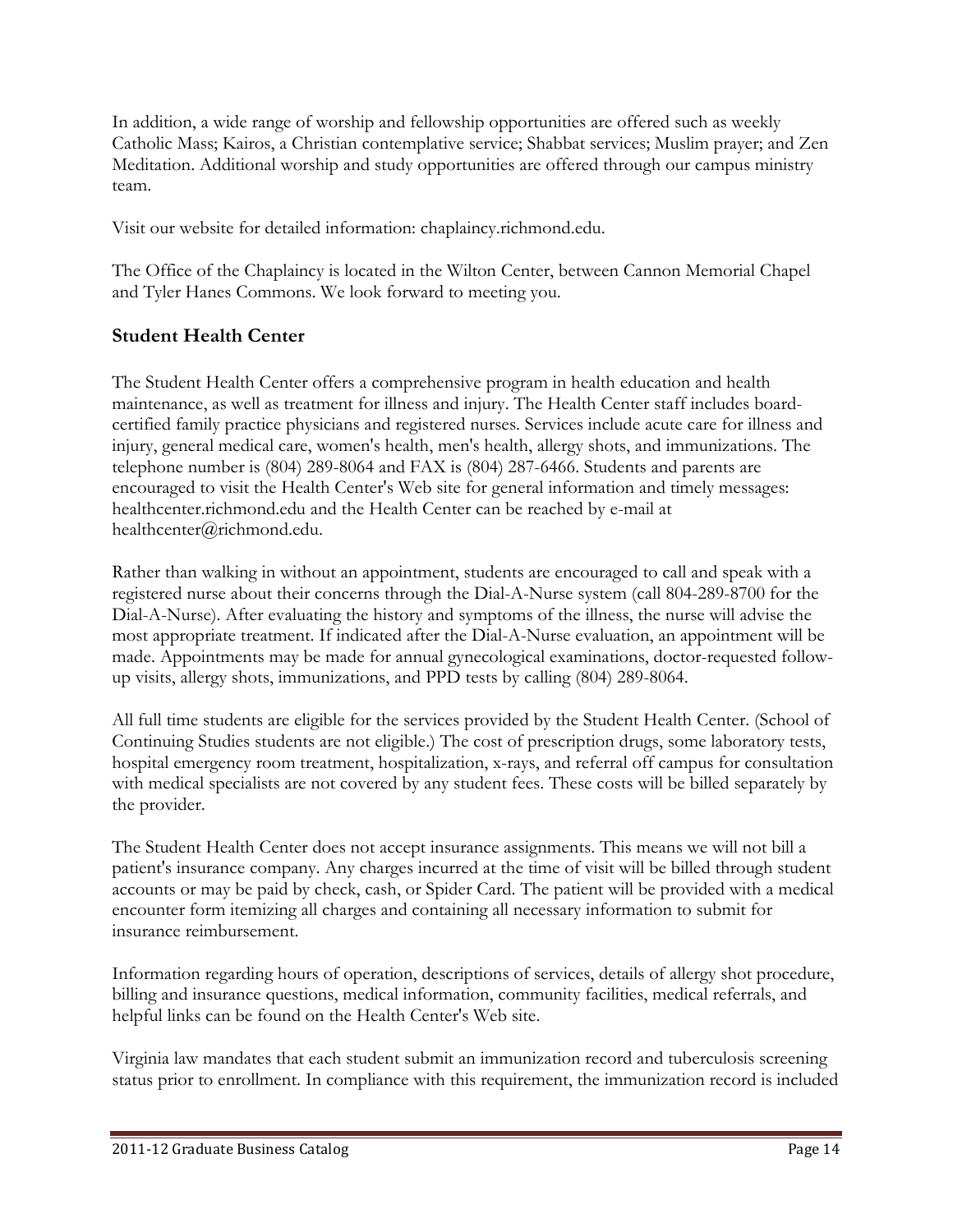in the health history form provided to entering students and is to be returned to the Student Health Center.

All communications between student and Health Center staff are strictly confidential. Information will not be released from the Student Health Center without the patient's prior approval except in an emergency or by court order.

## Student Identification Number

In an effort to better protect the privacy of each member of the University of Richmond community, the University uses randomly generated ID numbers for each student, employee, faculty member, and alumni. A student will be assigned a University of Richmond ID number as the primary identification for University records when he/she enters the University. This eight-digit number will be printed on each student's One-Card (unless the student requests it not be printed). This ID number also will be used in conjunction with a confidential PIN for students to register for classes and access their academic records through the Web using the University of Richmond's Student Information System (BannerWeb). A social security number will still be required to be on file with the University to fulfill IRS and federal reporting requirements.

# Ethics and Conduct

## Policies

The University of Richmond is governed by policy statements that guide individual members in their actions toward each other and toward the larger community. These policy statements support the University's educational mission while seeking to assure that both individual and majority rights are appropriately observed and maintained.

## University Academic Honor Statute

All schools within the University of Richmond operate under an Academic Code of Ethics; copies are available in the appropriate dean's office. Breaches of the code include cheating, plagiarism, violation of a signed pledge, lying, academic theft, and in general, breaking one's word of honor in any circumstance. Any person who violates these standards shall be subject to disciplinary action ranging from reprimand up to and including expulsion from the University. Determination of guilt or innocence and imposition of penalties, when necessary, will be effected according to established procedures, with procedural fairness observed, and with appropriate appeal procedures available.

## Standards of Conduct

The University of Richmond considers cultivation of self-discipline and resolution of issues through process of reason to be of primary importance in the educational process and essential to the development of responsible citizens. All members of the University community have a responsibility to comply with local, state, and federal laws and with all published University policies and regulations. In a community of learning, individual or group conduct that is unlawful disrupts or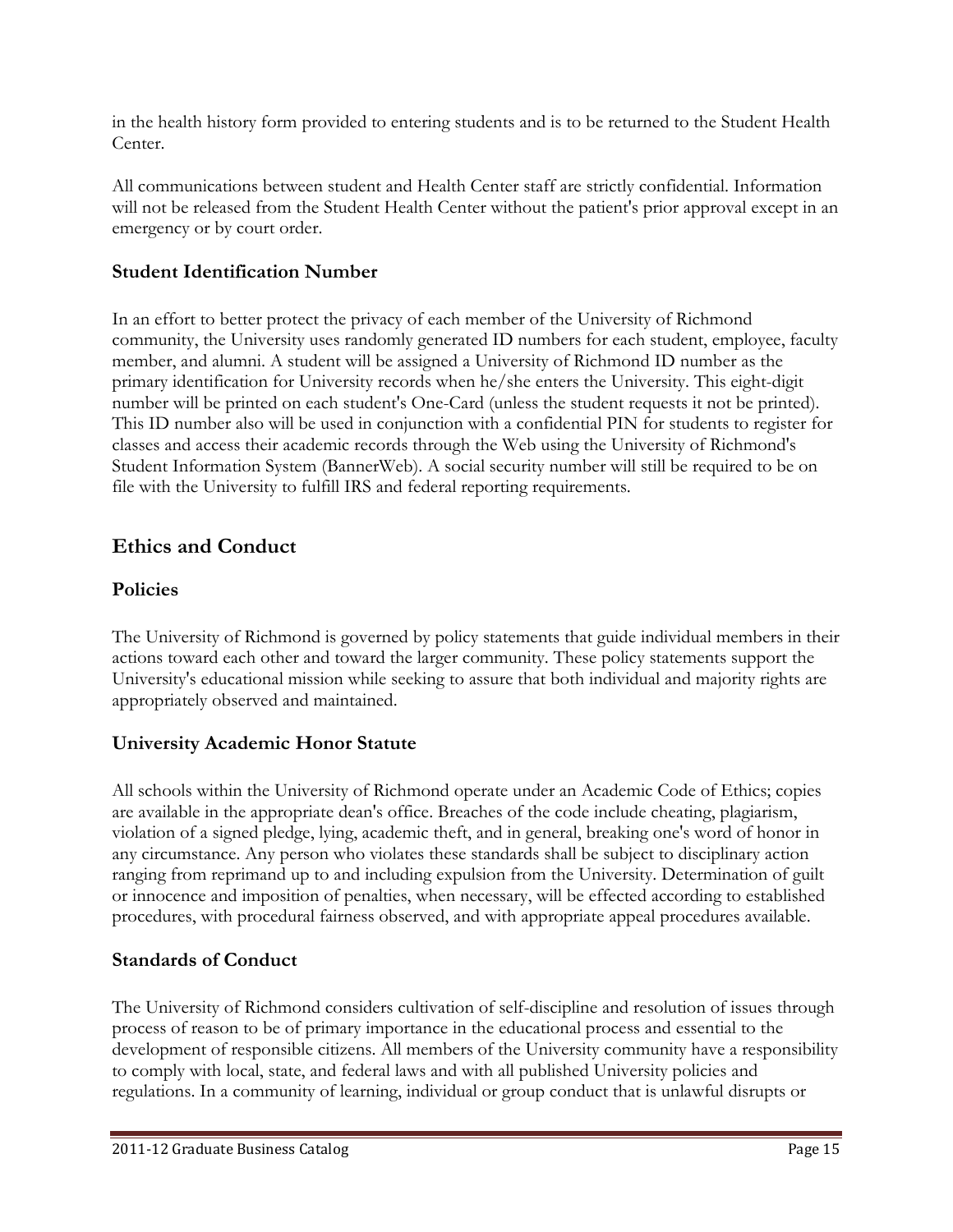interferes with the educational processes, causes destruction of property, or otherwise infringes upon the rights of others or of the University itself cannot be tolerated.

The trustees of the University of Richmond have authorized a policy statement on standards of conduct, penalties, and disciplinary procedures to guide the conduct of students and their guests. This statement sets forth those standards of conduct that the University of Richmond deems essential for fulfilling its educational mission. Any person who violates the standards of conduct and regulations of the University of Richmond shall be subject to disciplinary action and, if need be, legal action. Disciplinary action may range from disciplinary warning up to and including suspension or expulsion from the University. Sanctions will be imposed after proper determination has been made in accordance with established disciplinary procedures of the University, with fair procedures observed and with appropriate appeal procedures available, as outlined in the policy statement and any approved revisions thereof.

A copy of this policy statement and/or any officially approved revisions thereof is readily available in the Student Handbook for each student who matriculates. All members of the University community should familiarize themselves with this policy statement and revisions and with any other official publications, handbooks, or announcements issued on occasion by the University of Richmond or by individual colleges and schools of the University.

## Alcoholic Beverages and Other Drugs

The legal age for the consumption and possession of alcohol is 21 in the Commonwealth of Virginia. Each member of the University community is encouraged to make risk-aware choices regarding the consumption of alcohol or the use of other psychoactive drugs. Members of the campus community who choose to use such drugs are expected to consider the risks of harm to self, others, and the community-at-large. To mitigate the harmful behavior associated with such drugs, the University has established policies to eliminate the use of illicit drugs and to limit the consumption of alcoholic beverages on campus. It is our individual responsibility to understand and abide by the regulations as defined by the University, the Commonwealth of Virginia, and the federal government governing the use and distribution of alcohol and other drugs. These regulations apply to all members of the University community and its guests and visitors. Persons who infringe upon the rights of others, break the law, conduct themselves in a disorderly manner, or damage University property are accountable for their actions. Such persons are subject to University disciplinary sanctions (up to and including removal from this community) and/or criminal action. Such harmful behavior is absolutely at variance with the mission of the University. Because the University of Richmond strives to achieve a healthy living and learning environment, the unlawful possession, use, or distribution of illicit drugs and alcohol by students and employees on the University's property, or as a part of its activities, is prohibited.

More information about the University's alcohol and drug policy can be found online at http://studentdevelopment.richmond.edu/common/PDF/UR\_Alcohol\_Policy.pdf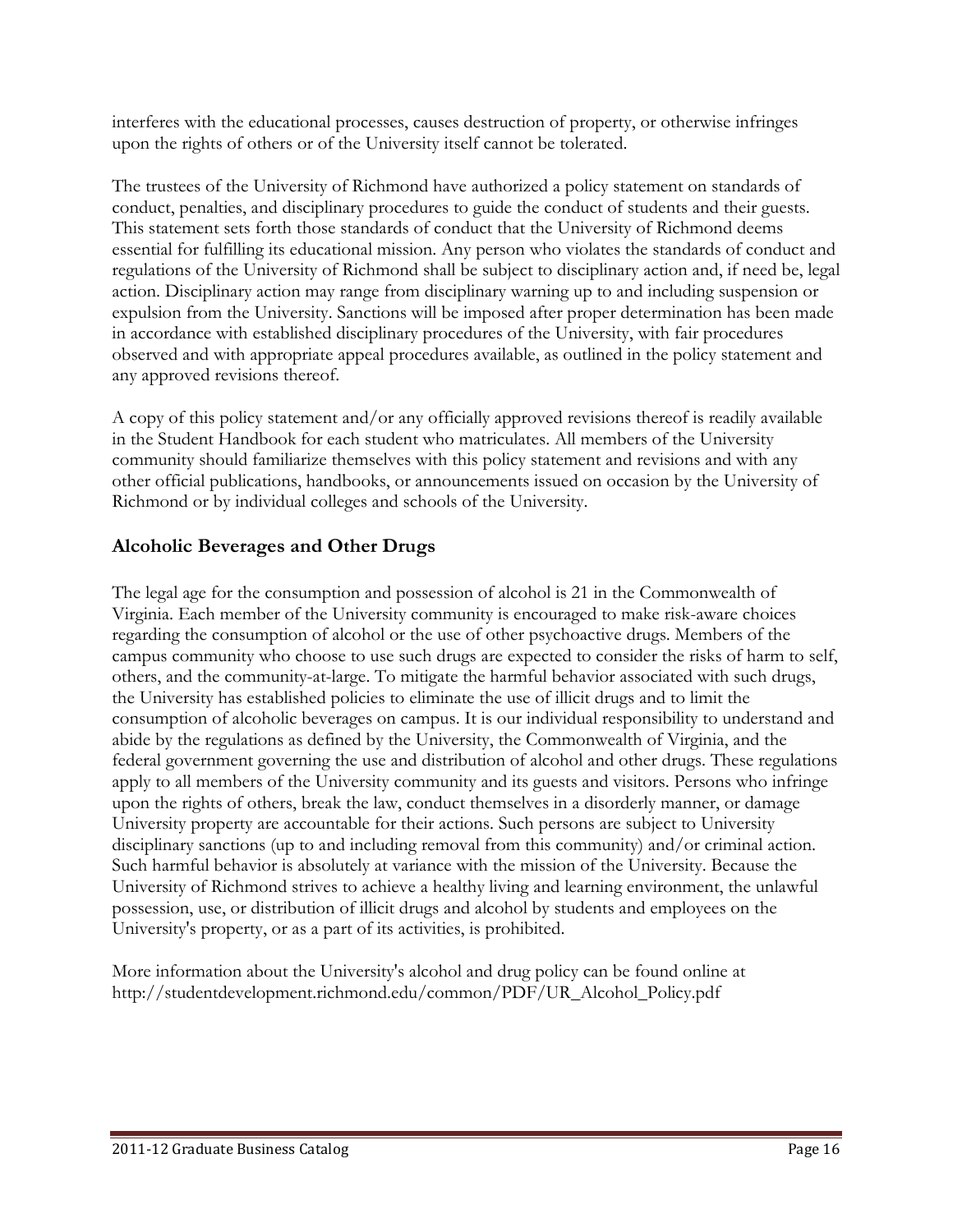# Jeanne Clery Disclosure of Campus Security Policy and Campus Crime Statistics

The University of Richmond is committed to assisting all members of the university community in providing for their own safety and security. The annual security compliance document is available on the University of Richmond Web site at police.richmond.edu/reporting/index.html.

If you would like to receive a copy of the security report which contains this information, you can stop by the University Police Department at Special Programs Building, #31 UR Drive, University of Richmond, VA 23173 or you can request that a copy be mailed to you by calling (804) 289-8722.

The Web site and booklet contain information regarding campus security and personal safety including topics such as crime prevention, University police law enforcement authority, crime reporting policies, disciplinary procedures, and other matters of importance related to security on campus. They also contain information about crime statistics for the three previous calendar years concerning reported crimes that occurred on campus, in certain off-campus buildings or property owned or controlled by University of Richmond, and on public property within, or immediately adjacent to and accessible from the campus.

This information is required by law and is provided by the University of Richmond Police Department.

# Academic Procedures

## Registration

In registering for courses, it is presumed that students enrolled in advanced-level courses will have the necessary academic background.

Students shall register each term according to the instructions published by the graduate business office and the University Registrar. A calendar is published concurrently with pertinent dates.

Students are able to register for classes through BannerWeb, a secured Web site that may be accessed over the Internet through the registrar's homepage at registrar.richmond.edu or via the following link: https://bannerweb.richmond.edu.

Through BannerWeb, students can register for classes, drop classes, view their class schedules, view grades for a specific term, and view their unofficial University of Richmond transcript. Students are responsible for all activity on their BannerWeb account including PIN maintenance, registration, and security. If a student has questions or needs assistance with any aspect of BannerWeb, he or she should contact the Office of the University Registrar at (804) 289-8639 or registrar@richmond.edu.

Once registered, students may change their registration (drop/add) according to the published schedule. For a regular term, generally adds and withdrawals without academic record may be made during the first two weeks of classes. After that time only withdrawals-with-record are possible. The grade to be recorded during the withdrawal-with-record period is left to the instructor's discretion. To initiate changes in registration, the student should contact the graduate business office promptly.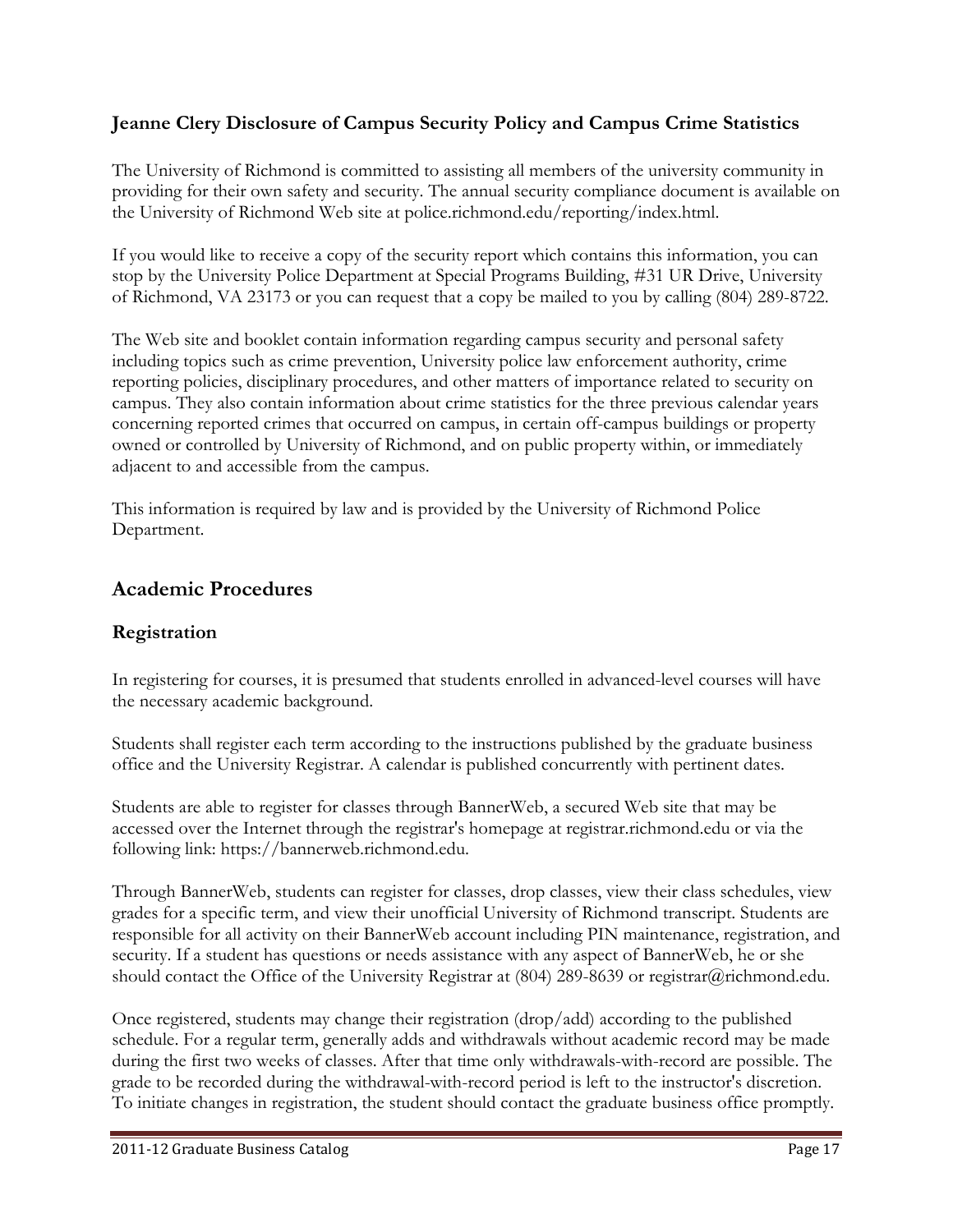## Limits of Work

A part-time graduate business student may enroll in either three or six hours per semester. Part-time students should consider requirements of their employers when scheduling academic classes.

A full-time student carries from nine to 12 semester hours in one semester. The maximum load for a graduate student is 16 semester hours in one semester.

All full-time students are urged to bear in mind that graduate work requires much more time and effort for reading, research, and organization of material than does undergraduate work. Every effort should be made to limit outside work of every sort. If outside employment is an economic necessity for a full-time student, that student must consult the director concerning the advisability of limiting his or her academic load.

#### Class Attendance

Each student is expected to attend all meetings of all classes, including lectures, seminars, laboratories, and workshops, in which he or she is enrolled. The specific attendance policy in each course, however, is determined by the instructor of the course, subject to the section on University holidays below. The specific attendance policy for each course will be announced to the students and distributed on the course syllabus at the beginning of each semester.

Faculty members will honor an official notification from the appropriate dean that a student is to be excused from participation in a University-sponsored event, such as choral performances off campus, intercollegiate athletic events, or judicial hearings at which the student must be present. A student generally will be held responsible for all work of a class or laboratory missed during an absence. Acceptance of any excuse for an absence, other than those excused by the appropriate dean, and any provision for makeup, will be at the discretion of the instructor, provided it is consistent with the announced policy for the course and with the University holiday schedule below. Missed classes, work, tests, and/or excessive absences with or without good cause may result in a poorer grade, or failure, in the course.

Generally, absences that may be excused by faculty members include accident or illness, death or serious illness of a family member, bona fide religious holiday observance, or participation in other University activities such as field trips. Students should make arrangements with their instructors as far in advance as possible for the make-up of any missed work. Students experiencing difficulty in making reasonable arrangements for make-up work may see their dean.

Students enrolled in business school courses must attend at least 75 percent of the class meetings, regardless of the reasons for absence, to be eligible to receive credit for the course.

## Religious Observance Policy

The University is a secular institution that values a diversity of religious expression. The University is also an active community with a wide range of personal commitments and academic and extracurricular activities.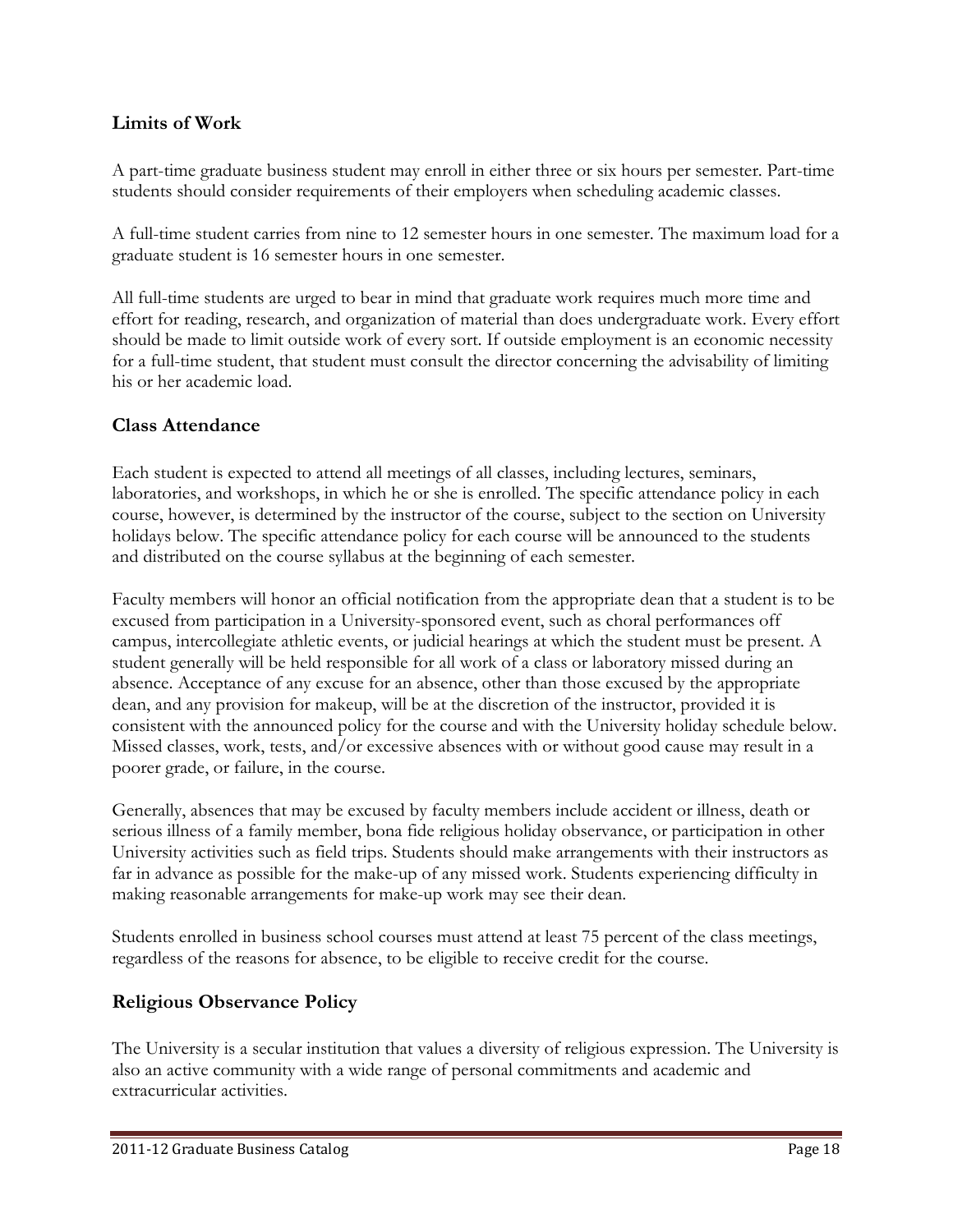Planning for academic and extracurricular activities should be done with sensitivity to the diverse religious commitments of the community and an awareness of religious holidays. Scheduling largescale, one-time academic or extra-curricular events on a religious holiday should be avoided whenever possible.

Any student may be excused from class or other assignments because of religious observance. A student who will miss an academic obligation because of religious observance is responsible for contacting his or her professor within the first two weeks of the semester. The student is responsible for completing missed work in a timely manner.

Faculty are expected to be mindful of potential conflicts with religious observances and should make reasonable accommodations when students' religious practices conflict with their academic responsibilities.

The religious observance calendar is meant to serve as a scheduling guide. It lists significant holidays from the five largest global faith traditions. However, it is not comprehensive and students may choose to observe a holiday not included on the calendar.

The holidays listed are those which occur during the academic year when the University is open.

# Credits and Grades

The graduate business programs use the semester hour credit value and the four-point grading system as applied to a normal A-F grading scale.

A semester hour is the value of one class hour of work a week through the semester. Grade points are given to each semester hour according to the following scale:

A+ 4.0 B+ 3.3 C+ 2.3 D+ 1.3

A 4.0 B 3.0 C 2.0 D 1.0

A- 3.7 B- 2.7 C- 1.7 D- 0.7

F 0.0 I 0.0 M 0.0 V 0.0

These letter grades may be accompanied by a (+) or minus (-) to indicate a relative position within the grade category. The grade point average is calculated by dividing the total number of grade points earned by the total number of GPA units. The grade point average is represented to two significant decimal figures and truncated, not rounded. Each of these totals is accumulated term by term. Students may not choose to take a class Pass/Fail in the MBA program. However, certain classes (e.g., the opening residency) may be offered on a Pass/Fail basis. Special grades also are used as follows: V-failing due to excess absence; W-withdrawn passing; M-withdrawn failing; and X-grade unavailable. The V and M count as F in the grade point average computation.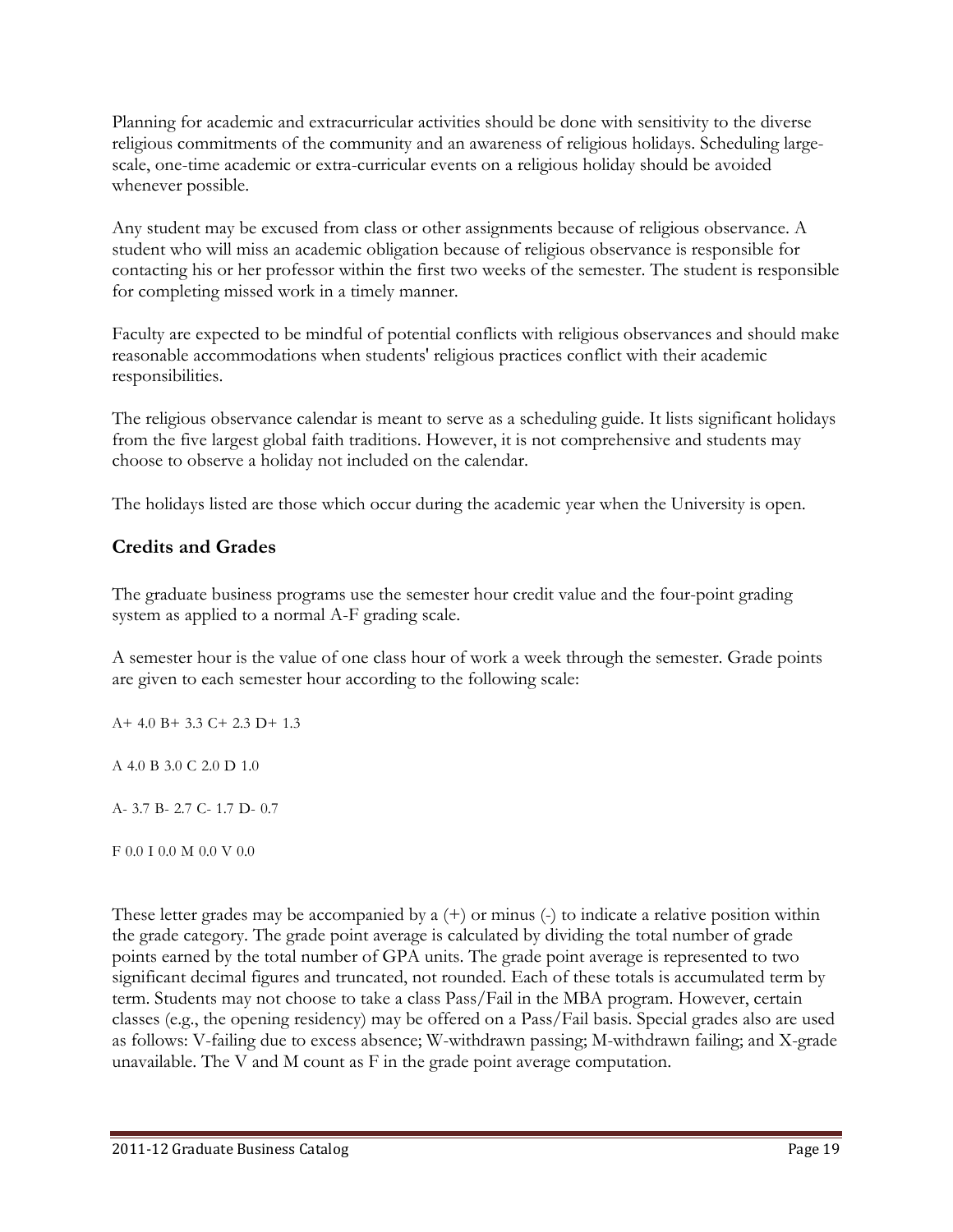## Incomplete Work

Two other letters are used in reports for MBA students. I and Y mean that course work has not been completed by the end of the term. The I, which counts as a failing grade in the grade point average, is given when the reasons for incomplete work are deemed unjustifiable by the instructor. The work is to be made up by the date the instructor specifies, but no later than the midterm point of the next regular term. If the work is not made up during the grace period, the I will be converted to F unless the instructor has submitted to the registrar a written request for delay until a specified date, which has been approved by the director. The Y, which does not count as a failing grade, is given when the reasons for incomplete work are deemed justifiable by the instructor. There is no deadline for completion of the work unless the instructor so specifies. In any case, it is the student's responsibility to make arrangements for and progress to the completion of an incomplete course. Part-time students carrying a grade of I or Y may not enroll for further coursework without the permission of the director.

## Evaluation

Instructors establish grading criteria for their courses and prepare and submit the final course reports (using the grades defined under Credits and Grades) to the University Registrar for recording. In the event of a question about the accuracy of the recorded grade, a student should direct inquiries to the instructor and/or the Office of the University Registrar.

It is recognized that each class and each student in a class has unique characteristics that the instructor alone is in the best position to evaluate; consequently, except in unusual circumstances, formal appeals concerning the evaluation on which a grade is based are not appropriate.

If unusual circumstances appear to have existed which could have affected the evaluation, the student should first bring the matter to the attention of the instructor (if available). If that informal inquiry is impossible, or if its results are disputed, the student may next bring the matter to the attention of the department chair and the instructor, jointly. In the event of continued dispute, the student may formally petition the dean of the student's school who, in consultation with department faculty, may present the matter to the appropriate academic council for a decision.

#### Academic Progress and Scholarship

A student is expected to make steady progress toward completion of his or her program. A student who, over a period of 12 months, fails to complete a graduate business course at the University of Richmond, unless completing elsewhere an approved course for transfer, will be terminated from the program. Such a student desiring to return to the program must reapply and be readmitted under the catalog standards applicable at the time of reapplication. A student is expected to maintain an average of no less than B (3.00) to remain in the MBA program.

Students who are employed full-time may take one or two courses per semester. A full-time employee wishing to take three courses in a given semester must first obtain the appropriate form from the Graduate Studies Office. An approval signature is required from each professor before the student can enroll in three courses.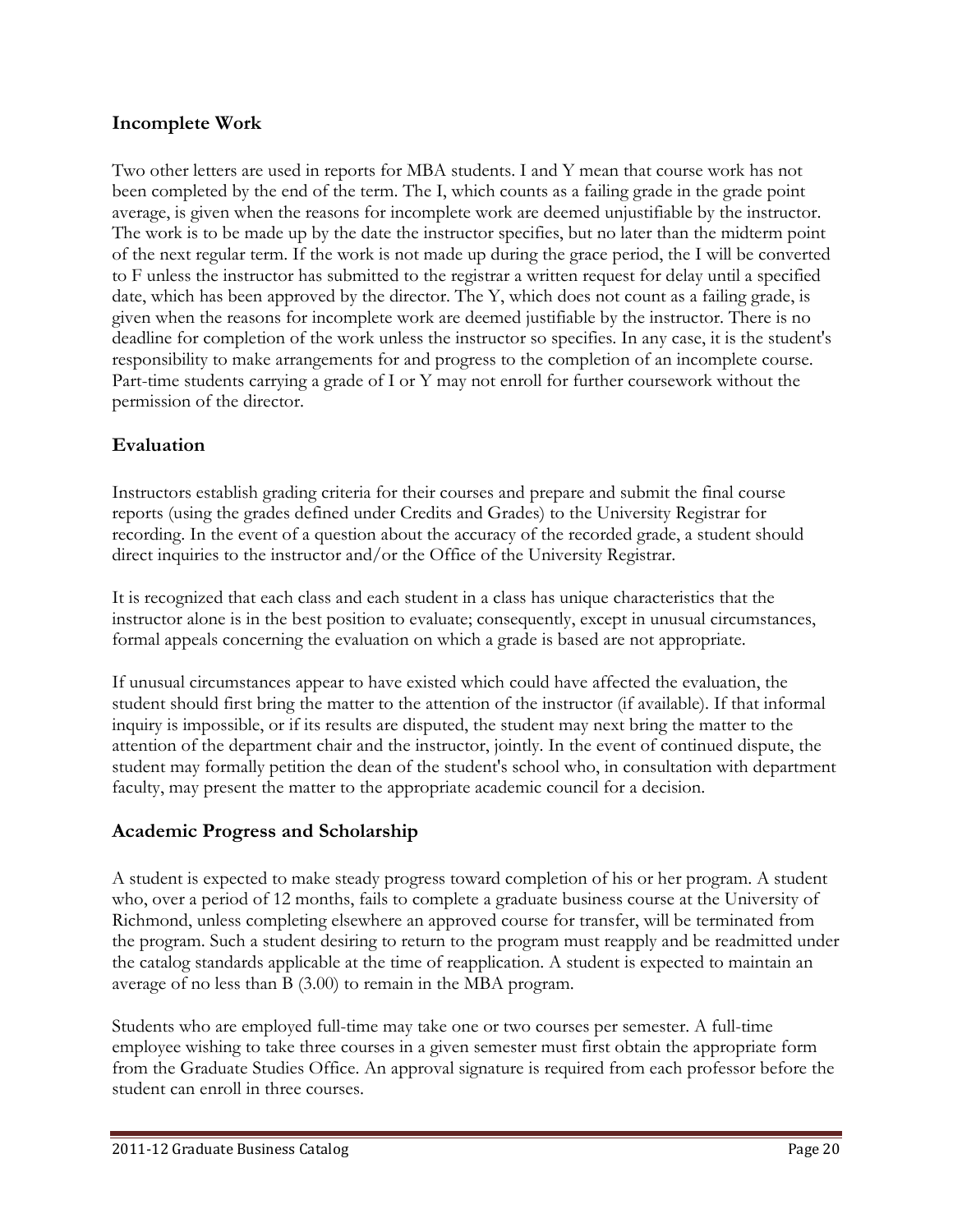A student who earns less than B in two or more courses (whether or not they are being taken for graduate credit) may be suspended from the graduate business program. A student who earns three Cs, one C and one D, or one F will automatically be dismissed from the program. A student who has been suspended or dismissed may apply for readmission after the lapse of one academic year. Application for readmission must be made in writing to:

Graduate Council

c/o Director Graduate Business Programs Robins School of Business University of Richmond, VA 23173

# Transfer Credits

It is expected that all work for the MBA degree will be completed at the University of Richmond. Under certain circumstances, a maximum of 12 semester hours may be accepted in transfer. All coursework transferred must be completed at an institution accredited as degree granting by a recognized regional accrediting body for higher education, as well as an AACSB-accredited graduate school at the time the coursework is completed. Written approval by the director must be obtained in advance if a student desires to take work elsewhere for transfer credit. Upon completion of the approved work, credit will be allowed only if a grade of B or better is earned, and after an official transcript documenting the fact is received by the Graduate Business Program Office directly from the institution giving the instruction.

# Withdrawal from the University

Students who plan to withdraw from the University of Richmond must submit an official withdrawal letter to their Dean. The Dean's Office will notify the appropriate offices of the student's withdrawal from the University of Richmond including the actual withdrawal date.

## Academic Records and Transcripts

Grades are available through BannerWeb. Students may also check grade changes, incomplete makeups and posting of transfer credit throughout the year from any location. Grades are deemed correct unless notification to the contrary is received by the University Registrar within three (3) months after the close of the term specified.

If students need an official copy of the academic record, they can request a transcript through the Office of the University Registrar. All courses taken at the University of Richmond become a part of the permanent academic record.

Advice concerning progress toward the degree may be obtained in the Graduate Business Program Office.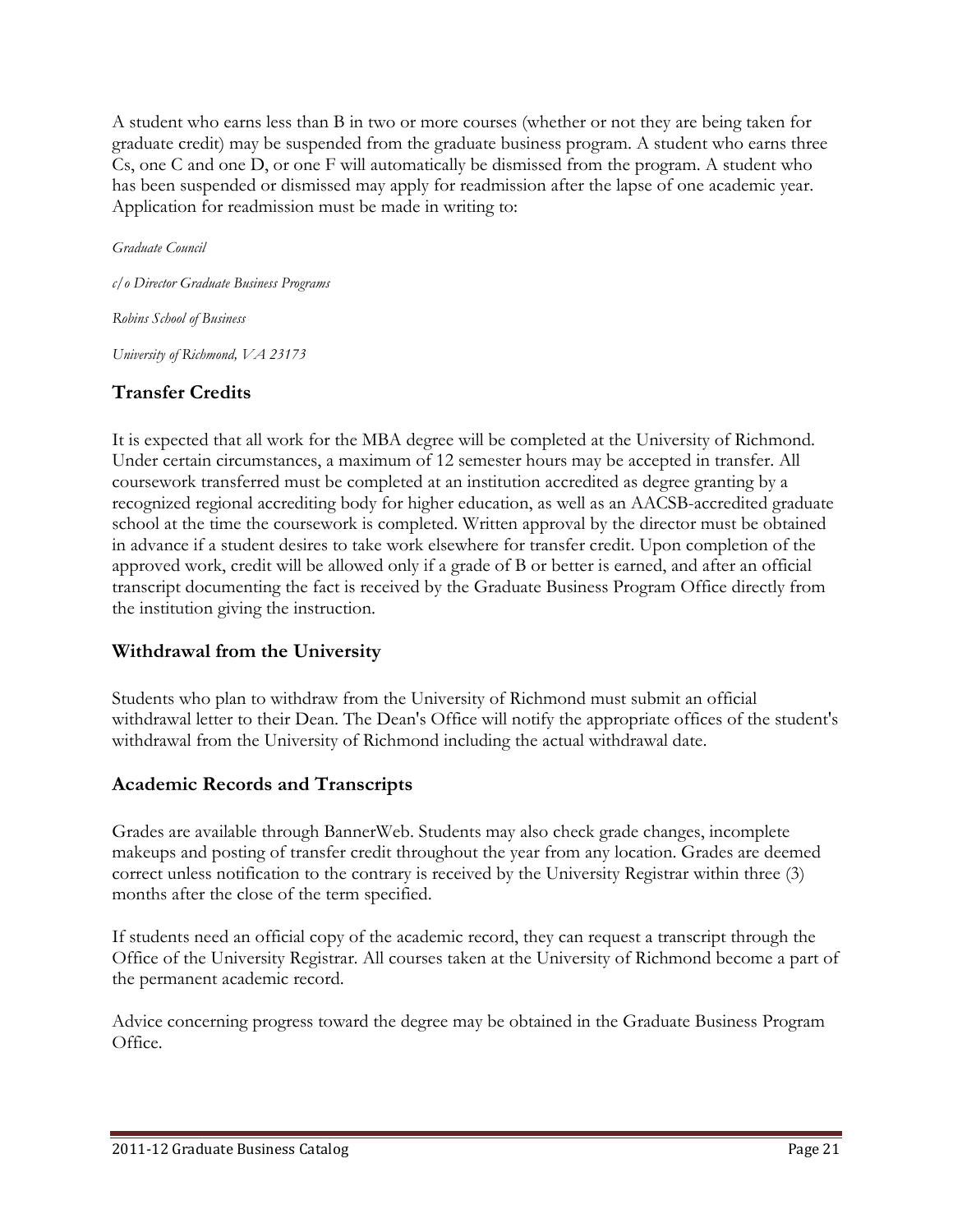# Confidentiality/Privacy Rights/Right to Know

University of Richmond procedures and the Family Educational Rights and Privacy Act (FERPA) prohibit the unauthorized release of confidential information about individual students. However, directory information is not considered to be confidential and may be published or otherwise released. Directory information includes name; addresses, including permanent, campus, local (offcampus), e-mail, and campus computer network (IP) address; associated telephone numbers; date and place of birth; school or college; major and/or minor fields of study; degree sought; expected date of completion of degree requirements and graduation; degrees conferred; awards and honors (e.g., dean's list); full- or part-time enrollment status; dates of attendance; previous institutions attended; participation in officially recognized activities and sports; weight and height of members of an athletic team; and photograph. A full list of information considered directory information is available on the Office of the University Registrar's Web page at oncampus.richmond.edu/academics/registrar/policy/ferpapolicy.html or by contacting the Office of the University Registrar. Students may opt to have their directory information withheld. To

exercise this option, the appropriate form must be obtained from the Office of the University Registrar, completed, and returned to that office. Once filed, this form remains in effect until withdrawn by the student in writing to the Office of the University Registrar. For further information, contact the Office of the University Registrar.

# Rights with Respect to Education Records

The Family Educational Rights and Privacy Act (FERPA) affords students certain rights with respect to their education records. These rights include:

1. Access to Education Records: students have the right to inspect and review their education records within 45 days of the day the University receives a written request for access. Students should submit their request to the Office of the University Registrar and specify the record(s) they wish to inspect. Arrangements will be made for access and the student notified of the time and place where the records may be inspected.

2. Request for Amendment of Education Records: students have the right to request amendment of their education records if they believe the records are inaccurate. They should write the University Registrar, clearly identify the part of the record they want changed, and specify why it is inaccurate. If the University decides not to amend the record as requested by the student, the University will notify the student of the decision and advise the student of his or her right to a hearing regarding the request for amendment. Additional information regarding hearing procedures will be provided to the student when notified of the right to a hearing.

3. Disclosure of Education Records: students have the right to consent to disclosures of personally identifiable information contained in education records, except to the extent that FERPA authorizes disclosure without consent.

One exception which permits disclosure without consent is disclosure to school officials with legitimate educational interest. A school official is a person employed by the University in an administrative, supervisory, academic, research, or support staff position (including law enforcement unit personnel and health staff); a person or company with whom the University has contracted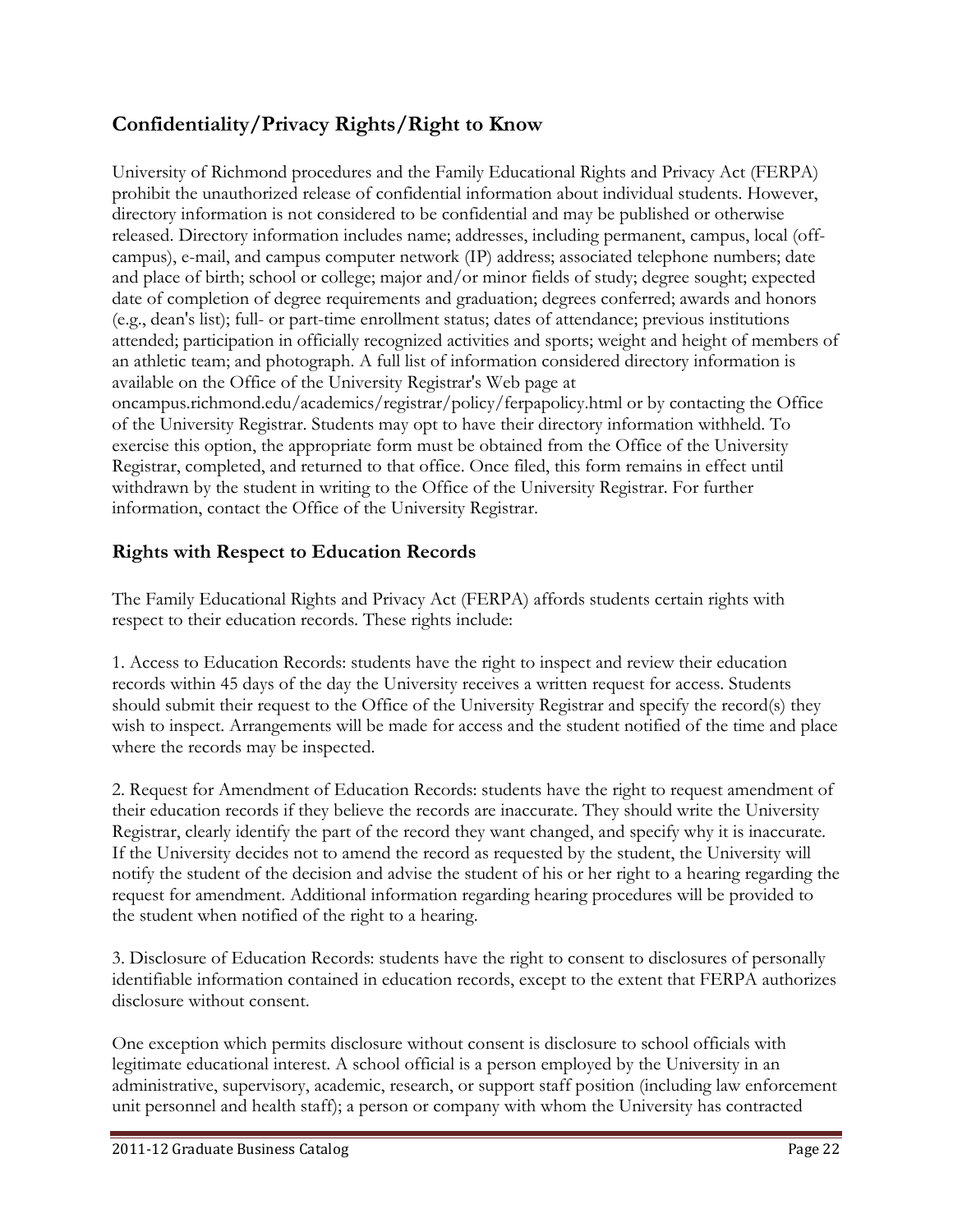(such as an attorney, auditor, or collection agent); a person serving on the Board of Trustees; or a student serving on an official committee, such as a disciplinary or grievance committee, or assisting another school official in performing his or her tasks. A school official has a legitimate educational interest if the official needs to review an education record in order to fulfill his or her professional responsibility.

Upon request, the University discloses records without consent to officials of another school in which a student seeks or intends to enroll.

4. Right to File a Complaint: Students have the right to file a complaint with the U.S. Department of Education concerning alleged failures by the University of Richmond to comply with the requirements of FERPA. The name and address of the office that administers FERPA is:

Family Policy Compliance Office

U.S. Department of Education

400 Maryland Avenue, SW

Washington, DC 20202-4605

The University's complete policy statement can be found on the University Registrar's Web page at registrar.richmond.edu/ferpa/statement/index.html.

NOTE: Because of the access afforded by a University ID, this number is not considered directory information and will not be released without a student's consent except in situations as listed above. Students should treat the University ID as confidential; it should be protected and not carelessly shared with others. It will be used for a student's entire time at the University of Richmond, so it should always be treated in a confidential manner.

#### Right To Know

In accordance with the Student Right To Know and Campus Security Act, the University of Richmond makes graduation rates available to all current and incoming students. These figures can be found at: oir.richmond.edu/Factbook.htm

## Financial Affairs

## **Tuition**

For 2011-2012, the tuition for graduate business program students taking fewer than nine hours is \$1,150 per semester hour; tuition for graduate business students taking nine or more semester hours is \$18,305 per semester.

Students in the Opening Residency or Capstone programs may take up to 9 credit hours, in that semester, at the part time rate of \$1,150 per semester hour.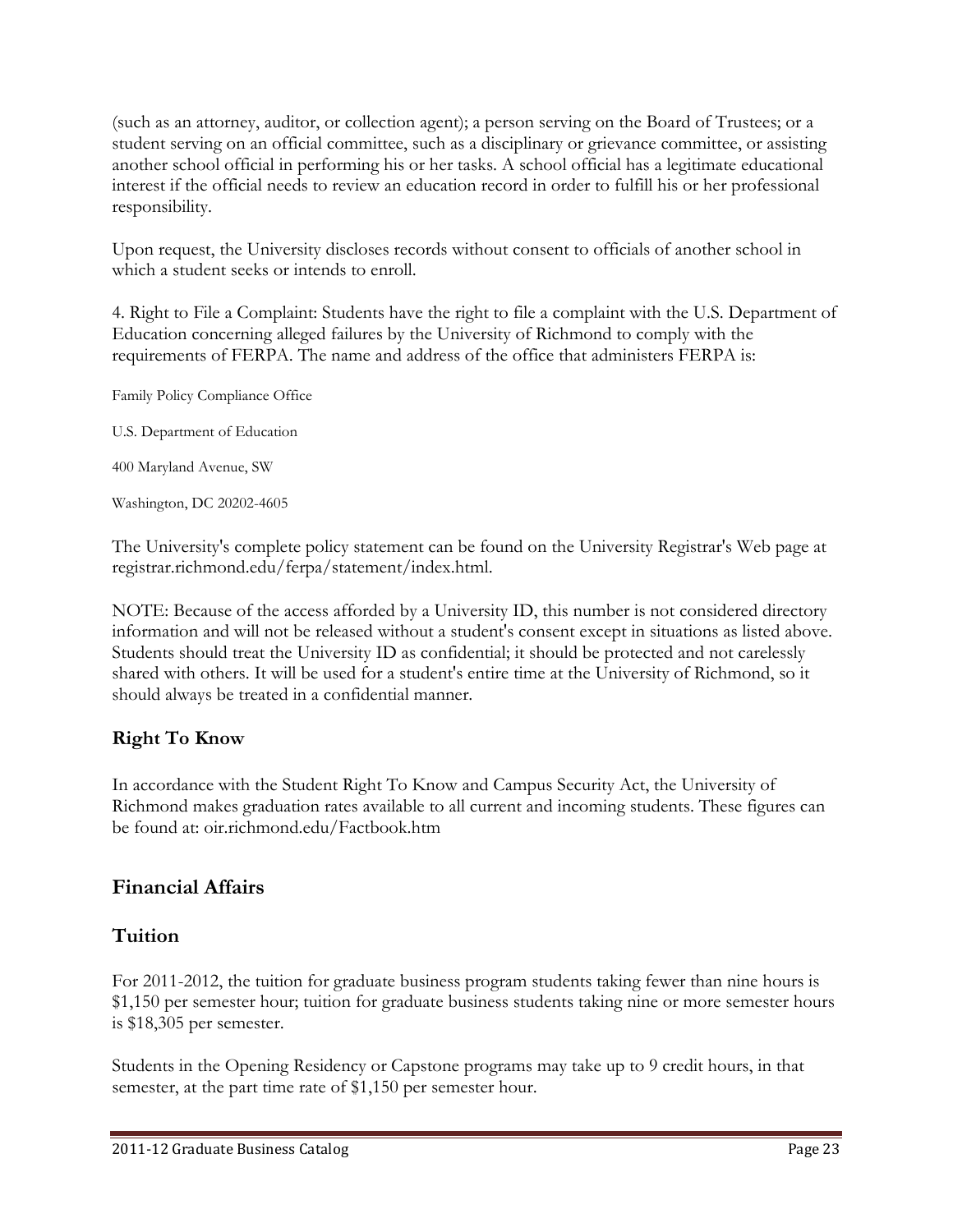Changes in registration made after the first week of class are subject to a \$10 fee.

The University reserves the right to increase the fees listed herein if conditions should make such changes necessary or advisable. The changes will be announced as far in advance as possible.

Note: Regardless of the University division in which a course is taken, the student pays the tuition and fees of the school to which he or she has been admitted and which is considered the school of record. Any special fee associated with a particular course, such as a laboratory fee, is charged based on registration in the course.

# Payments

Inquiries concerning payment should be directed to the Office of Student Accounts, phone (804) 289-8147 or (866) 241-8893 (toll free) or e-mail at bursar@richmond.edu. Payment in full is due by the end of the first week of classes each term, whether or not an invoice has been received. Tuition payment options include:

1. Cash

2. Check, payable to the University of Richmond

Fees are electronically invoiced. To avoid incurring a late-payment fee, delays in registration and other areas, individuals are urged to pay fees when due.

Students receive monthly e-mail notifications to their UR e-mail address with the subject line "University of Richmond Electronic Invoice/Statement" and a link to QuikPAY. The student's University of Richmond ID number is used for authentication. Students can also access their account through BannerWeb. Upon login, students may view invoices, set up and store bank account or credit card information, set up authorized payers, pay invoices electronically, and print paper copies.

The student may authorize others to view the invoice as an authorized payer. Each invoice cycle, the student and the authorized payer will receive an e-mail notification that the electronic invoice has been sent with a link to the QuikPAY login page.

The University of Richmond accepts MasterCard, Discover and American Express via QuikPAY. Visa is not currently accepted. A vendor fee of 2.75% of the amount charged will be charged to your credit card account for this service. Electronic checks, at no cost to the payer, are also accepted at this site.

e-Check is an optional feature. Checking and savings account information from a bank within the United States can be entered at the QuikPAY website and payments will be transferred electronically to the University of Richmond for no fee. You will have the option to have the site retain your bank account information or you may enter it each time you make an e-Payment.

Only authorized payers are able to view their own payment and bank information. Each authorized payer is assigned a separate PIN number for added security and privacy.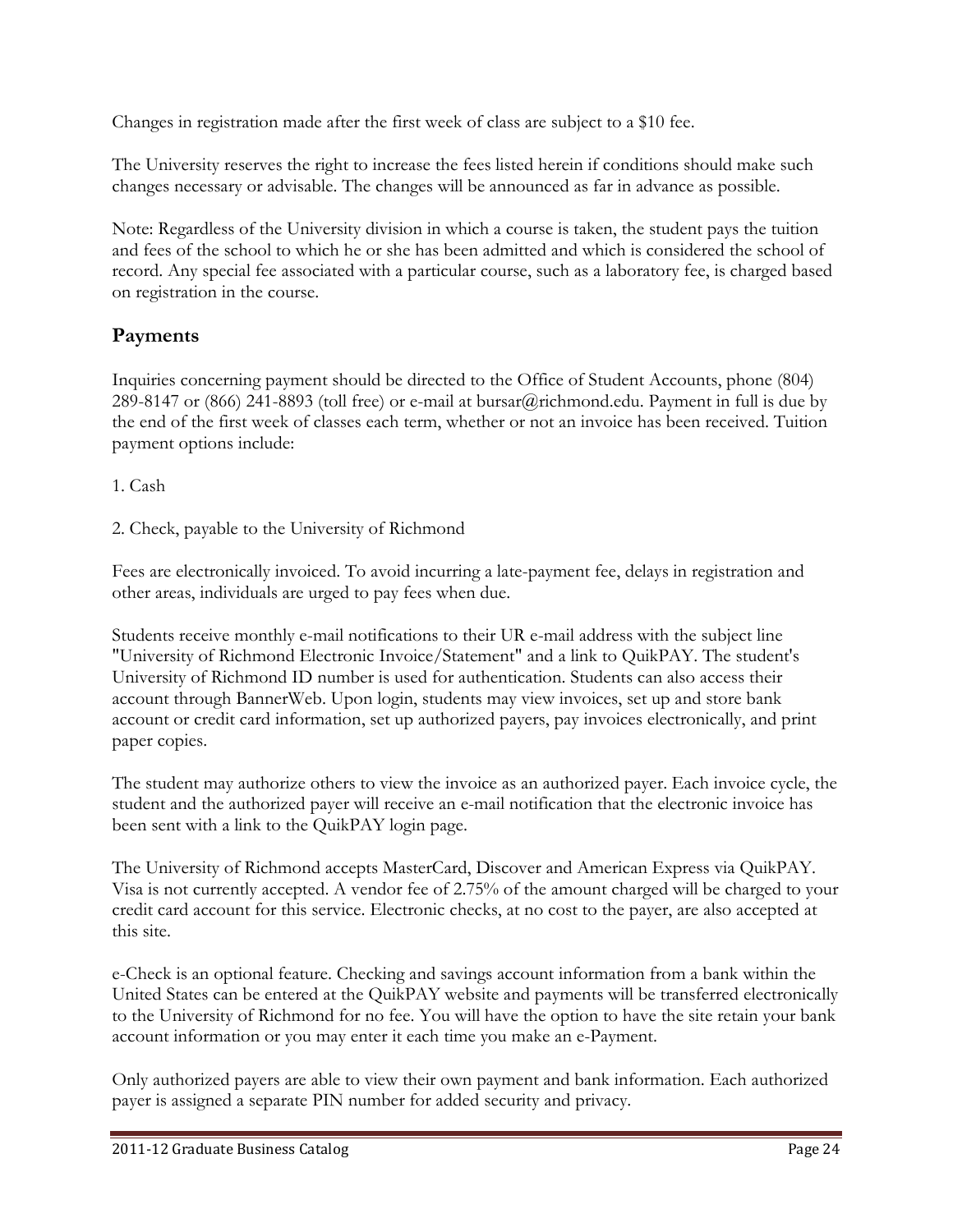Electronic payment is the preferred payment method, but is optional. Payment may be mailed or made in person at the Cashier's Office in Sarah Brunet Hall. To send a check or money order through the mail to the university, please print a copy of the PDF invoice detach the bottom portion of the statement and mail with the payment (payable to the University of Richmond with your UR ID number printed clearly on the check) to: University of Richmond, Box R, University of Richmond, VA 23173.

No credit is given for a term's work nor a degree conferred until all charges have been satisfactorily settled. Failure to make satisfactory financial arrangements can result in delay of graduation, denial of registration privileges, removal from classes, and/or the withholding of transcripts.

If the University deems it necessary to engage the services of a collection agency or attorney to collect or to settle any dispute in connection with an unpaid balance on a student account, the student will be liable for all collection agency and/or attorney's fees, reasonable expenses, and costs incurred. Accounts referred to a collection agency are reported to a credit bureau. By registering for classes you are acknowledging receipt of this information and your acceptance of the associated responsibilities.

Mail all correspondence regarding your student account to the Bursar's Office:

## Bursar's Office, Box R,

#### University of Richmond,

#### Virginia 23173.

The University of Richmond accepts MasterCard, Discover and American Express via QuikPAY. Visa is not currently accepted. A vendor fee of 2.75% of the amount charged will be charged to your account for this service. Electronic checks, at no cost to the payer, are also accepted at this site.

# Refund of Tuition and Fees

Students are matriculated by semester. If a student withdraws from classes or is dropped from the University for whatever cause, a refund of fees for a fall or spring semester shall be made in accordance with the University's refund policy, based on the following schedule. This schedule is adapted for summer terms. Students who withdraw from the University and who are receiving any financial assistance may be required to return such assistance per Public Law 668.22 and institutional policy. The University of Richmond complies with all federal regulations governing recipients of federal Title IV funds. Information regarding financial aid refund policies is available in the Office of Financial Aid.

The amount of the refund is based on the date that the written withdrawal notification is received in the Office of the Dean. Any special fee associated with a particular course is non-refundable after the first day of term.

#### Refund Schedule (Spring and Fall Semesters Only)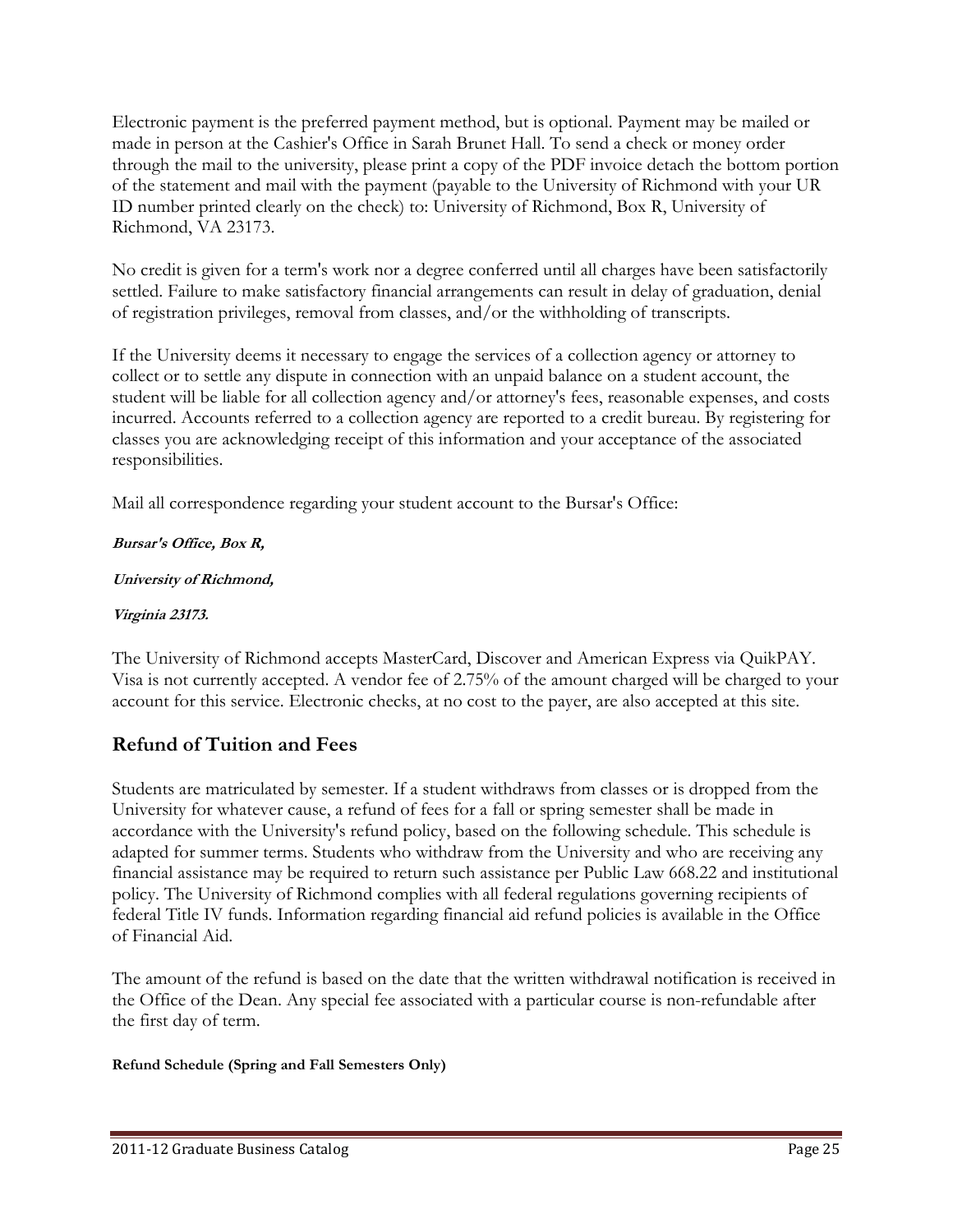| Withdrawal on or before the first day of term      | 100% less deposits |      |
|----------------------------------------------------|--------------------|------|
| Withdrawal during the first week of term           |                    | 100% |
| Withdrawal during the second week of term          |                    | 70%  |
| Withdrawal during the third week of term           |                    | 50%  |
| Withdrawal during the fourth week of term          |                    | 25%  |
| Withdrawal during the fifth week of term           |                    | 25%  |
| Withdrawal during the sixth week of term           |                    | 25%  |
| Withdrawal after the sixth week of term            |                    | None |
| <b>Refund Schedule (Summer Sessions</b><br>Only)   |                    |      |
| Withdrawal on or before the first day of term 100% |                    |      |
| Withdrawal during the first week of term           | 50%                |      |
| Withdrawal during the second week of term          | 25%                |      |
| Withdrawal during the third week of term           | 25%                |      |
| Withdrawal after the third week                    | None               |      |

## Appeals Process

The University of Richmond has an appeals process for students and parents who believe individual circumstances warrant exceptions from published policy. A student or parent has six weeks from the time of withdrawal to appeal the University's refund policy.

All appeals must be in writing and directed to:

Annemarie Weitzel Bursar's Office, Box R, University of Richmond, Virginia 23173. bursar@richmond.edu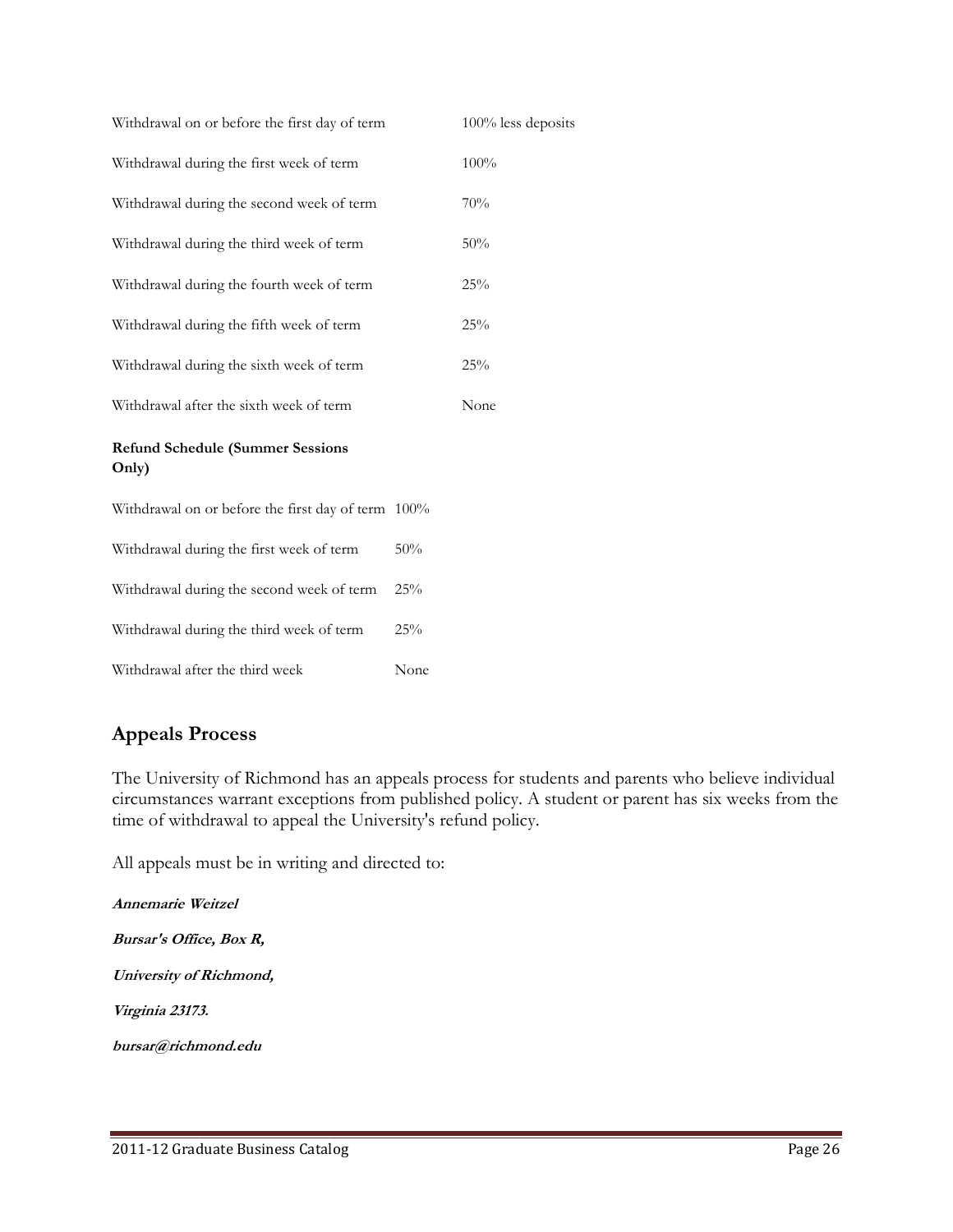## Financial Aid

The University of Richmond offers graduate students various forms of financial assistance from federal and institutional resources. Financial aid recipients must be enrolled or unconditionally accepted for enrollment on at least a half-time basis in a degree program at the University. Details on the specific aid programs are outlined below. For more information, contact the Financial Aid Office (telephone: (804) 289-8438, email: finaid@richmond.edu, or financialaid.richmond.edu/grad/index.html).

# Graduate Assistantships

Graduate assistantships are available in limited number for full-time MBA students. Students interested in applying for a graduate assistantship in the MBA program should contact the associate dean. Assistantships are not available for part-time students.

## Federal Loans

The Federal Direct Loan program allows graduate students to borrow federal loans to assist with educational expenses. Students must be U.S. citizens or permanent residents, be enrolled at least half-time, and be making satisfactory academic progress.

The Free Application for Federal Student Aid (FAFSA) and the appropriate Federal Direct Loan application must be filed at least six weeks prior to the start of the term. Visit http://financialaid.richmond.edu/grad/loans.html or contact the Financial Aid Office at (804) 289- 8438 or finaid@richmond.edu for more information and applications.

## Student Employment

On-campus employment opportunities may be available to graduate students enrolled at least halftime through the Federal Work-Study program (FWS) or the University Work Program (UWP). FWS is a need-based program. Students interested in this program must complete the FAFSA and demonstrate eligibility for need-based aid. The UWP program is available to students who do not apply for or qualify for need-based aid. For more information and for job opportunities, please visit the student employment website at studentjobs.richmond.edu or contact the Financial Aid Office at (804) 289-8438 for more information.

# Veterans Benefits

Students eligible to receive tuition benefits administered by the U.S. Department of Veterans Affairs (VA) must apply for benefits through the VA. Students should forward Certificates of Eligibility to the Veterans Certifying Official, Registrar¿s Office, University of Richmond, VA 23173 to have enrollment certified. In addition to the tuition benefits offered under the Post 9/11 GI Bill program, the University participates in the Yellow Ribbon program. For details regarding eligibility for the Yellow Ribbon program at Richmond, go to http://financialaid.richmond.edu/yellowribbon.html.

## Satisfactory Academic Progress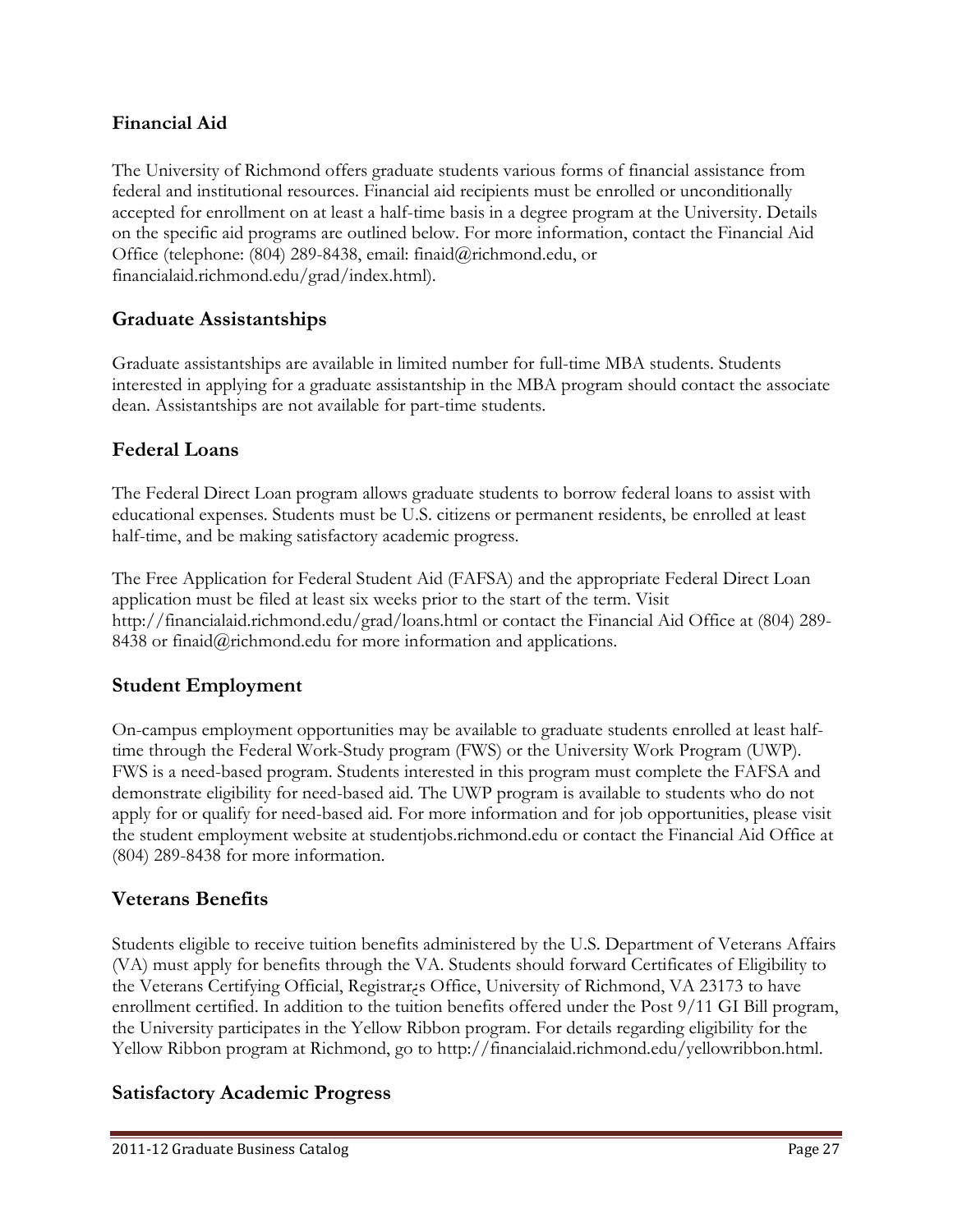According to federal regulations and University of Richmond (UR) policy, students must maintain Satisfactory Academic Progress (SAP) to receive federal and institutional financial aid. Some private loan programs also require SAP. Evaluation of students' progress for financial aid purposes is made annually at the end of the spring term to determine financial aid eligibility for the following year (summer term, fall term, and spring term). When assessing SAP, the University will review all terms of enrollment at UR as well as transfer work accepted toward UR degree requirements, whether or not the student received financial aid during those terms.

The standards of academic progress outlined here are solely for the purpose of evaluating eligibility to continue receiving federal financial aid. They do not replace or modify academic standards required for continued enrollment at the University of Richmond. The effect of incomplete coursework, withdrawals, and course repetitions impacts SAP in the following ways:

- Incomplete coursework is not included in the GPA or in the number of credits earned but is counted as attempted credit.
- Courses from which a student withdraws are not included in the GPA or in the number of credits earned but are counted as attempted credit.
- Repeated courses are counted only one time as earned credits. However, credits for each course taken, including all repeated courses, are counted as attempted credit. Both grades will be calculated in the cumulative GPA.

At the end of the spring term, Graduate Business students must meet both of the following requirements:

- Have completed 67% of all attempted coursework, (including transfer work and pass/fail courses) AND
- Have achieved a cumulative grade point average of at least a 3.0

In addition, students must complete degree requirements within the 150% maximum timeframe allowed. That is, as the MBA degree program requires 54 hours to complete, the maximum number of hours attempted to complete the program cannot exceed 81 hours, including transfer work and pass/fail courses. Successful completion of a class means receiving one of the following grades for the class: A, B, C, D.

Students not meeting the SAP requirements for federal financial aid at the end of the spring term will not be eligible for any additional federal financial aid until the standards are met. Denial of aid under this policy may be appealed by the student, in writing, to the Director of Financial Aid within 30 days of notification that the student is no longer eligible for aid. Appeals will be considered for the following circumstances: the death of a relative of the student; an injury or illness to the student; or other special circumstances. A student's request must include information regarding why the student is not meeting the SAP standards and what factors have changed that will allow the student's academic progress to improve by the next evaluation.

Successful appeals will lead to one of two SAP statuses: Financial Probation or Eligible for Financial Aid. A student may be placed on 'Financial Probation' for the subsequent term if it is determined that he/she can regain eligibility after one term. A student may be found 'Eligible for Financial Aid' based on an academic plan that outlines future academic progress for the student as established by the Director of Financial Aid. The student will be notified of their SAP status based on the merits of the appeal. If the appeal is not granted, the student will be notified of the decision and will be financially responsible for their educational expenses.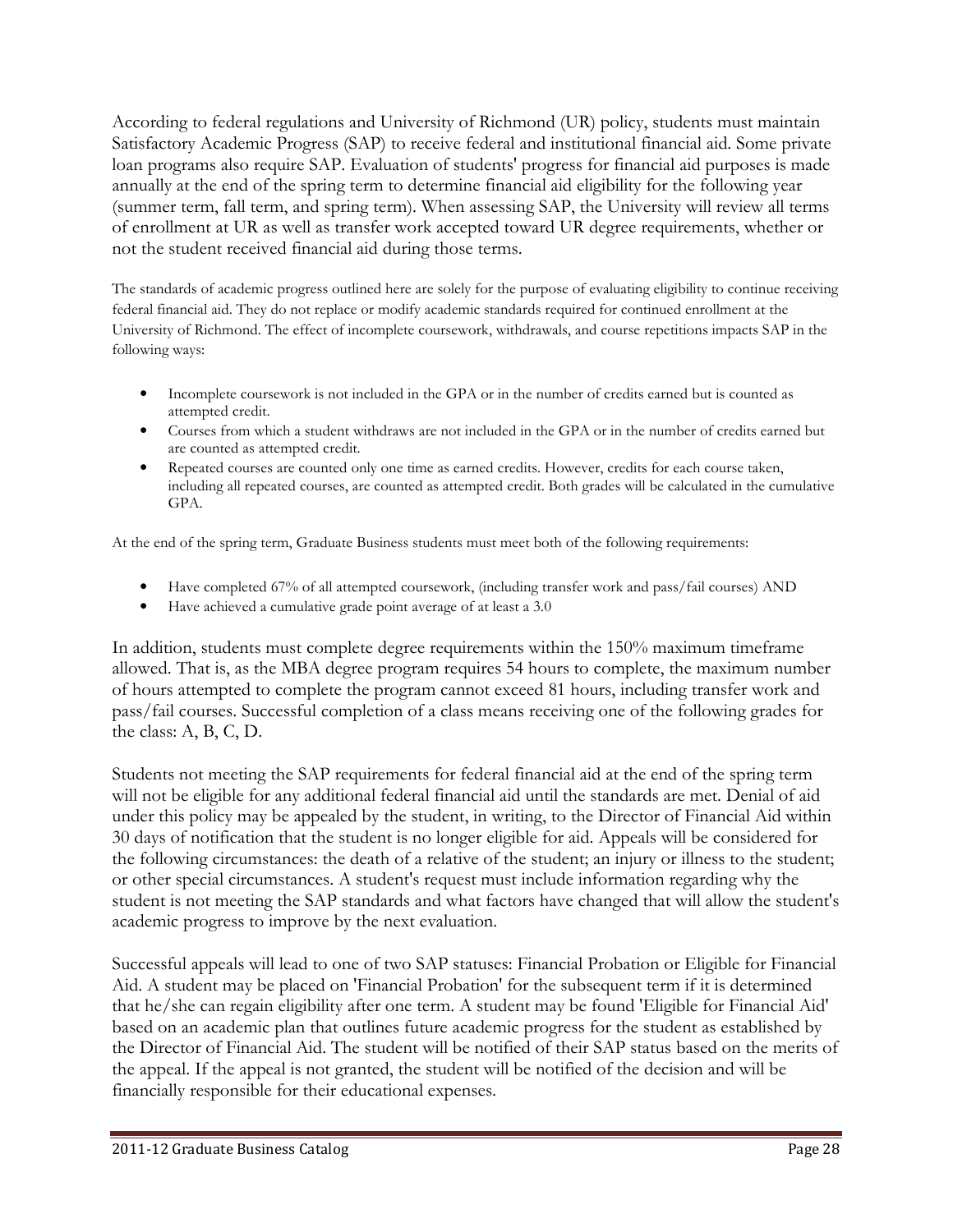# Return of Financial Aid when a Student Withdraws

A student who withdraws during a semester may be entitled to a refund of certain charges as outlined in the Refund Policy (see Financial Affairs section of this catalog). Withdrawal may also affect a student's financial aid eligibility for the semester as outlined in the federal Return of Title IV Program Funds Policy and the Return of Non-Title IV Program Funds Policy.

## Return of Financial Aid When a Student Withdraws

A student who withdraws during a semester may be entitled to a refund of certain charges as outlined in the Refund Policy (see Financial Affairs section of this catalog). Withdrawal may also affect a student's financial aid eligibility for the semester as outlined in the federal Return of Title IV Program Funds Policy and the Return of Non-Title IV Program Funds Policy.

# Return of Title IV Program Funds Policy

The 1998 amendments to the Higher Education Act (HEA) of 1965 and subsequent regulations issued by the Department of Education (43 CFR 668.22) establish a policy for the return of Title IV grant and loan funds for a student who withdraws. Title IV grant and loan funds include the following programs: Federal Direct Loans, Federal Pell Grant, Federal Supplemental Educational Opportunity Grant, Federal Perkins Loan, Federal Work-Study, Federal Stafford Loans, Federal PLUS Loans, Federal Teach Grant and the Iraq and Afghanistan Service Grant.

The amount of Title IV funds the student earns, up to the withdrawal date, is based on a daily proration determined by dividing the total number of calendar days completed by the total number of calendar days in the semester (excluding breaks of five or more consecutive days). Adjustments must only be done up to and including the 60 percent point in time for the semester. After the 60 percent point in time, the student is considered to have earned all of the Title IV funds awarded for that semester.

Unearned Title IV funds must be returned to the Title IV programs. If the amount earned is greater than the amount that has been disbursed, the difference is treated as a late disbursement to the student. Unearned funds, up to the amount of total institutional charges (tuition, room, and board) multiplied by the unearned percentage of funds, are returned to the Title IV programs by the University of Richmond. The student must return any portion of unearned funds not returned by the school. For grants, regulations limit the amount a student must repay to the amount by which the original overpayment amount exceeds 50 percent of the total grant funds received by the student. Title IV loan funds that must be returned by the student are repaid per the loan terms. Unearned Title IV funds are returned to the Title IV programs in the following order: Unsubsidized Direct Stafford Loans, Subsidized Direct Stafford Loans, Perkins Loans, Direct PLUS Loans, Federal Pell Grants for which a return of funds is required, Federal Supplemental Educational Opportunity Grants for which a return of funds is required, TEACH Grant for which a return of funds is required, and the Iraq and Afghanistan Service Grant for which a return of funds is required.

# Return of Non-Title IV Program Funds Policy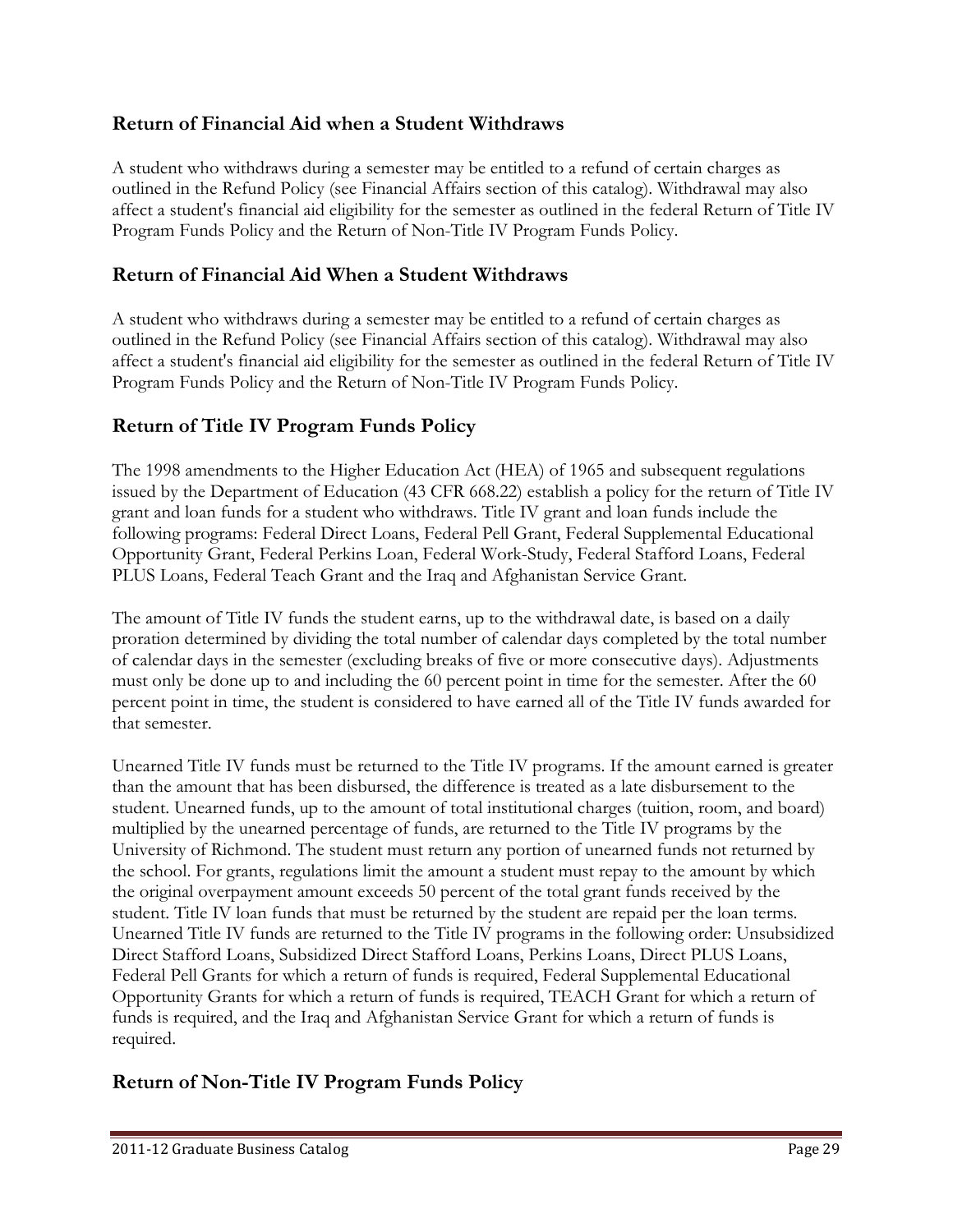Non-Title IV financial aid will be adjusted for a withdrawing student based upon the University's Refund Policy. Adjustments will be made through the sixth week of classes. The amount to be returned to the non-Title IV financial aid program is the same percentage that will be refunded to the student for tuition and room charges. After the sixth week, the student is considered to have earned all of the non-Title IV aid. Non-Title IV financial aid funds are returned in the following order: institutional grants/scholarships, nonfederal loans, agency scholarships.

Students who are receiving financial aid and who are planning to withdraw from the University during a semester are strongly encouraged to meet with a financial aid advisor to review the impact that their withdrawal will have on their institutional charges and on their financial aid for the semester.

# Robins School of Business

The Robins School of Business is among a select group of business schools that are fully accredited by The Association to Advance Collegiate Schools of Business (AACSB International). The University of Richmond also is accredited by the Commission on Colleges of the Southern Association of Colleges and Schools.

The Robins School of Business offers the following graduate programs Master of Business Administration (MBA) degree through two options

- 1. The Master of Business Administration program
- 2. The Juris Doctor/Master of Business Administration program (offered jointly with the University of Richmond School of Law)

These programs are administered by the faculty of the Robins School of Business. There are 51 fulltime school of business faculty members, 96 percent of whom possess terminal degrees.

## Mission Statement

The mission of the Robins School of Business is to develop an active learning community in which teaching, scholarship, and service are integrated to stimulate intellectual inquiry as the foundation for responsible leadership in the global business environment. In order to teach in the graduate business programs, faculty members are required to hold a terminal degree, such as the Ph.D., D.B.A. or, in certain cases, the J.D. or a master's degree with professional certification, such as the C.P.A., and to demonstrate a record of scholarly productivity in their area of competency. The director of the program and the chair of the department must approve each faculty member teaching a course in the department's area. The Robins School is advised by the executive advisory council, which is composed of business executives occupying policy-level positions in their organizations. The corporations represented in the executive advisory council are a cross-section of firms located in central Virginia. Through the merger of thought among business academicians and business practitioners, the graduate business programs are dynamic, challenging, and practical.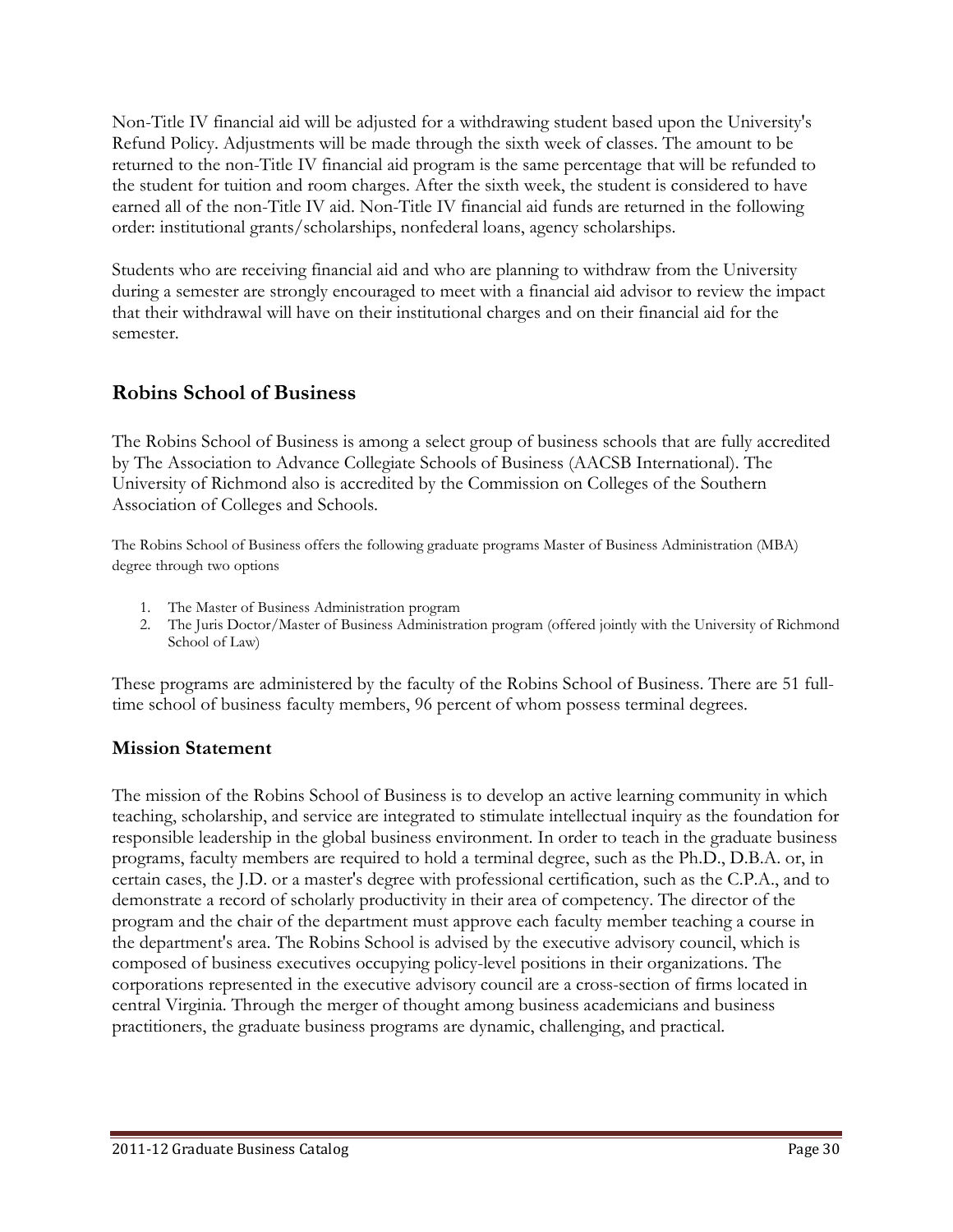## Degree Requirements

To qualify for either the Master of Business Administration degree, a candidate must complete the curriculum satisfactorily, including the achievement of at least a 3.00 grade point average on all applicable coursework. Of the 54 required hours, the MBA candidate must complete at least 42 semester hours of applicable graduate-level coursework at the University of Richmond and must complete the curriculum requirements within five years of starting the program, unless amended by the graduate council.

To graduate, a student must file a degree application and participate in commencement. Degree applications must be filed in the Office of the University Registrar by the second Friday in September for the coming May or August commencement or by the first Friday in February for the coming December commencement. The graduate degree application form is available on BannerWeb under Student Services or in the Graduate Business Programs Office.

Degrees are awarded in person except by the decision of the University not to do so. A student who expects to graduate may request absentia status by explaining in writing the very unusual circumstance which prevents participation in the ceremony. This request must be received by the University Registrar no later than eight working days before the ceremony. The Registrar will notify the degree candidate of the status granted by the University. Unless approved as "absentia," a candidate for graduation who does not participate in the commencement ceremony does not graduate. Such a candidate may graduate at a later date by again filing a degree application and by following the appropriate commencement policy.

August and December degrees are conferred as of the date specified in the University calendar and diplomas are mailed to those qualified.

Note: No degree is conferred if the student's responsibilities to the University are in an unsatisfactory condition. Such responsibilities include financial and administrative matters such as, but not limited to, delinquent payments, parking fines, or overdue library books.

# MBA Program

Graduate study in business administration at the University of Richmond is designed for professionals who hold an undergraduate degree. The MBA degree program is a decision-based course of study that provides students with the ability to advance to higher levels of management in all types of organizations.

The objectives of the MBA program are:

- To prepare students for career growth as they move through different organizations and industries
- To provide students with the knowledge and tools to deal with contemporary business challenges
- To provide an educational environment that allows students to interact with peers who work in a broad range of companies and industries
- To provide a classroom experience that encourages analysis, decision-making, and written and verbal communication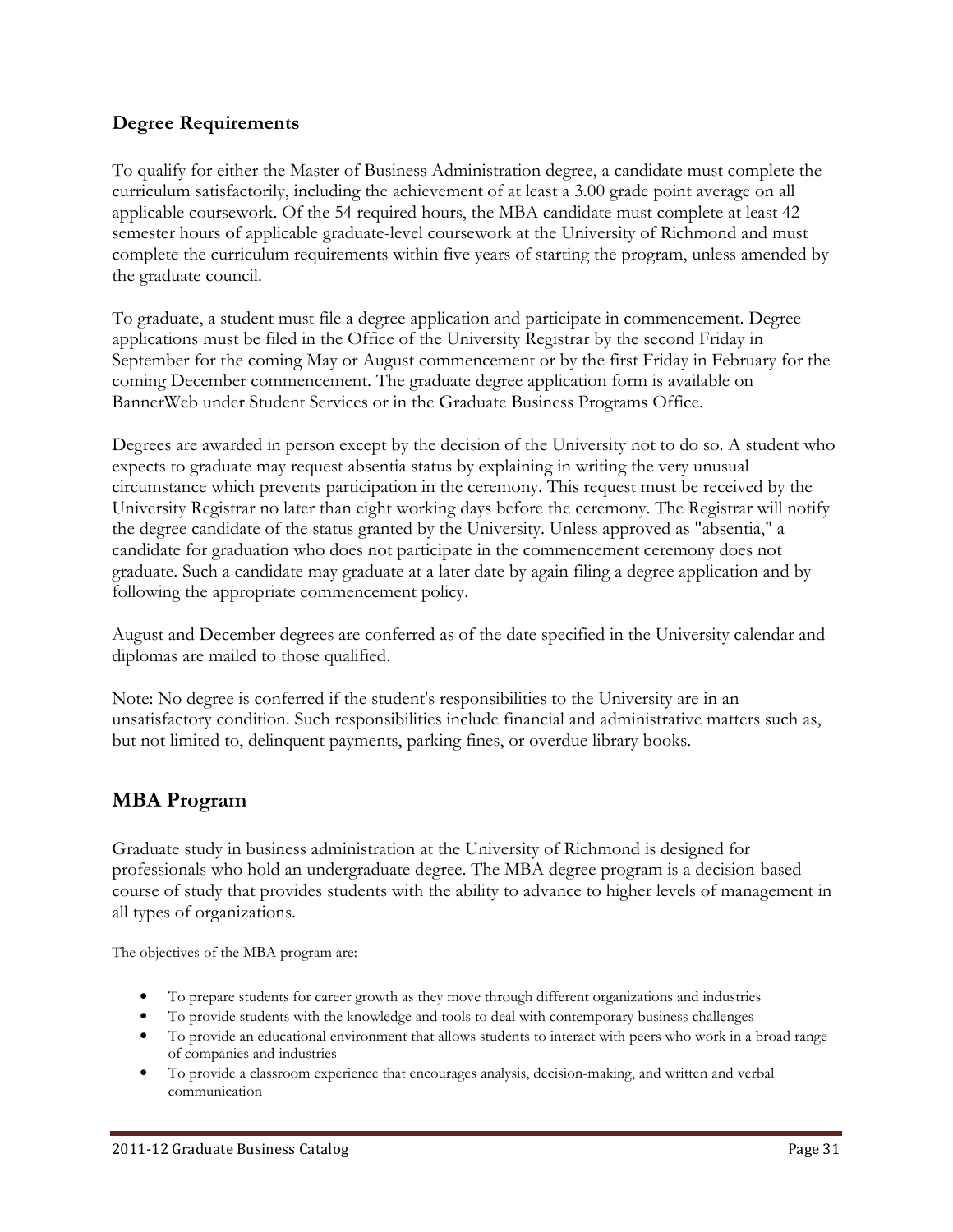Key characteristics of the MBA program in the Robins School of Business:

- The school of business is among a select group of business schools that are fully accredited by the Association to Advance Collegiate Schools of Business (AACSB International). The University of Richmond also is accredited by the Commission on Colleges of the Southern Association of Colleges and Schools
- Outstanding facilities and teaching environment
- Class sizes of 15 to 25 students ensure a personal class environment
- Convenient location on the western outskirts of Richmond, with ease of parking close to the business school
- A wealth of data in our business information center
- An MBA faculty dedicated to quality teaching and to providing a real-world orientation to meet today's business challenges
- A student-centered approach to learning

## Admissions

Applicants must meet the specified admission requirements to be eligible for admission to one of the programs offered by the Robins School of Business. However, meeting these requirements does not ensure acceptance. Acceptance is determined by the graduate council of the Robins School of Business. Equal opportunity for admission is assured to all applicants subject to qualifications, space, and class-size limitations.

Application for admission to the MBA Program or the JD/MBA program must be made on the MBA application form. A \$50 nonrefundable fee must be submitted with the application.

Applicants for the JD/MBA program are required to meet the admission standards of both the MBA program (as set forth in this bulletin) and the University of Richmond School of Law. Applications must be made separately to the MBA program and to the school of law. A bulletin and application form for the school of law may be obtained from: Director of Admissions, University of Richmond School of Law, University of Richmond, VA 23173.

## Admission Requirements

To be considered for admission to the MBA program, an applicant must:

- Hold a baccalaureate degree from an accredited college or university
- An acceptable grade point average (GPA) on all college and university work
- Have a score on the Graduate Management Admission Test (GMAT) that meets current admission standards. The GMAT score must be no more than five years old at the time of application. Information on the GMAT may be obtained at mba.com.

Note: Students whose native language is not English, or whose collegiate-level instruction was not in English, must also earn a score of at least 600 on the paper-based, 250 on the computer-based, or 100 on the Internet-based Test of English as a Foreign Language (TOEFL). Information about the TOEFL may be obtained from the Educational Testing Service, Princeton, NJ 08541 or toefl.org.

Applicants for the MBA are expected to have at least two years of relevant work experience after completion of the baccalaureate. The two-year work experience requirement is waived for JD/MBA students, for those who hold another advanced degree, and for full-time applicants with exceptional academic records. However, applicants who hold the Bachelor of Science in Business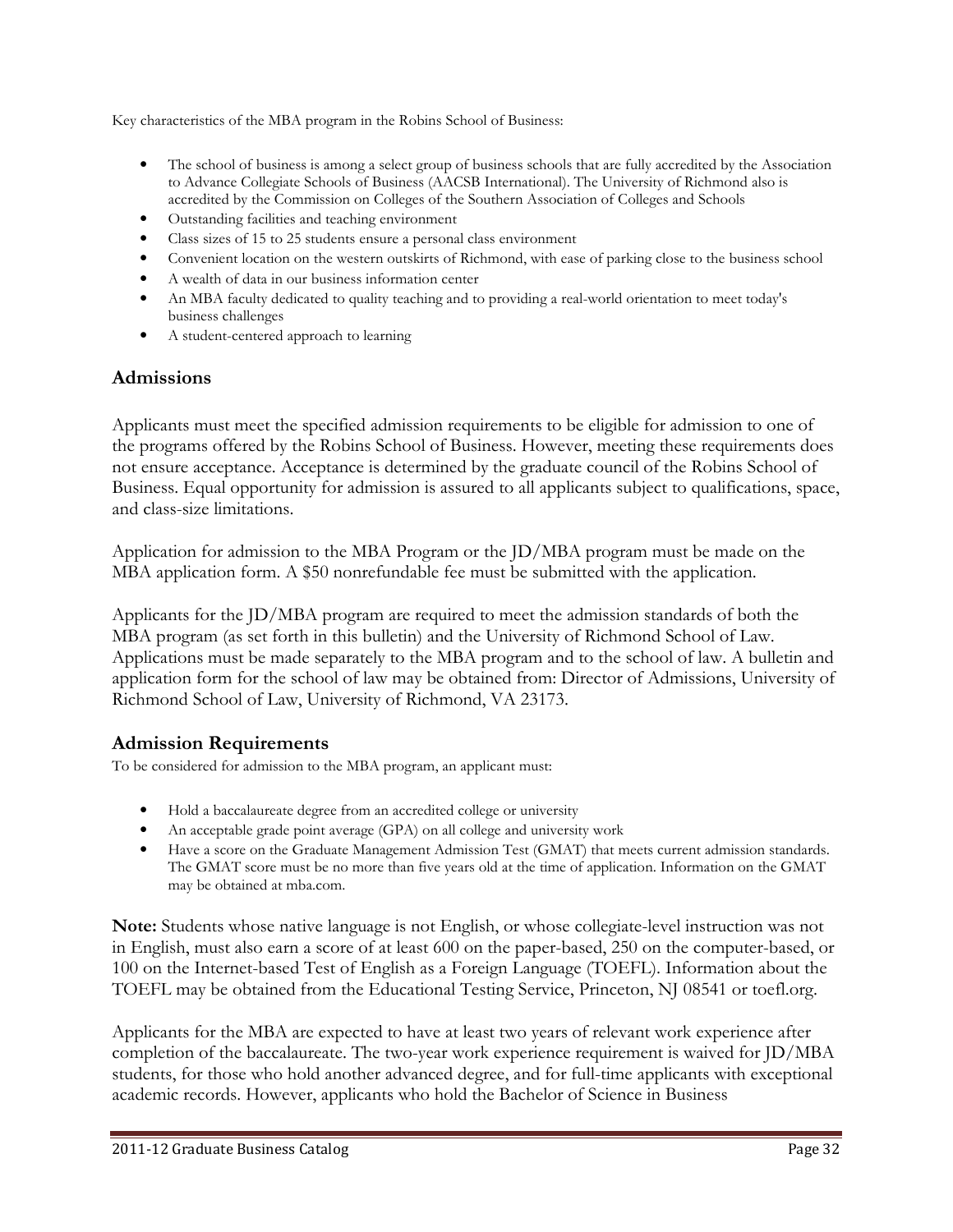Administration degree from the Robins School of Business are discouraged from applying to the MBA program until they have had two years of work experience beyond the baccalaureate. Before an applicant will be considered for admission, the following documents must be on file in the graduate business office:

- 1. A completed application form
- 2. Official transcripts of all college and university work attempted from each college and university attended. An applicant whose prior experience in higher education includes work taken at a non-United States college or university may be required to have the academic record evaluated by an independent credentials evaluation service. In addition, non-United States citizens are required to submit additional documents to meet U.S. Citizenship and Immigration Service requests. Such students should contact the director at least six months prior to the application deadline to determine if a transcript evaluation will be required and/or what additional documents must be submitted.
- 3. Official GMAT score report
- 4. Current resume

Official documents verifying college and university work and test scores must be sent from the institution or agency responsible for the information directly to the MBA Office.

Students are admitted for the fall semester. All application materials must be in the MBA Office by May 1 in order to be considered for admission for the upcoming fall semester. The address for all application materials is

Director

MBA Program

Robins School of Business

University of Richmond, VA 23173

#### Curriculum Program Options Option I: The MBA Program

The MBA program is designed to meet the needs of people holding responsible positions with Richmond-area business organizations and institutions, and who wish to continue their education on a part-time basis (a student is considered part time if enrolled in fewer than nine semester hours of credit in a semester). Accordingly, all classes meet in the evening. Although designed as a part-time program, a few full-time students are admitted each year.

Full-time students are eligible to apply for a graduate assistantship.

#### Option II: The JD/MBA Program

The JD/MBA program is offered through a reciprocal arrangement with the University of Richmond School of Law. A student may pursue a dual-degree program designed to provide its graduates with two degrees, the JD and the MBA, attesting to competency in both the law and in business administration. Because certain credits may count in both degree programs, the student pursuing this option may complete the JD and MBA degrees in less time than would be necessary to complete the two degrees independently.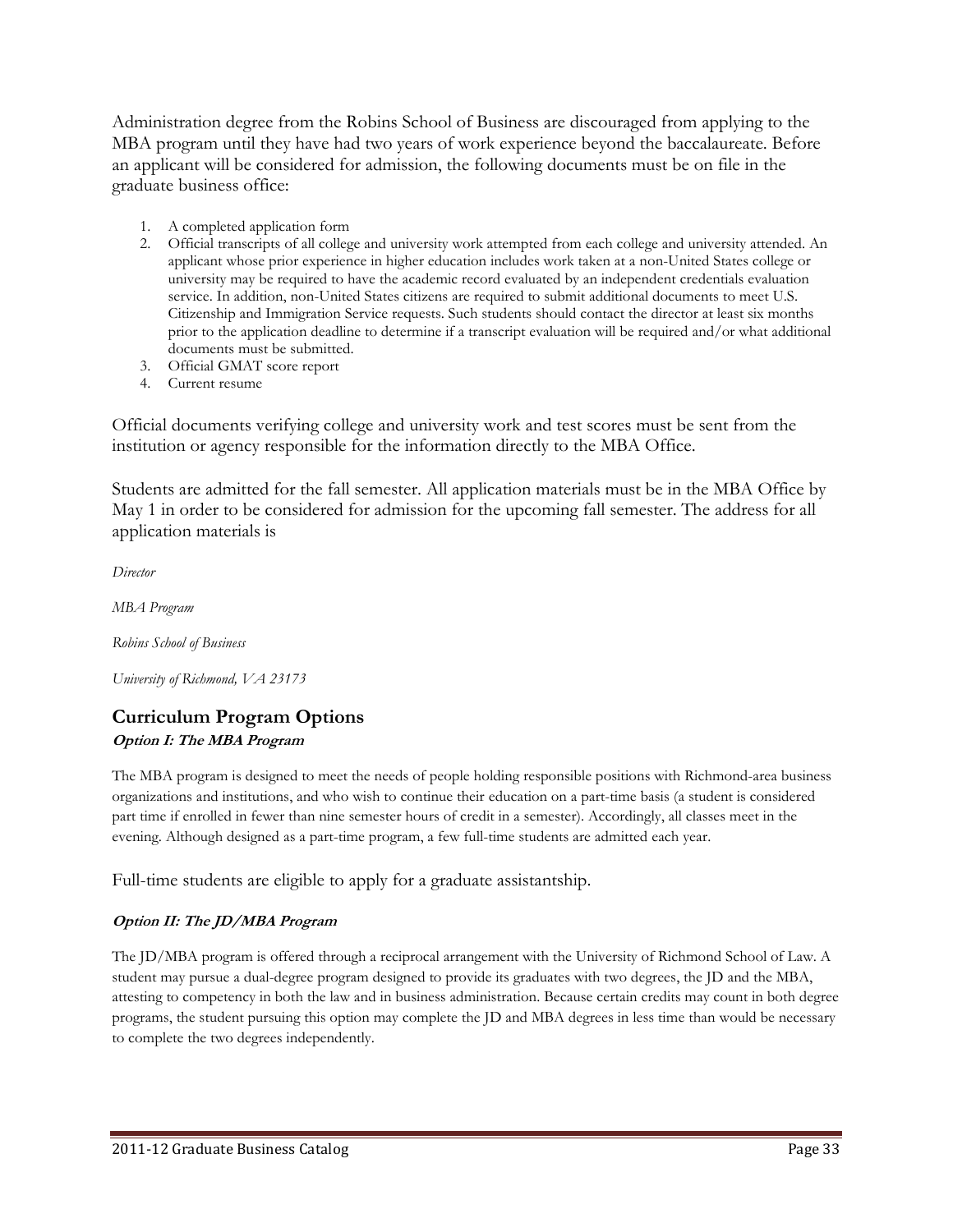#### Requirements

The MBA degree program is divided into six parts: pre-course instruction, an opening residency, 11 core courses, an international experience, four elective courses, and a capstone project. Each course carries three semester hours of credit. The pre-course instruction provides students a basic background in business disciplines. The opening residency is designed to develop esprit de corps among students, to provide concrete take-away knowledge, and to introduce students to the goals, expectations, and methods used throughout the program. The 11 core courses emphasize advanced analysis and decision-making in business. The international experience provides an intensive learning opportunity that enhances students' understanding of the complexities of conducting business in a foreign land. The elective courses further students' skills and knowledge in areas of personal interest. The capstone project gives students a chance to incorporate the knowledge gained in previous courses by solving a specific business problem.

The only course transfer credits that will be considered will be equivalent graduate business courses completed at an AACSB-accredited school. A maximum of four courses (12 credits) may be transferred into the program. See Academic Procedures section for specifics on transfer credits.

## Pre-Course Instruction

Prior to beginning the program, all students will complete an online,self-study program in two business disciplines. The MBA office will specify the areas of study. Students must successfully pass an exam for each program.

## MBA 500-Opening Residency

The opening residency is designed to set appropriate expectations about effort, quality, performance and cooperation. It is held over two weekends in August, prior to the start of fall classes. The first weekend (Friday, Saturday, and Sunday) is at a residential off-site location. The second weekend (Saturday and Sunday) is held in the Robins School and is not residential. The opening residency is organized around a live case and culminates in a case competition on the last day. This is a pass/fail course and attendance is required at all residency activities.

## Core Courses

The satisfactory completion of 11 core courses (33 semester hours) is required. These courses form a common body of knowledge of business administration. Students must complete MBA 501 Financial Accounting, MBA 504 Statistical Analysis for Business and MBA 506 Economics for Managers within the first year after matriculation. The core courses are:

MBA 501 Financial Accounting

MBA 504 Statistical Analysis for Business

MBA 506 Economics for Managers

MBA 508 Social, Ethical, and Legal Issues in Business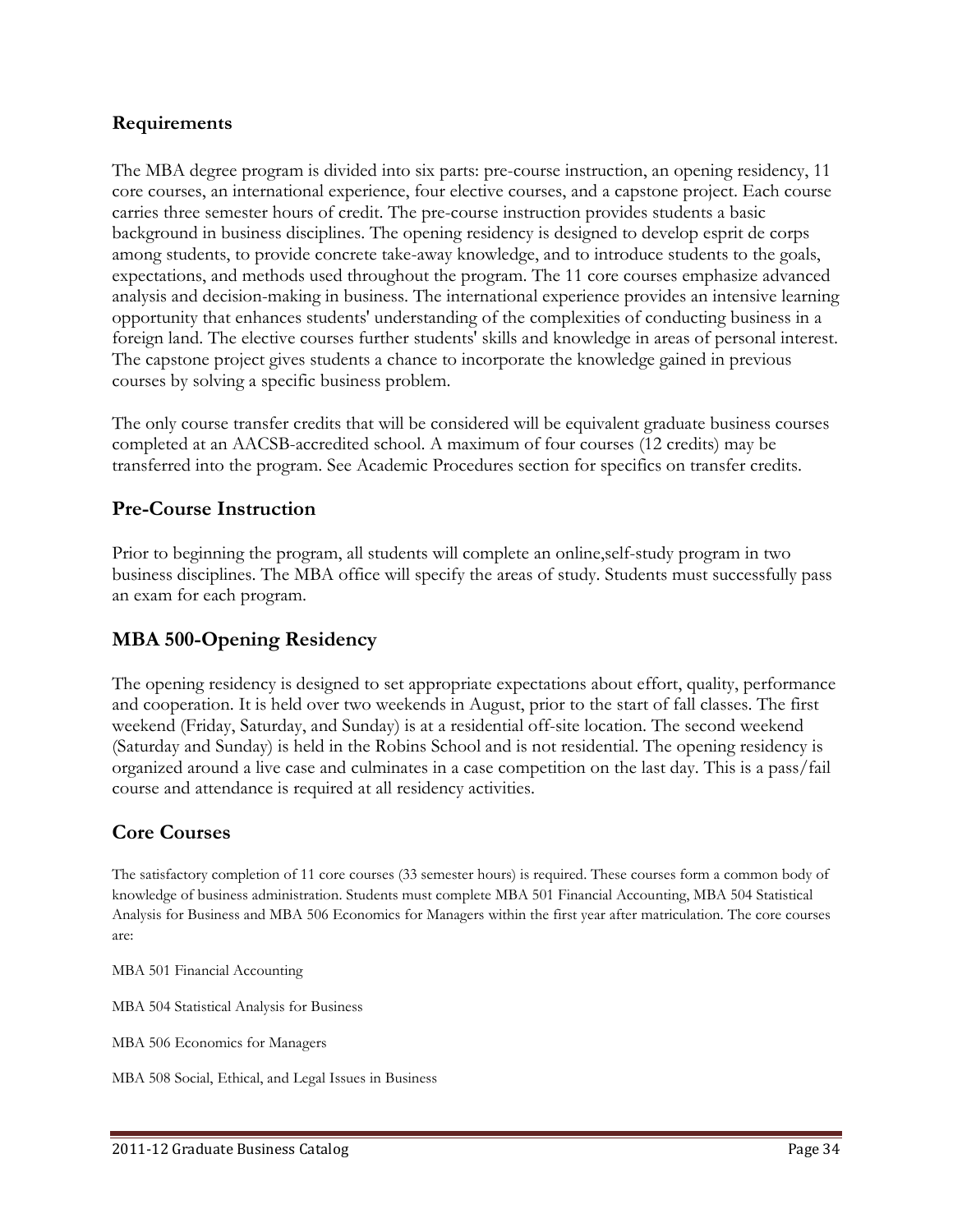MBA 510 Financial Management MBA 520 Marketing Management MBA 530 Organizational Behavior MBA 540 Operations Management MBA 545 Strategic Resource Management MBA 550 Managing Information and Technology in Organizations MBA 580 Strategic Management

# International Residency

MBA 570 Global Environment of Business/International Residency

Business/International Residency The international residency is an intensive, in-depth, project-based experience that produces an understanding of a country or region and the unique issues that it faces.

# Four Elective Courses

The four elective courses provide an opportunity for students to further skills and knowledge in areas of personal interest.

# Capstone Project

MBA 590 Capstone Project

A project relating to a local company or organization is developed by each student or, in some cases, by two students working together. A strategic issue is researched and analyzed with a recommended solution presented to senior management and a supervising business school professor. The project is an integrative experience and incorporates the total learning experience of the program.

# JD/MBA Curriculum Requirements

JD/MBA students normally substitute four law school elective courses for the MBA elective courses, and MBA 508 Social, Ethical, and Legal Issues in Business is waived from their degree requirements. More details and suggested curricula are available in the dean's office of each school. Students who are pursuing the combined JD/MBA program and who complete the JD degree before the MBA degree must satisfy the MBA degree requirements within one year of completing the JD requirements. Further, the requirements for both degrees must be completed within five years of the starting date of the degree program, JD or MBA, in which the students first enrolled.

# Courses

## MBA 500 Opening Residency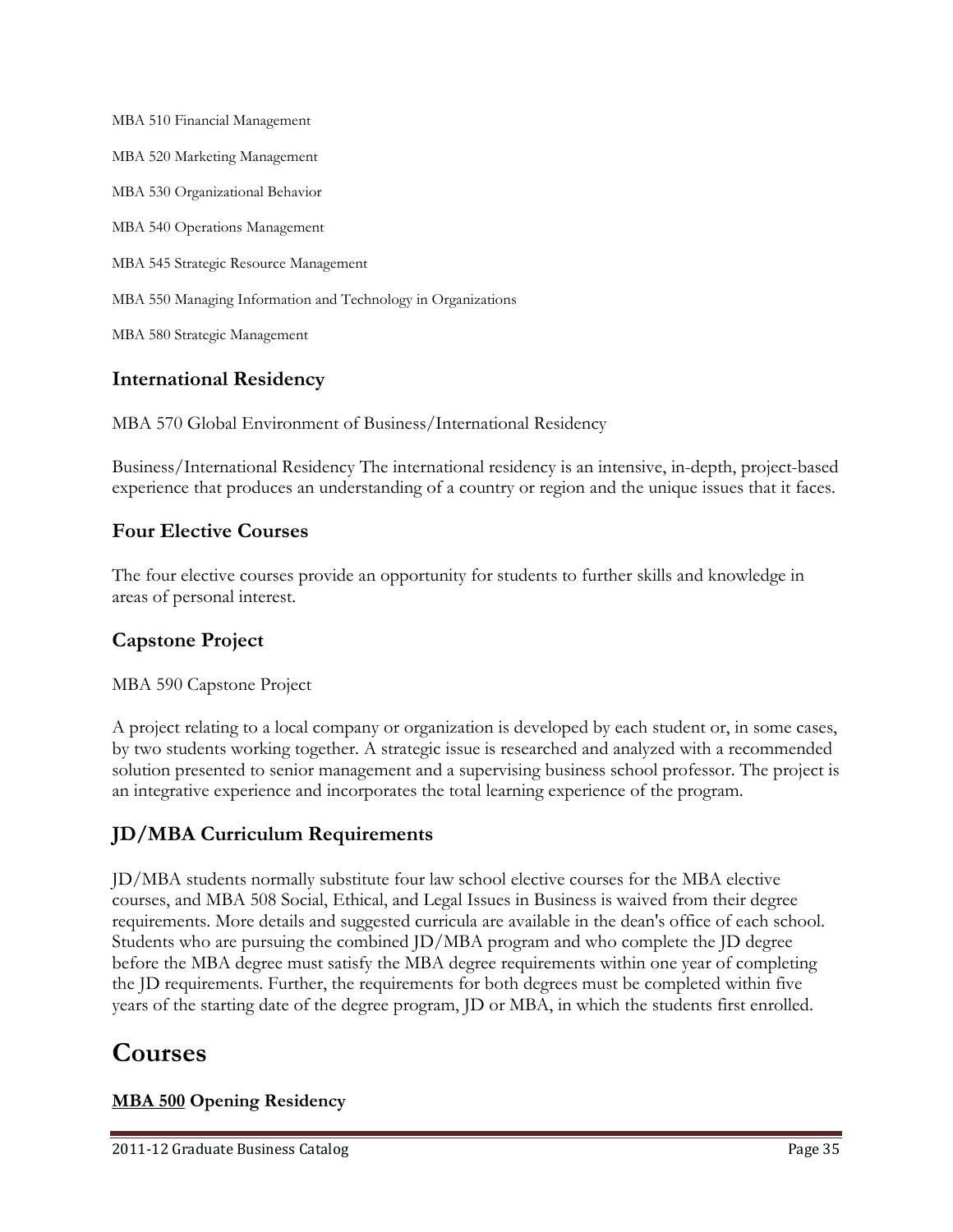The objectives of the opening residency are to develop esprit de corps among all participants; to give the participants concrete, take-away knowledge; and to set the appropriate expectations about effort, quality, and cooperation. To accomplish these goals students analyze a "live case" on a topic of relevant strategic importance. The residency ends with a case competition among the student teams, judged by University faculty and selected executives from the case company on both content and presentation quality. As part of the residency, participants are introduced to the goals, expectations, and methods that are used throughout the program, including case analysis methods and business research and analysis skills

## Semester Hour(s): 3

## MBA 501 Financial Accounting

Basic concepts and procedures underlying corporate financial statements are developed. Tools for analyzing profitability, liquidity, leverage, activity and risk are introduced. The impact of the alternatives available within generally accepted accounting principles on financial statements, especially in terms of management's financial reporting strategy, are explored. Mastery of pre-course instruction in accounting is assumed when this course begins.

## Semester Hour(s): 3

#### MBA 504 Statistical Analysis for Business

Addresses theory, methodology, and application of statistics to contemporary business problems. Topics include descriptive statistics, probability theory, discrete and continuous distributions, oneand two-population statistical inference, analysis of variance, correlation, regression, and selected other topics.

#### Semester Hour(s): 3

#### MBA 506 Economics for Managers

Examines fundamentals of macroeconomics and international economics, including analysis of business cycles and macroeconomic policy. Explores economic methodologies to solve businessoriented problems, with a focus on the role that economic analysis plays in the decision process.

#### Prerequisite(s): MBA 504

#### Semester Hour(s): 3

## MBA 508 Social, Ethical, and Legal Issues in Business

Ethical and legal approaches and their application to the world of business are studied. Discussion centers on interaction between firms and their various stakeholders, including employees, customers, and society. The role of business under the legal systems of countries other than the United States is introduced to highlight important differences. Emphasis is placed on court decisions relating to business contracts, secured transactions, and business organizations.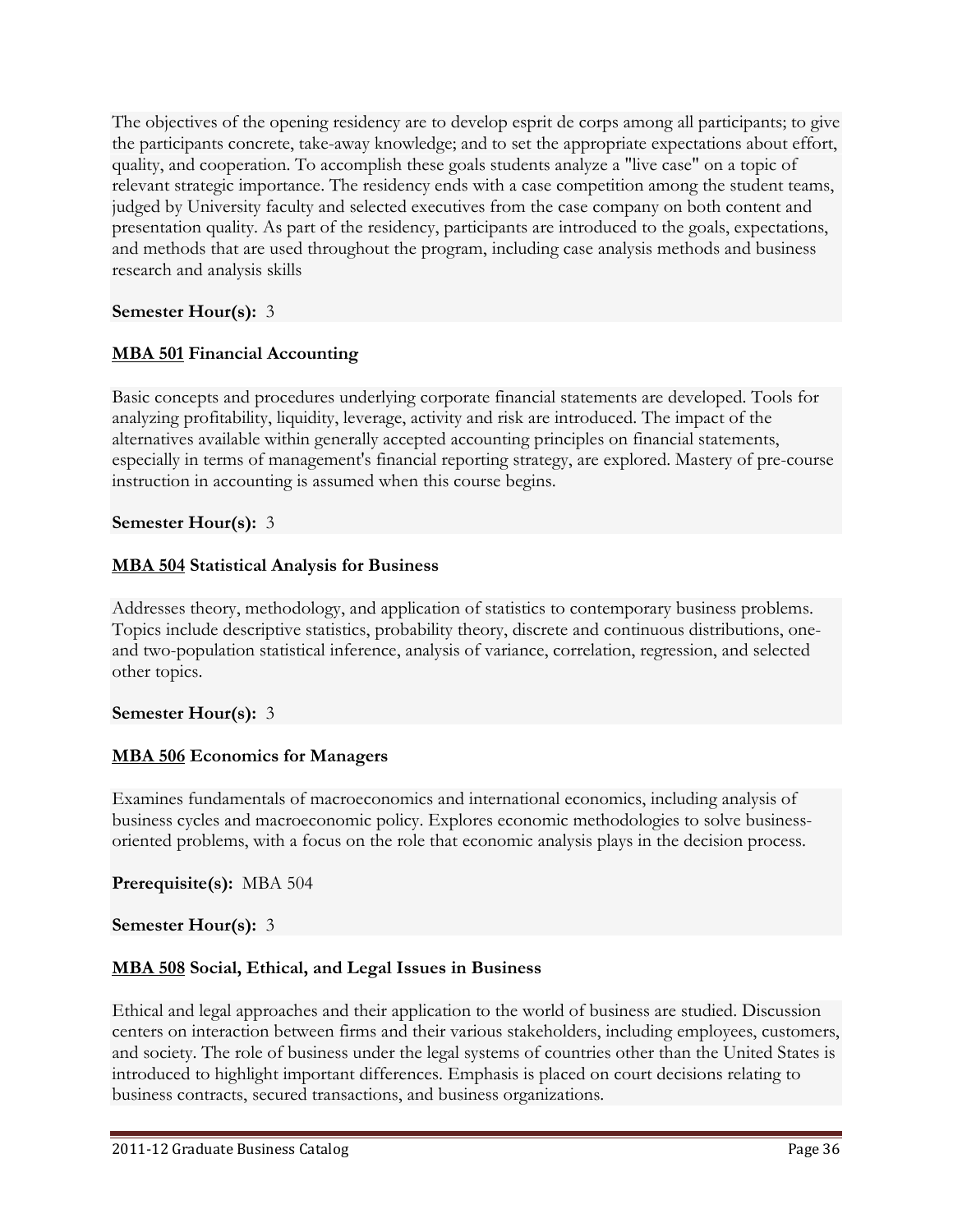#### Semester Hour(s): 3

#### MBA 509 Selected Topics in Economics

Prerequisite(s): MBA 506

Semester Hour(s): 3

#### MBA 510 Financial Management

Financial management techniques, policies, and theory are discussed via case studies and problemscenario analysis. Policies and strategies for current and longterm assets, working capital, total capitalization, and profit distribution presented in the context of share price maximization. Multinational considerations, leasing, risk analysis, project evaluation, and cost of capital are specifically addressed.

Prerequisite(s): MBA 501

#### Semester Hour(s): 3

#### MBA 512 Investments

Covers the structure, trading, and valuation of financial instruments in dynamic competitive markets. Both money markets and capital markets are examined with an emphasis on longer-term investing. Uses a blend of theoretical and practical approaches to investment strategies. Specific topics include market efficiency, yield and rate of return analysis, risk measurement, asset pricing theory, portfolio theory, valuation models, futures, and derivative contracts.

Prerequisite(s): MBA 510

Semester Hour(s): 3

#### MBA 513 Portfolio Management and Analysis

Techniques for analyzing and evaluating financial data for security selection are explored. Security markets, investment theories, valuation techniques, and applied investment concepts are discussed. Emphasis is on political theory, risk/return objectives, and portfolio monitoring. Global diversification and resultant effects are treated within the context of constructing security portfolios.

Prerequisite(s): MBA 510 and MBA 512

#### Semester Hour(s): 3

#### MBA 514 Global Financial Management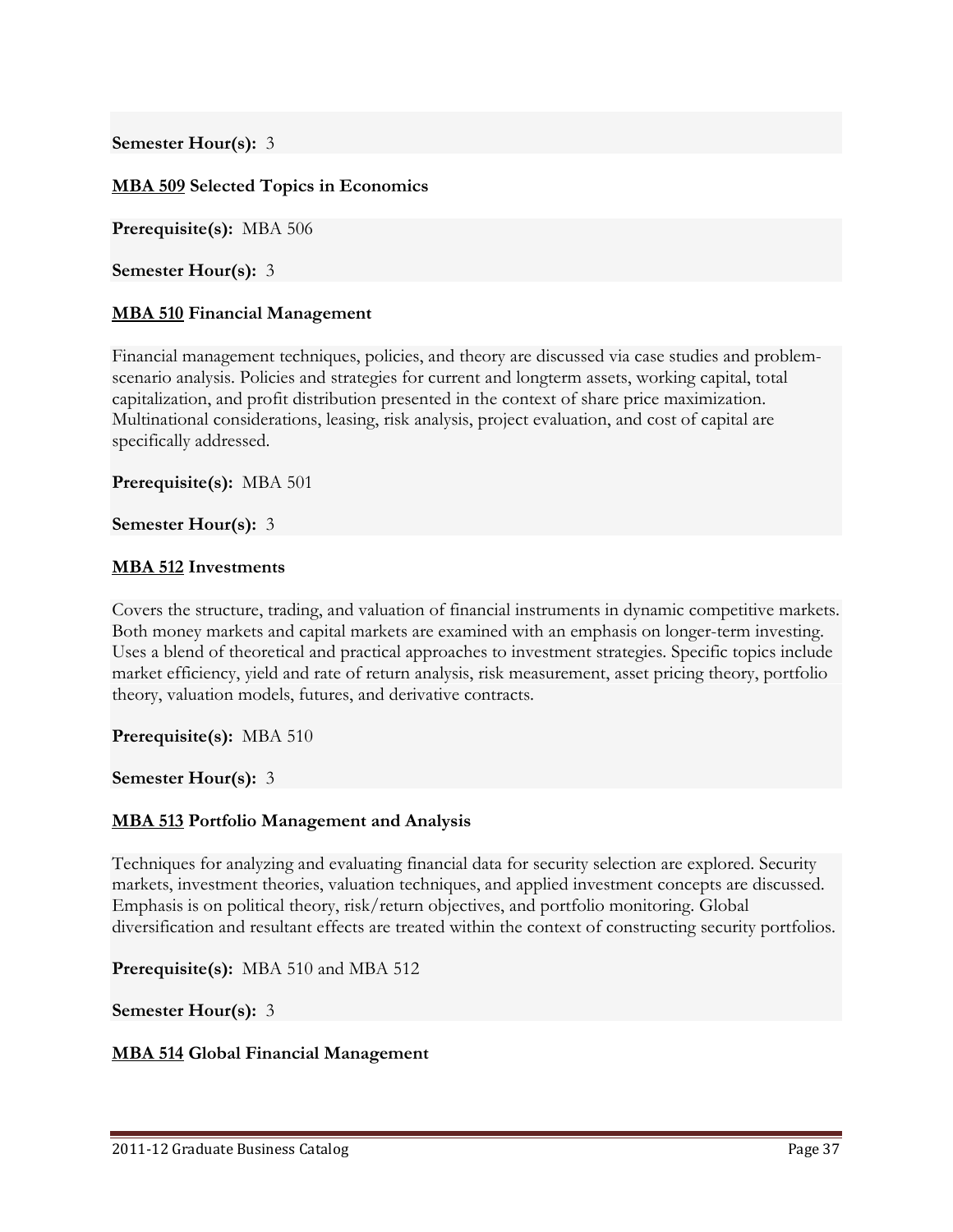Tools and concepts used to identify and analyze risks in dynamic international financial markets are addressed. Designed in three modules. The first module provides a foundation in currency valuation, currency markets, parity theories, and balance of payments phenomena. The second module examines hedging concepts and practices. Applications of forward, future, option, and swap contracts are emphasized. The last module focuses on different approaches to the management of transaction, translation, and operating exposures of a firm. Case studies are employed as integrating exercises.

Prerequisite(s): MBA 510

Unit(s):

## MBA 517 Selected Topics in Accounting

Prerequisite(s): MBA 501

Semester Hour(s): 3

MBA 519 Selected Topics in Finance

Prerequisite(s): MBA 510

Semester Hour(s): 3

#### MBA 520 Marketing Management

An intensive study of the marketing process in advanced market economies concerning the environment within which marketing decisions are made. Areas of concentration: consumer wants; motivation and purchasing power; structure of distribution; product service market offerings; a global approach; and management of the firms marketing effort. Strategic decisions of the marketing mix variables applied to both service and manufacturing companies of various sizes. Lectures and the case analysis method are used to integrate the student's marketing background.

#### Semester Hour(s): 3

#### MBA 529 Selected Topics in Marketing

Prerequisite(s): MBA 520

#### Semester Hour(s): 3

#### MBA 530 Organizational Behavior

Analysis of work behavior from the viewpoint of both behavioral research and managerial practice. Understanding of basic issues such as motivation, individual differences, leadership, and managing change provides students with foundation needed for managing performance, quality, and operations.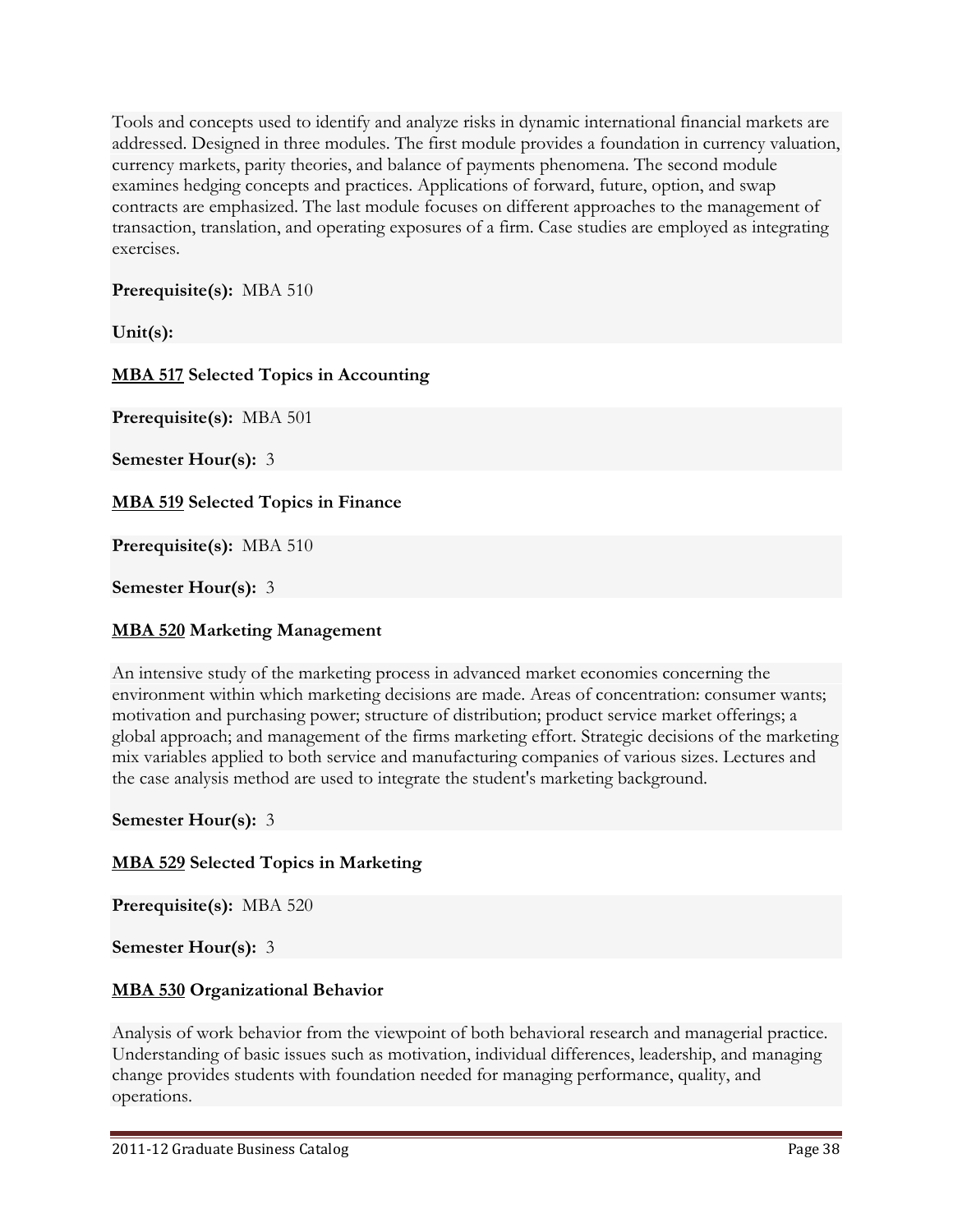#### Semester Hour(s): 3

#### MBA 531 Leadership

Designed to assist MBA students in making the transition from theory to application in the science and art of leadership. Its focus is on what a leader does in the work environment. The emphasis is on leader/employee interactions and the behaviors required to be an effective leader.

Prerequisite(s): MBA 530

Semester Hour(s): 3

#### MBA 532 Mergers and Acquisitions

Explores how mergers and acquisitions can achieve the strategic growth objectives of a corporation. The issues raised in merger and acquisition decisions are addressed, specifically (1) negotiation strategies, (2) valuation analysis, (3) strategic fit, (4) effects of competitive bidding, and (5) problems with post-acquisition integration. The alternative mechanisms for corporate diversification such as joint and internal ventures also are explored.

Prerequisite(s): MBA 510 and 530

#### Semester Hour(s): 3

#### MBA 534 Negotiations

Multidisciplinary study of concepts related to bargaining and negotiations. Situations involving interpersonal behavior and group conflict will be examined using research findings from several disciplines.

Prerequisite(s): MBA 530

Semester Hour(s): 3

#### MBA 536 New Venture Creation

Uses combined case and lecture approach for the study of entrepreneurship, new venture creation, and growth. Covers the financial, strategic, legal, and market-related elements of new venture creation. Topics include opportunity recognition, business planning, and alternative financing means. Students write a business plan as part of the course.

Prerequisite(s): MBA 510 and 530

Semester Hour(s): 3

#### MBA 539 Selected Topics in Management Systems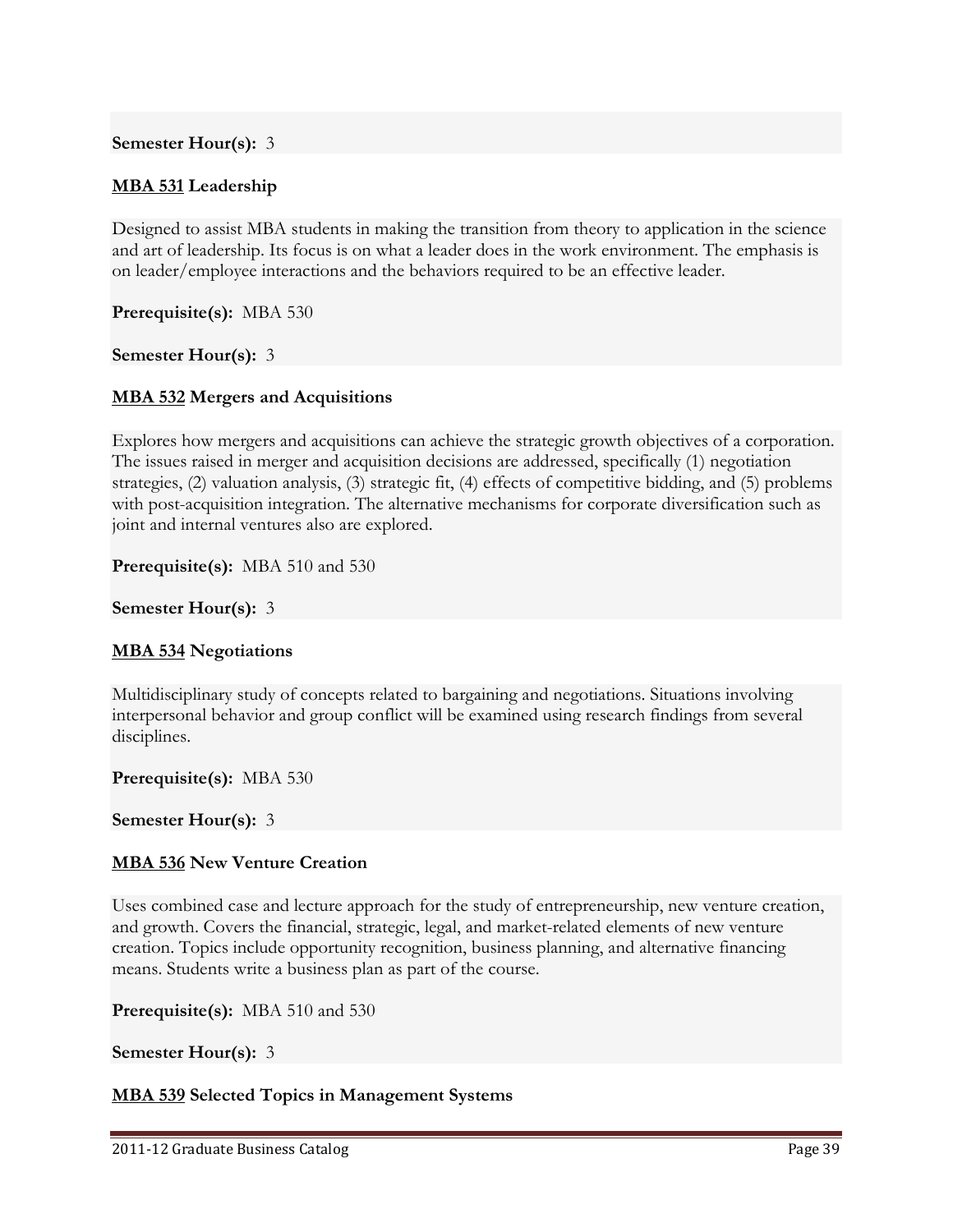Prerequisite(s): MBA 530

#### Semester Hour(s): 3

#### MBA 540 Operations Management

The systematic direction and control of the process that transforms inputs into finished goods or services. It emphasizes the concepts and analytical methods that are used in understanding the management of the firm's operations.

#### Semester Hour(s): 3

#### MBA 545 Strategic Resource Management

The design of management accounting systems that support an organization's strategic objectives is the focus of this course. Topics also include the impact of lean production methods on cost management, target costing, managing capacity costs, environmental costs, activity-based management, and theory of constraints.

#### Semester Hour(s): 3

#### MBA 550 Managing Information and Technology in Organizations

Introduction to the managerial challenges and opportunities of implementing technology solutions and obtaining competitive advantage through information value. Emphasis on technology as an enabler to support business strategy, define business models, and provide for more efficient operations in the digital, network economy. In addition, information is recognized as a major economic good deserving increased attention in organizations. Cases will be used to exemplify real world examples while conceptual models and analytical frameworks will be introduced as decisionmaking tools to address the issues faced by technology and business leaders.

#### Semester Hour(s): 3

#### MBA 551 Global IT Leadership & Decision Making

Focuses on the international business knowledge-base essential for IT executives and managers with decision-making responsibilities in corporations across the globe. IT decisions in globally-integrated companies will increasingly be influenced by worldwide political, economic, cultural and regulatory trends. Globally distributed decision making, convergence of information systems, integrated supply chains, and electronic collaboration will provide competitive opportunities, as well as challenges, for companies and countries. Case studies, student activities and a research project will be incorporated.

#### Prerequisite(s): MBA 550

#### Semester Hour(s): 3

#### MBA 570 Global Environment of Business/ International Residency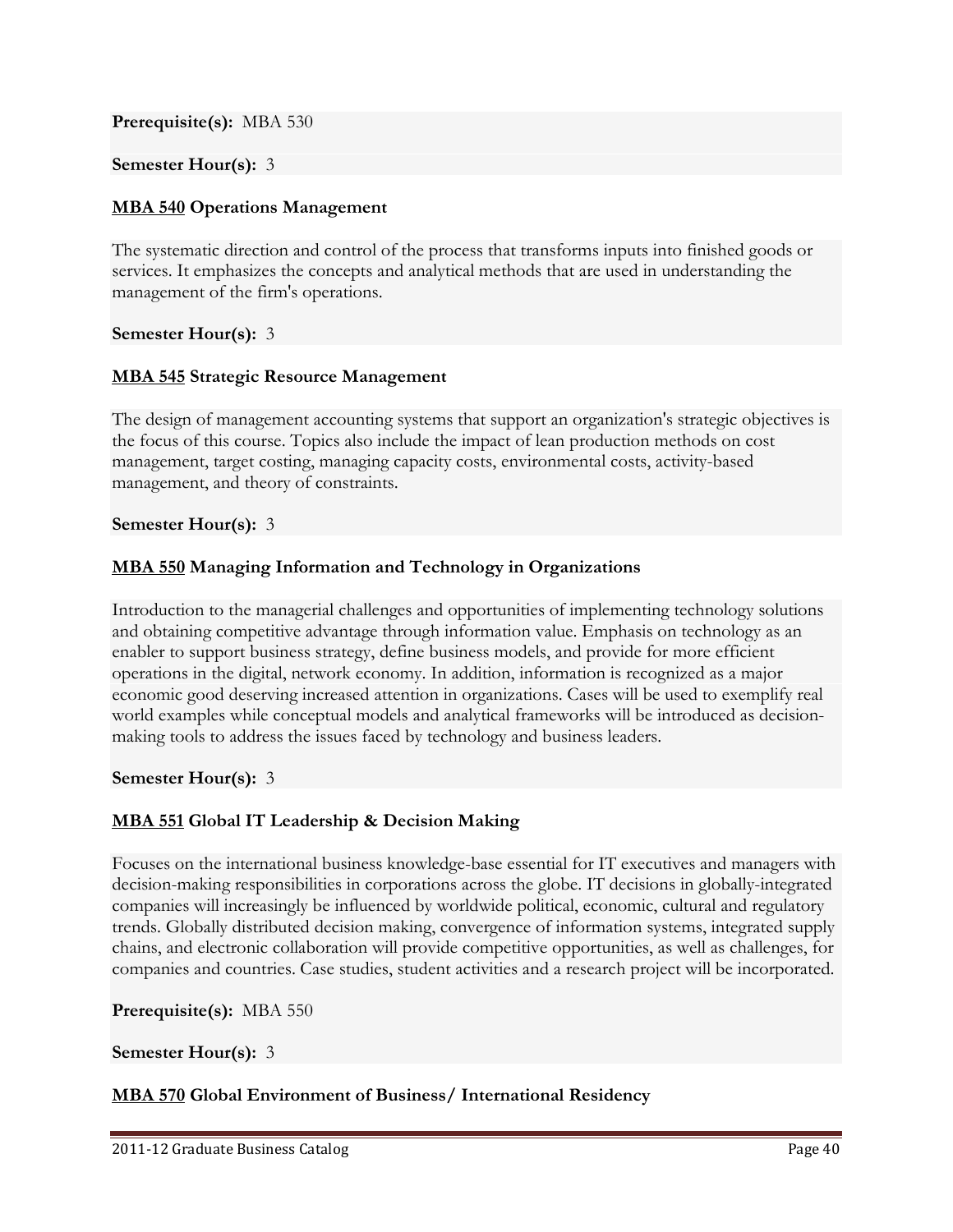An intensive, in-depth experience designed to enhance understanding of a country or region and the unique issues that it faces. The residency will consist of travel abroad and discussions with local business people, academics, politicians, and civil servants, coupled with visits to other local operations to enhance this understanding. In addition, there will be a project relating to a relevant company or institution to be completed by students upon their return to the U.S. The project will begin prior to departure, developed during the residency, and completed after the residency. A presentation of the final project report is required.

**Prerequisite(s):** MBA 506, 510, and 520

#### Semester Hour(s): 3

#### MBA 580 Strategic Management

Examines strategic alternatives and choices to be made by companies in light of opportunities and threats within the external environment. Also examines how companies should create core competencies to enhance the strategic choice and to create sustainable competitive advantage. Different levels of strategic management are emphasized.

#### Semester Hour(s): 3

#### MBA 587 Independent Study

#### Semester Hour(s): 3

#### MBA 590 Capstone Project

A project relating to a local company or organization is developed, researched, and analyzed, with a recommended solution presented to senior management and a supervising business school professor. Each project is completed by one student working independently, or occasionally by a team of two students. The project will incorporate the total learning experience of the program.

Prerequisite(s): MBA 580

Semester Hour(s): 3

## **Directory**

#### Board of Trustees

Listing of current Board of Trustees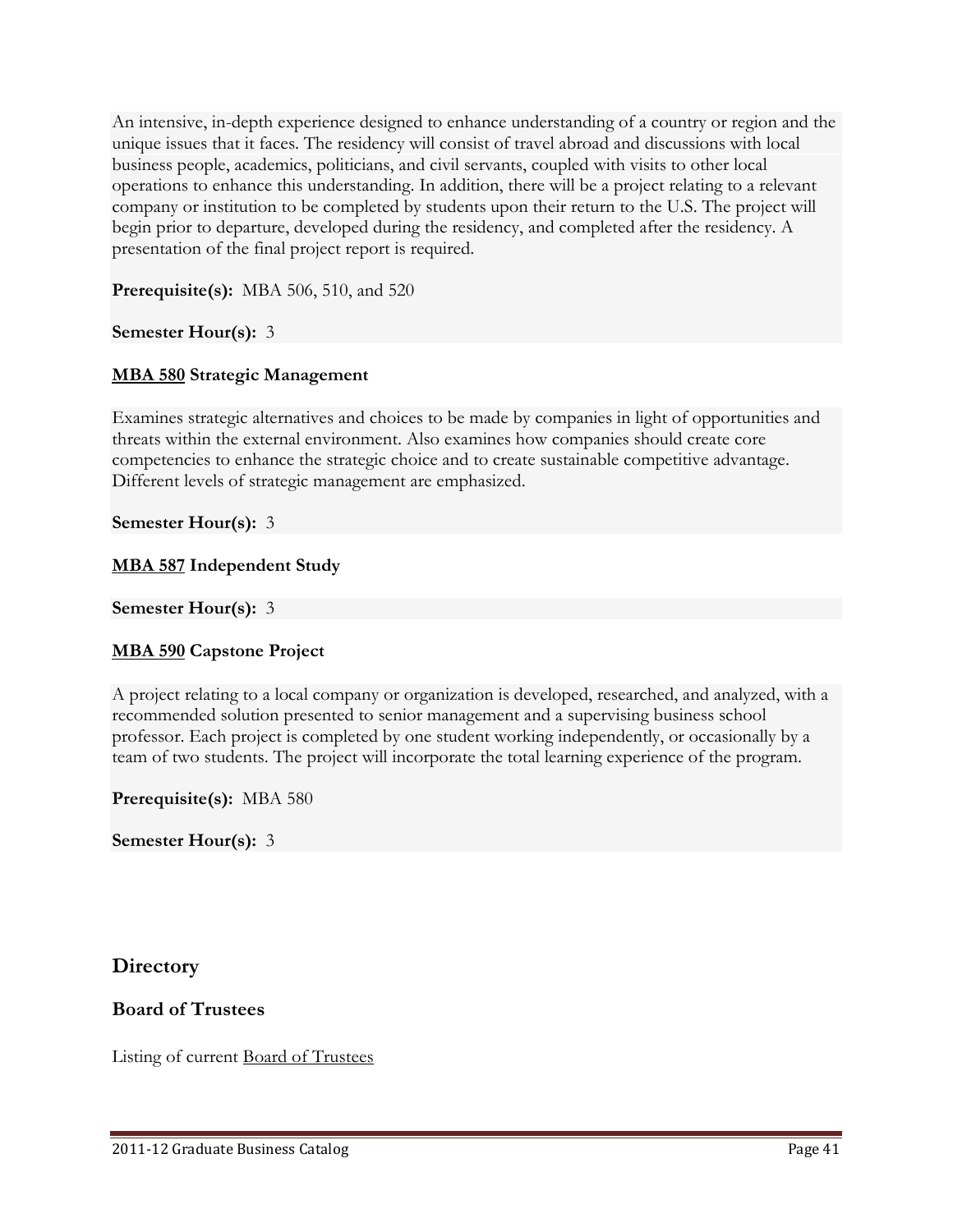#### Administration

#### The University

Edward L. Ayers, President Stephen Allred, Vice President and Provost Stephen D. Bisese, Vice President, Student Development Ann Lloyd Breeden, Secretary to the Board of Trustees Thomas C. Gutenberger, Vice President, Advancement Rev. Craig T. Kocher, Chaplain to the University Carolyn R. Martin, Executive Assistant to the President James D. Miller, Director of Athletics Kathryn J. Monday, Vice President, Information Services Hossein Sadid, *Vice President*, Business and Finance Lorraine G. Schuyler, Chief of Staff Shannon E. Sinclair, General Counsel Anne E. Tessier, Vice President, Enrollment Management

#### University Deans

Nancy Bagranoff, Dean, Robins School of Business Joseph R. Boehman, Dean, Richmond College Uliana F. Gabara, Dean, International Education Juliette L. Landphair, Dean, Westhampton College James L. Narduzzi, Dean, School of Continuing Studies Sandra J. Peart, Dean, Jepson School of Leadership Studies Wendy Collins Perdue, Dean, Richmond School of Law Kathleen Skerrett, Dean, School of Arts and Sciences Gil Villanueva, Assistant Vice President and Dean of Admission

Susan D. Breeden, University Registrar James R. Rettig, University Librarian

#### Academic Associates

Patricia J. Brown, Associate Dean, School of Continuing Studies Thomas J. Cosse, Associate Dean for International Programming, The E. Claiborne Robins School of Business Richard S. Coughlan, Senior Associate Dean and Director, The Richard S. Reynolds Graduate School, The E. Claiborne Robins School of Business Dona J. Hickey, Associate Dean for Academic Operations, School of Arts and Sciences Katherine W. Hoke, Associate Dean Dean for Research Support and Director of the Graduate School of Arts and Sciences, School of Arts and Sciences Scott D. Johnson, Associate Dean, School of Arts and Sciences Robert H. Nicholson, Associate Dean for Undergraduate Business Programs, The E. Claiborne Robins School of Business Terry Price Associate Dean for Academic Affairs, Jepson School of Leadership Studies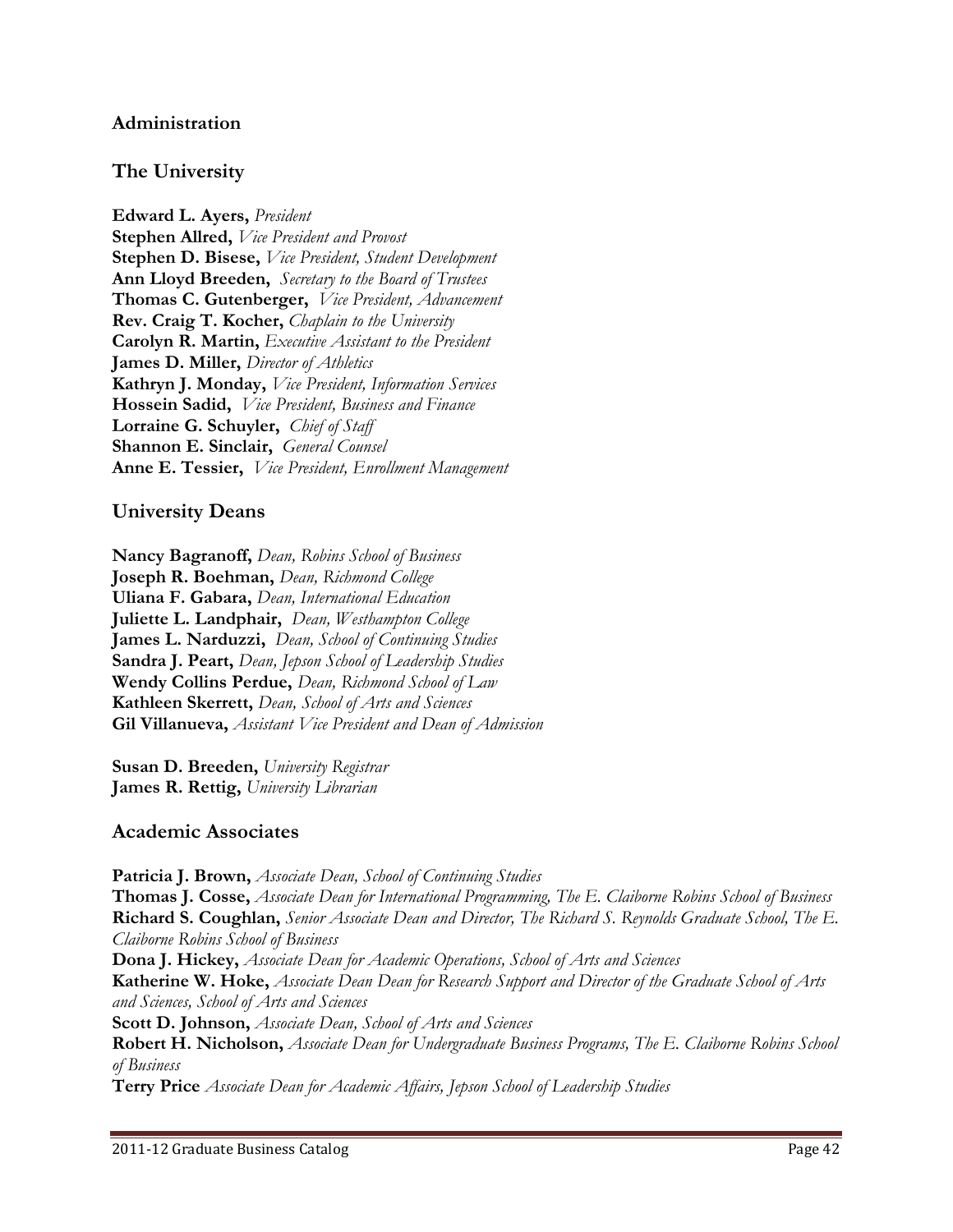## Faculty of the Robins School of Business

The year given designates the year of appointment. The year with ( ) is the year of first appointment.

Arnold, Thomas M., Associate Professor of Finance; 2003 B.A. (LaSalle University), M.S. (Temple University), Ph.D. (University of Georgia) Ashworth, D. Neil, Professor of Management; 1981 B.B.A. (University of Kentucky), M.Com. (University of Richmond), M.B.A., Ph.D. (University of South Carolina) Babb, Harold W., Professor of Marketing; 1977 B.S. (University of Richmond), M.S. (Virginia Commonwealth University), Ph.D. (Virginia Polytechnic Institute and State University) Bosse, Douglas A., Assistant Professor of Management; 2006 B.S. (Miami University), M.B.A., Ph.D. (Ohio State University) Clikeman, Paul M., C.P.A., C.I.A., Associate Professor of Accounting; 1995 B.S. (Valparaiso University), M.B.A. (University of Chicago), Ph.D. (University of Wisconsin) Conover, C. Mitchell, Associate Professor of Finance; 2000 B.A. (University of Maryland), M.B.A. (East Carolina University), Ph.D. (Florida State University) Cossé, Thomas J., Professor of Marketing and International Business Studies, and Associate Dean for International Business Programs: 1975 B.S.B.A. (University of Southwestern Louisiana), M.B.A., Ph.D. (University of Arkansas) Coughlan, Richard S., Senior Associate Dean for Robins School of Business; 1998 B.S. (University of Virginia), M.B.A., M.S., Ph.D. (University of Arizona) Craft, Erik D., Associate Professor of Economics; 1994 B.A. (St. Lawrence University), M.A., Ph.D. (University of Chicago) Croushore, Dean D., Professor of Economics and the Rigsby Fellow in Economics; 2003 A.B. (Ohio University), M.A., Ph.D. (Ohio State University) Dean, David H., Associate Professor of Economics; 1987 B.A. (Hobart College), M.A., Ph.D. (Rutgers University) Deans, P. Candace, Associate Professor of Management; 2002 B.S. (University of North Carolina at Chapel Hill), M.Ed. (North Carolina State University), M.B.A. (East Carolina University), Ph.D. (University of South Carolina), M.L.A. (University of Arizona) Dolan, Robert C., Professor of Economics; 1980 B.A. (Hobart College), M.S., Ph.D. (Rutgers University) Earl, John H., Jr., C.F.A., C.I.C., C.L.U., C.H.F.C., A.R.M., C.F.P., Associate Professor of Finance; 1981 B.B.A., M.S.B.A. (University of Massachusetts at Amherst), Ph.D. (Arizona State University) Eynan, Amit, Professor of Management and The CSX Chair in Management and Accounting; 2003 B.S., M.S. (Technion-Israel Institute of Technology, Haifa, Israel), M.S., Ph.D. (Washington University) Fagan, Marbury A., II, C.P.A., Instructor of Accounting; 1994 B.S., M.B.A. (University of Richmond) Fishe, Raymond P. H., Professor of Finance and the Patricia A. and George W. Wellde, Jr. Distinguished Chair in Finance; 2003 B.S.B.A., Ph.D. (University of Florida) Geiger, Marshall A., C.P.A., Professor of Accounting;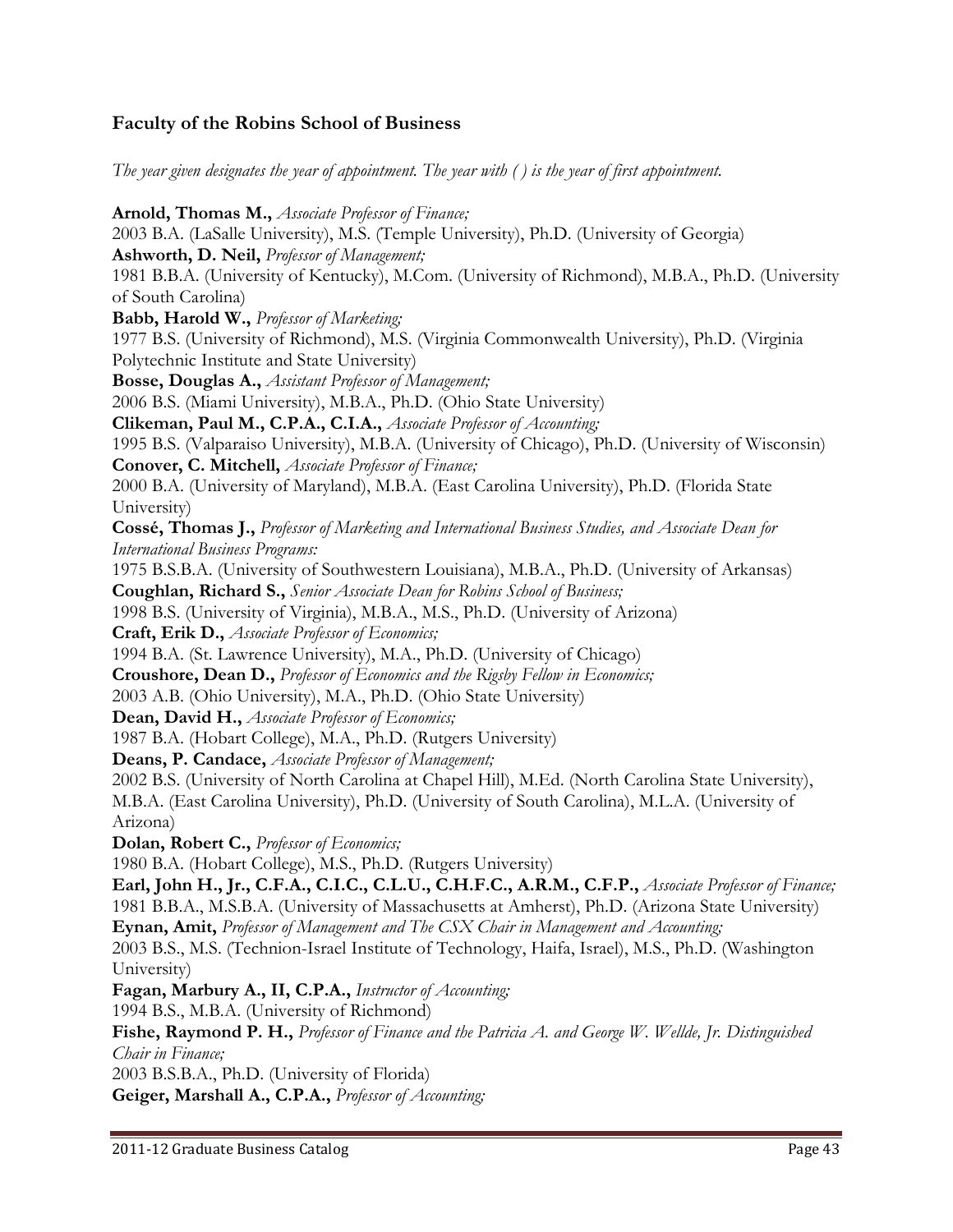2000 B.S.B.A. (Bloomsburg University of Pennsylvania), M.S., Ph.D. (Pennsylvania State University) Harrison, Jeffrey S., Professor of Management and the W. David Robbins Chair in Strategic Management; 2004 B.S. (Brigham Young University), M.B.A., Ph.D. (University of Utah) Heinicke, Craig W., *Visiting Professor of Economics* 2007 B.A. (SUNY College at Purchase), M.A. (University of Toronto), Ph.D. (University of Toronto) Ho, Violet Tzu Wei, Associate Professor of Management; 2009 BAcc (Nanyang Technological University, Singapore), M.S., Ph.D. (Carnegie Mellon University) Hoyle, Joe Ben, C.P.A., Associate Professor of Accounting; 1979 B.A. (Duke University), M.A. (Appalachian State University) Krumwiede, Kip Ryan, Associate Professor of Accounting; 2009 B.S., MAcc (Brigham Young University), Ph.D. (University of Tennessee, Knoxville) Kukar-Kinney , Monika, Associate Professor of Marketing; 2003 B.A. (University of Ljubljana, Slovenia), M.S., Ph.D. (Indiana University) Lancaster, M. Carol, Associate Professor of Finance; 1989 B.S.E. (University of Arkansas), M.B.A., D.B.A. (Louisiana Tech University) Lascu, Dana-Nicoleta, Professor of Marketing; 1991 B.A. (University of Arizona), M.I.M. (American Graduate School of International Management), Ph.D. (University of South Carolina) Litteral, Lewis Andy, Associate Professor of Management; 1982 B.S. (Georgia Southern College), M.S., Ph.D. (Clemson University) Mago, Shakun Datta, Assistant Professor of Economics; 2006 B.A., M.A. (University of Delhi), M.S., Ph.D. (Purdue University) Marquardt, Adam J., Assistant Professor of Marketing, 2007 B.S. (Salisbury University), M.B.A. (University of Tennessee), Ph.D. (University of Oregon) McGoldrick, KimMarie, Professor of Economics; 1992 B.S. (State University of New York at Oswego), M.A., Ph.D. (State University of New York at Binghamton) Monks, James W., Associate Professor of Economics; 2001 B.A. (Union College), M.A., Ph.D. (Boston College) Mykhaylova, Olena, Assistant Professor of Economics; 2008 B.A. (Lakeland College), M.A. (Georgetown University), Ph.D. (Georgetown University) New, J. Randolph, Professor of Management; 1994 B.S., B.A. (University of Arkansas), M.B.A. (University of Arkansas), Ph.D. (Arizona State University) Nicholson, Robert H., Associate Professor of Economics and Associate Dean for Undergraduate Business Programs; 1972 B.S. (University of Delaware), M.S., Ph.D. (North Carolina State University) North, David S., Associate Professor of Finance and David Meade White Distinguished Teaching Fellow; 2000 B.A. (Michigan State University), M.B.A. (University of Notre Dame), Ph.D. (Michigan State University) Paik, Gyung Hyun, Assistant Professor of Accounting; 2010 B.A. (Seoul National University), M.A. (Brigham Young University), M.B.A. (University of Utah), Ph.D. (University of Illinois at Urbana-Champaign) Phillips, Robert A., Associate Professor of Management; (2005) 2009 B.S.B.A. (Appalachian State University), M.B.A. (University of South Carolina), Ph.D. (University of Virginia)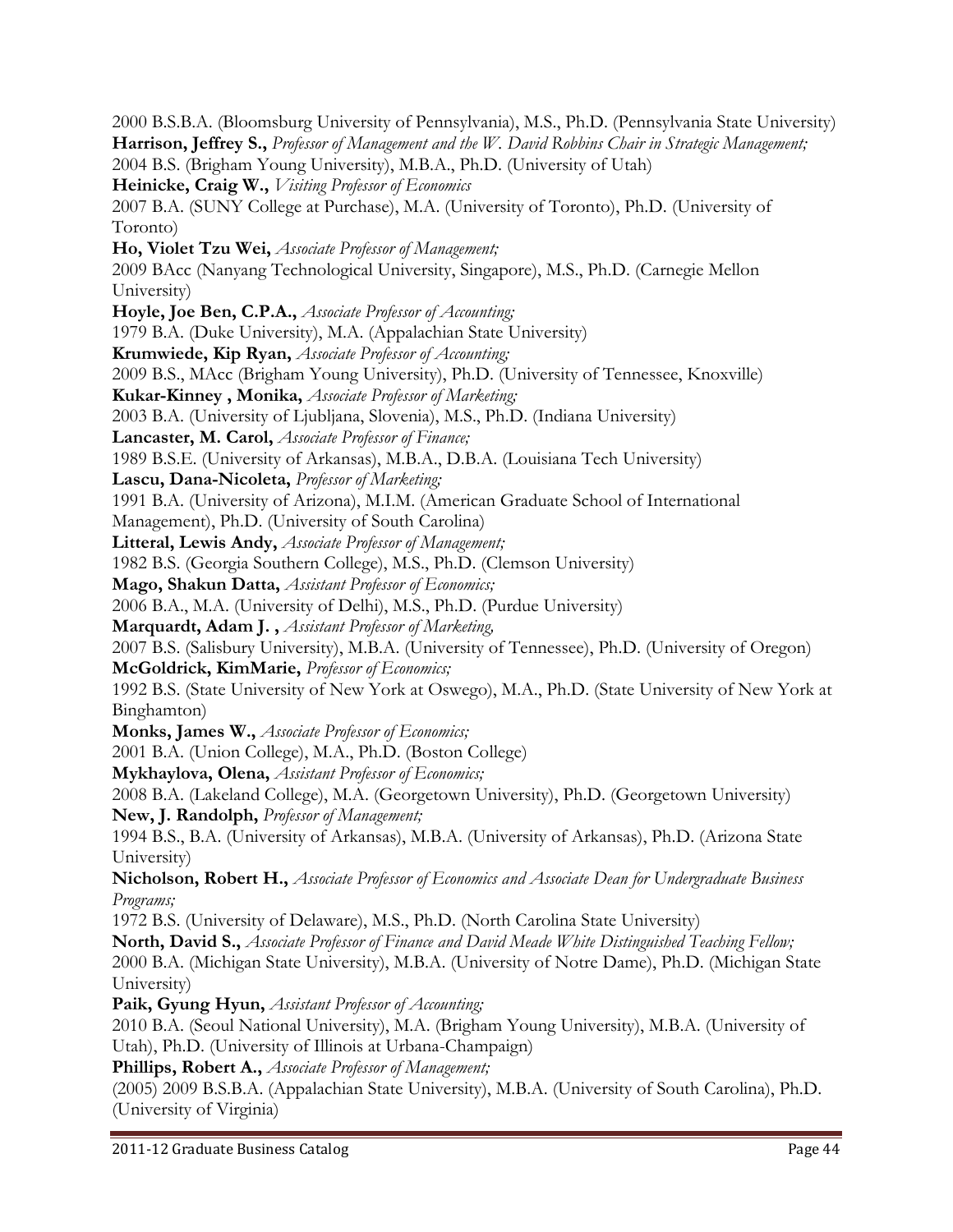Pollack, Jeffrey Matthew, Assistant Professor of Management; 2009 B.A. (Northwestern University), M.S. (North Carolina State University), Ph.D. (Virginia Commonwealth University) Raggio, Randle D., Assistant Professor of Marketing; 2010 B.S.B.A. (University of Southern Mississippi), M.B.A. (Vanderbilt University), M.A., Ph.D. (The Ohio State University) Ridgway, Nancy M., Professor of Marketing; 2001 B.B.A., M.B.A., Ph.D. (University of Texas at Austin) Schmidt, Robert M., Professor of Economics; 1981 B.A. (University of Wisconsin-Madison), M.A., Ph.D. (Duke University) Selby, Daniel D., Assistant Professor of Accounting; 2009 B.S. (Norfolk State University), MAcc, Ph.D. (Florida State University) Shi, Ruixia, Assistant Professor of Management; 2009 B.Eng (Shanghai Jiao Tong University, Shanghai, China), M.S., Ph.D. (University of Texas at Dallas) Slaughter, Raymond L., C.P.A., Associate Professor of Accounting; 1977 B.A. (Kentucky State University), M.B.A. (University of Pennsylvania), J.D. (Howard University), LL.M. (College of William and Mary) Stevens, Jerry L., C.C.M., Professor of Finance; 1987 B.S. (Southwest Missouri State University), M.S., Ph.D. (University of Illinois) Szakmary, Andrew C., Associate Professor of Finance; 2001 B.A., M.B.A. (Columbia University), Ph.D. (University of New Orleans) Tallman, Stephen B., Professor of Management and the E. Claiborne Robins Distinguished Professorship in Business; 2005 B.S. (United States Military Academy), Ph.D. (University of California at Los Angeles) Thompson, Steven Michael, Assistant Professor of Management; 2005 B.S., M.B.A., Ph.D. (University of Connecticut) van der Laan Smith, Joyce Ann, Assistant Professor of Accounting; 2008 B.S. (Florida International University), Ph.D. (Virginia Commonwealth University) Vendrzyk, Valaria P., Associate Professor of Accounting; 2003 B.S., M.B.A. (Shippensburg University), Ph.D. (Texas A&M University) Walden, W. Darrell, C.P.A., Associate Professor of Accounting; 1994 B.S. (Virginia Union University), M.S. (Syracuse University), Ph.D. (Virginia Commonwealth University) Whitaker, Jonathan W., Assistant Professor of Management; 2007 B.A. (University of Southern California), M.B.A. (University of Chicago), Ph.D. (University of Michigan) Wight, Jonathan B., *Professor of Economics and International Studies*; 1982 B.A. (Duke University), M.A., Ph.D. (Vanderbilt University) Yates, Andrew J., Associate Professor of Economics; 2002 B.S. (Washington University), M.S., Ph.D. (Stanford University)

# Retired Business Faculty

Bettenhausen, Albert E., Assistant Professor of Business Administration and Associate Dean, Robins School of Business, Emeritus; 1971 B.S., B.A. (University of Richmond), M.B.A. (University of Florida)